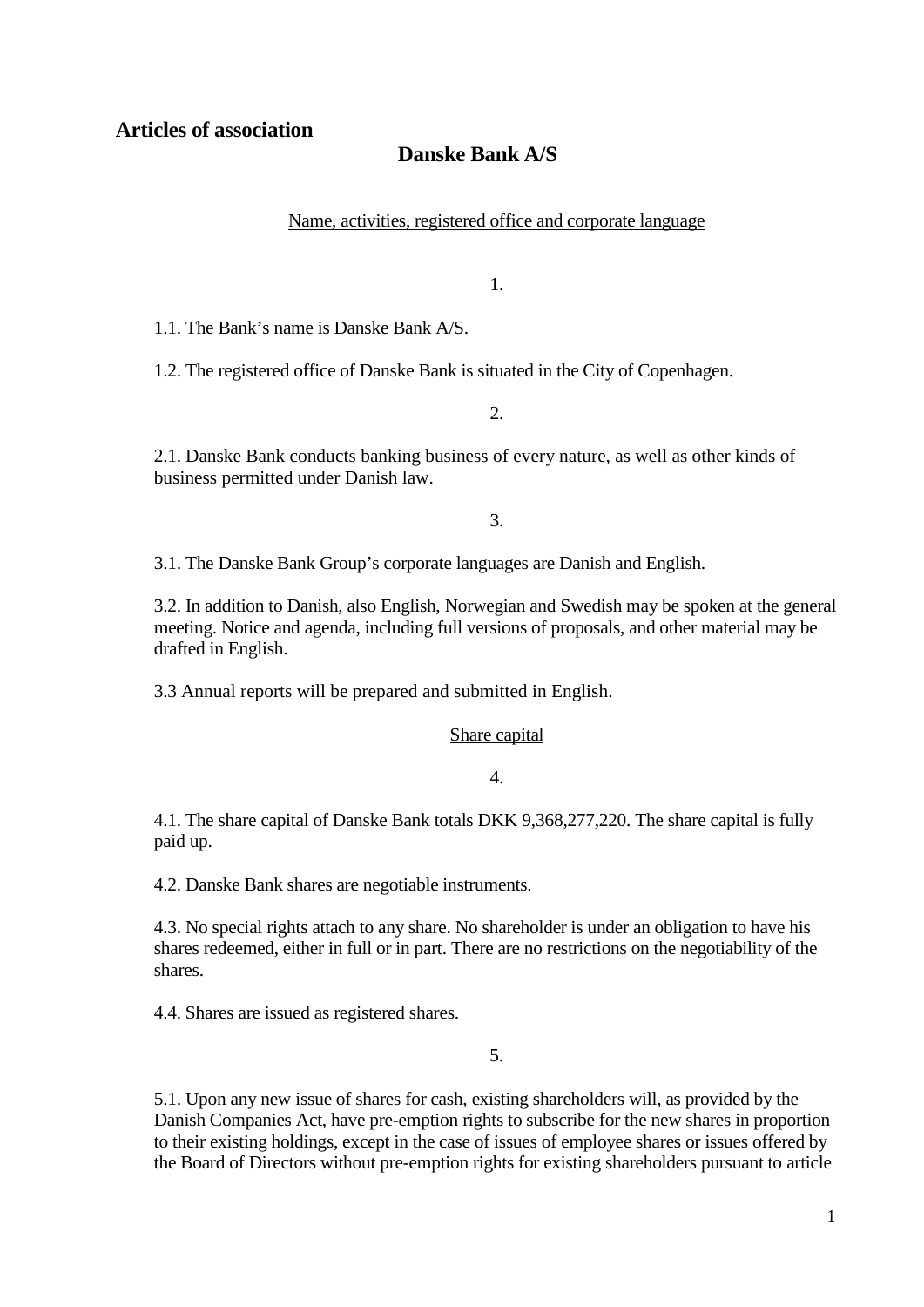6. below.

5.2. By the majority laid down in paragraph two of article 14., the shareholders in general meeting may decide to waive the above pre-emption rights.

6.

I

I. Authority with pre-emption rights

6.1. The Board of Directors is authorised, until 1 March 2018, to raise Danske Bank's share capital by up to DKK 2,000,000,000. The share capital increase may take place on one or more occasions against cash. According to article 5.1., Danske Bank's existing shareholders have pre-emption rights to subscribe for the new shares in proportion to their existing holdings.

6.2. The Board of Directors is also authorised, until 1 March 2018, on one or more occasions to raise loans against bonds or other instruments of debt with access to convert them into shares (convertible loans), and the Board of Directors is authorised to make the related capital increase. Convertible loans may not exceed the amount which may be raised under the authority to increase Danske Bank's share capital, see 6.1.above, according to the conversion price fixed on the raising of such loans as laid down by the terms and conditions of the bonds or other instruments of debt. The exercise of this authority reduces, by a corresponding amount, the authority in 6.1. to increase the Bank's share capital. When the Board of Directors decides to raise convertible loans, the authority to increase the share capital, see 6.1. above, is considered utilised by an amount corresponding to the maximum conversion rights. The conversion period may run for longer than five years after the raising of the convertible loan. Danske Bank's shareholders are entitled to subscribe for convertible loans in proportion to their shareholdings. The decision of the Board of Directors to raise convertible loans must be recorded in the Articles of Association and the Board of Directors is authorised to amend the articles accordingly.

6.3. The new shares are negotiable instruments and are registered by name. Taking into account the time at which subscription for shares or exercise of conversion rights takes place, the Board of Directors determines the extent to which the new shares carry dividend for the year of subscription or for the year when the conversion rights are exercised. The new shares carry dividend as from the first accounting year following the year of subscription for shares or exercise of conversion rights. The shares are subject to the same provisions regarding preemption rights as those applying to existing shares and rank pari passu with existing shares with respect to rights, redemption and negotiability.

6.4. The detailed terms and conditions governing the subscription for shares and the issue of convertible bonds or other instruments of debt are determined by the Board of Directors.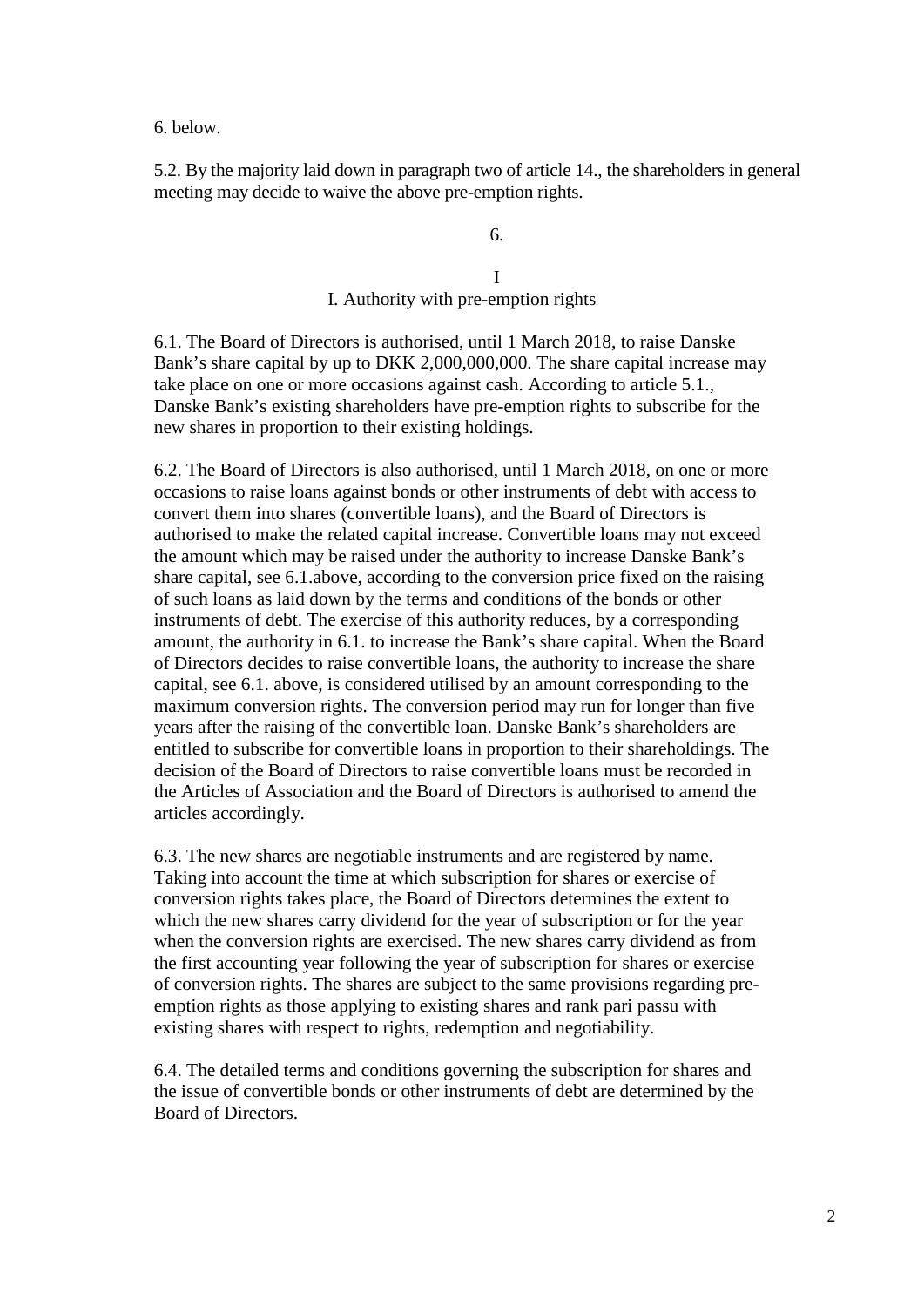## II. Authority without pre-emption rights

6.5. The Board of Directors is authorised, until 1 March 2022, to raise Danske Bank's share capital by up to DKK 1,000,000,000. The share capital increase may take place on one or more occasions. Danske Bank's shareholders are not entitled to subscribe for shares in proportion to their shareholdings. In that case, the new shares must be offered at market price. The share capital increase may be against payment in cash, conversion of debt or as consideration in connection with Danske Bank's acquisition of an existing business.

6.6. The Board of Directors is also authorised, until 1 March 2022, on one or more occasions to raise loans against bonds or other instruments of debt with access to convert them into shares (convertible loans), and the Board of Directors is authorised to make the related capital increase. Convertible loans may not exceed the amount which may be raised under the authority to increase Danske Bank's share capital, see 6.5. above, according to the conversion price fixed on the raising of such loans as laid down by the terms and conditions of the bonds or other instruments of debt. The exercise of this authority reduces, by a corresponding amount, the authority in 6.5. to increase the Bank's share capital. When the Board of Directors decides to raise convertible loans, the authority to increase the share capital, see 6.5. above, is considered utilised by an amount corresponding to the maximum conversion rights. The conversion period may run for longer than five years after the raising of the convertible loan. Danske Bank's shareholders are not entitled to subscribe for convertible loans in proportion to their shareholdings. The decision of the Board of Directors to raise convertible loans must be recorded in the Articles of Association and the Board of Directors is authorised to amend the articles accordingly.

6.7. The new shares are negotiable instruments and are registered by name. Taking into account the time at which subscription for shares or exercise of conversion rights takes place, the Board of Directors determines the extent to which the new shares carry dividend for the year of subscription or for the year when the conversion rights are exercised. The new shares carry dividend as from the first accounting year following the year of subscription for shares or exercise of conversion rights. The shares are subject to the same provisions regarding preemption rights as those applying to existing shares and rank pari passu with existing shares with respect to rights, redemption and negotiability.

6.8. The detailed terms and conditions governing the subscription for shares and the issue of convertible bonds or other instruments of debt are determined by the Board of Directors.

6.9. On 19 March 2017, the Board of Directors decided to exercise the authorisation in Article 6.6, without pre-emptive rights for Danske Bank's shareholders, to raise loans against notes (in Danish "Kapitalbeviser") for a total amount of USD 750,000,000 (corresponding to DKK 5,193,000,000 calculated on the basis of the national bank of Denmark's (Nationalbanken) exchange rate on the day of the Board of Directors' resolution) with access to convert them into shares. The notes are issued pursuant to section 12 of the Danish Executive Order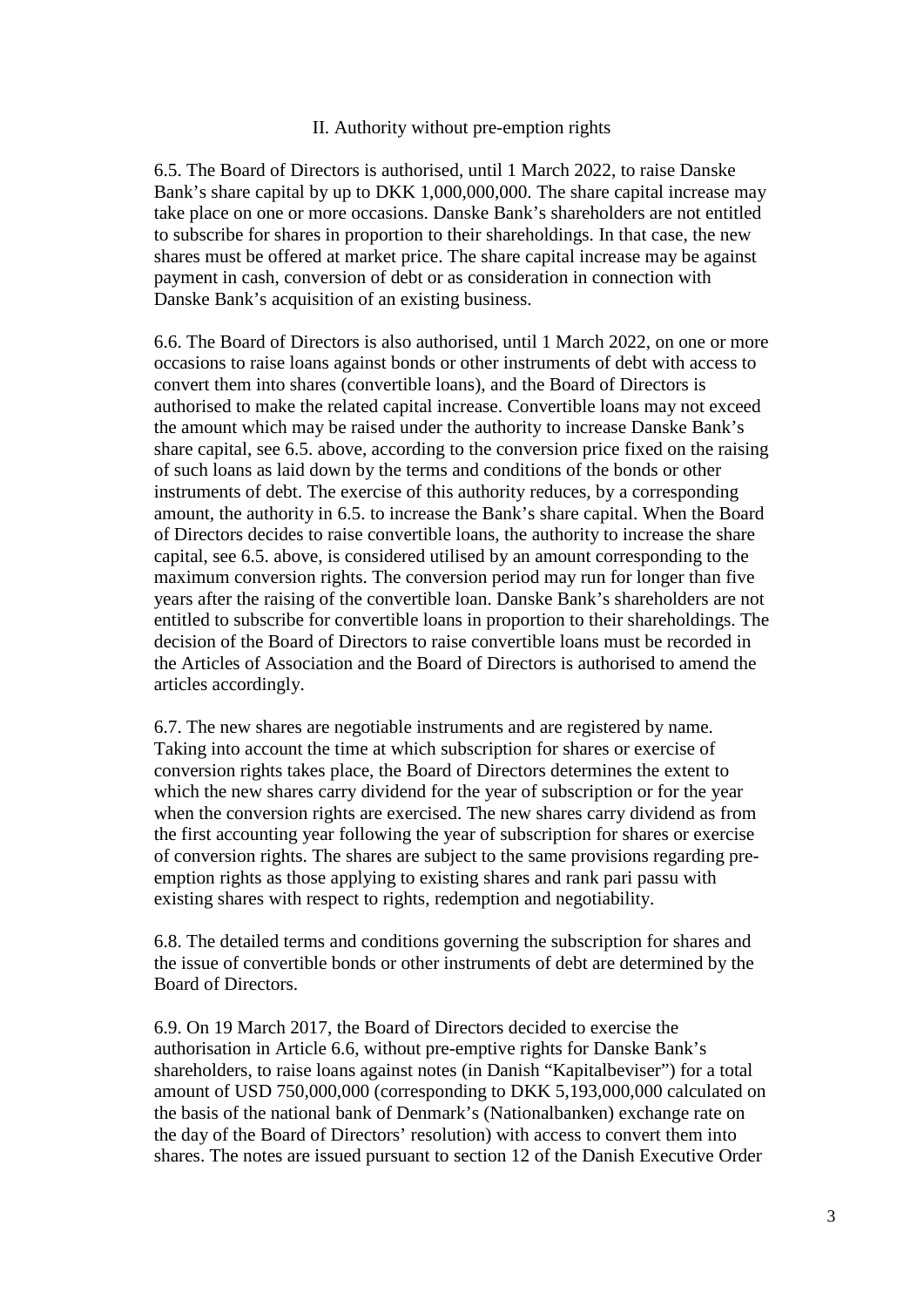no. 295 of 27 March 2014 on Calculation of Risk Exposures, Own Funds and Solvency Need. The terms and conditions set out in appendix 1 to these Articles of Association apply to the issued notes (Terms and Conditions for the Notes).

The maximum capital increase, which can be made on the basis of the issued notes in accordance with this Article 6.9 amounts to nominally DKK 312,891,120. If the issued notes are converted into shares, the price shall be calculated on the basis of the actual price of Danske Bank's shares at the time of the conversion, though the price may not be lower than a fixed minimum price. The specific terms and conditions, also with regards to any conversion, are set out in appendix 1.

Article 6.7 above will also apply to any new shares issued as a consequence of a conversion of notes issued in accordance with this Article 6.9.

7.

7.1. The shares must be issued in a denomination of DKK 10 through the Danish VP Securities A/S in accordance with the provisions of law regarding the issue of listed securities, and dividends must be distributed in accordance with applicable rules. Notice of rights in respect of the shares must be given to the Danish VP Securities A/S.

7.2. Danske Bank A/S's share register is kept by VP Investor Services A/S (VP Services A/S), CVR number 30201183.

7.3. InvestorPortalen™ is an Internet-based solution, provided by VP Services A/S, that enables shareholders to electronically sign up for electronic publications from Danske Bank and to provide contact information to allow Danske Bank to send material electronically to shareholders having provided such information. InvestorPortalen<sup>™</sup> also enables shareholders to register electronically for general meetings.

7.4. All communication from Danske Bank to its shareholders may take place through electronic document exchange and electronic mail solutions (electronic communication) available to its shareholders at Danske Bank's website (www.danskebank.com) and/or InvestorPortalen™ for the purpose of enabling shareholders to electronically receive notices of general meetings with relevant agendas; complete proposals; proxy forms; interim reports; annual reports; company announcements; financial calendars; prospectuses; and other general information from Danske Bank. Danske Bank always has the option of communicating by ordinary mail.

7.5. The shareholders are responsible for providing Danske Bank with correct electronic contact information.

7.6. Shareholders may send messages to Danske Bank by electronic mail through InvestorPortalen™ to the specified e-mail address, to kapitalejer@danskebank.dk or to shareholder@danskebank.com. Instruments to appoint proxies for a general meeting must be made in writing, duly dated and produced.

7.7. The shareholders can find information about system requirements and the procedure for communicating electronically at Danske Bank's website (www.danskebank.com) or the VP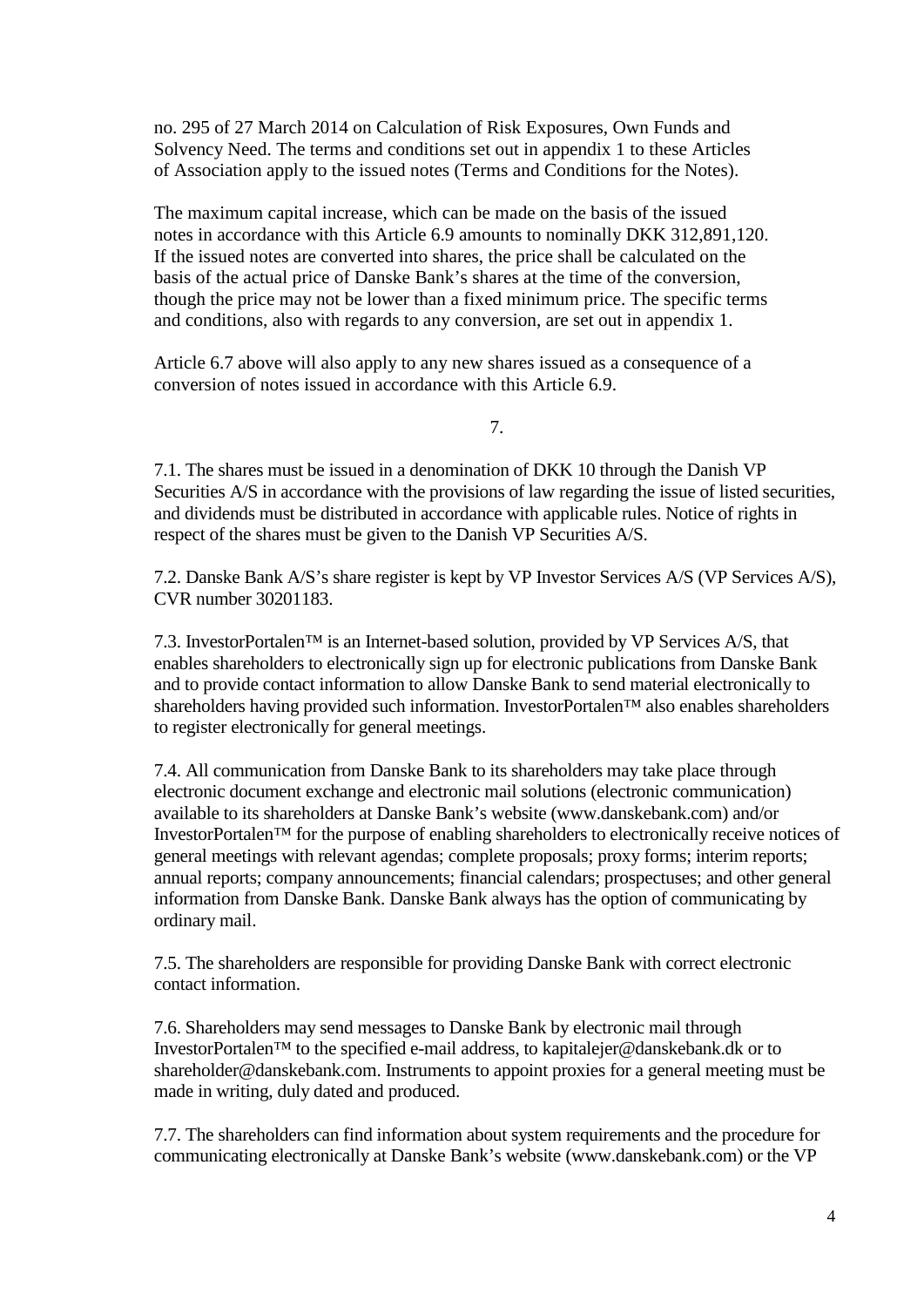Securities A/S's website [\(www.vp.dk\)](http://www.vp.dk/).

## General meeting

8.

8.1. An annual general meeting must be held every year not later than 30 April.

8.2. Extraordinary general meetings must be held at the request of the Board of Directors or one of the auditors appointed by the shareholders in general meeting. Shareholders holding a total of 5% of the share capital may submit a written request for an extraordinary general meeting. An extraordinary general meeting to be held for the purpose of transacting specified business must be convened within two weeks of the receipt of such request.

8.3. All general meetings must be held in the metropolitan area of Copenhagen.

9.

9.1. A general meeting is called by the Board of Directors at not more than five weeks' and not less than three weeks' notice, by announcement on Danske Bank's website [\(danskebank.com\)](http://www.danskebank.com/) and in writing to all registered shareholders who have requested such notification. Notice is also given to Danske Bank's employees.

9.2. The notice convening the general meeting states the time and place and the agenda specifying the business to be transacted. If the general meeting is to transact amendments to the articles of association, the notice must contain the full wording of any proposals.

9.3. The agenda and the proposals in extenso (and in the case of the annual general meeting also the audited annual report) must be made available for inspection by the shareholders no later than two weeks prior to the general meeting and must also be available for a period of three weeks beginning no later than three weeks before the general meeting, including the day of the general meeting, at Danske Bank's website, with information about the total number of shares and voting rights at the date of convening, the documents to be submitted to the general meeting and the forms to be used for voting by proxy and by letter.

9.4. Any shareholder is entitled to have specified business transacted at the annual general meeting, provided that the shareholder submits a request in writing to this effect to the Board of Directors and such request is received by the Board of Directors no later than six weeks before the annual general meeting or one week after the publication of the annual report.

### 10.

10.1. The general meeting is presided over by a chairman of the meeting appointed by the Board of Directors. The chairman ensures that the general meeting is conducted in an orderly manner. The chairman of the meeting has the authority needed, including the right to prepare debates, voting themes and voting methods, the right to end debates and speeches, and the right to expel general meeting participants.

10.2. Resolutions and proceedings at the general meeting are recorded in a minutes book to be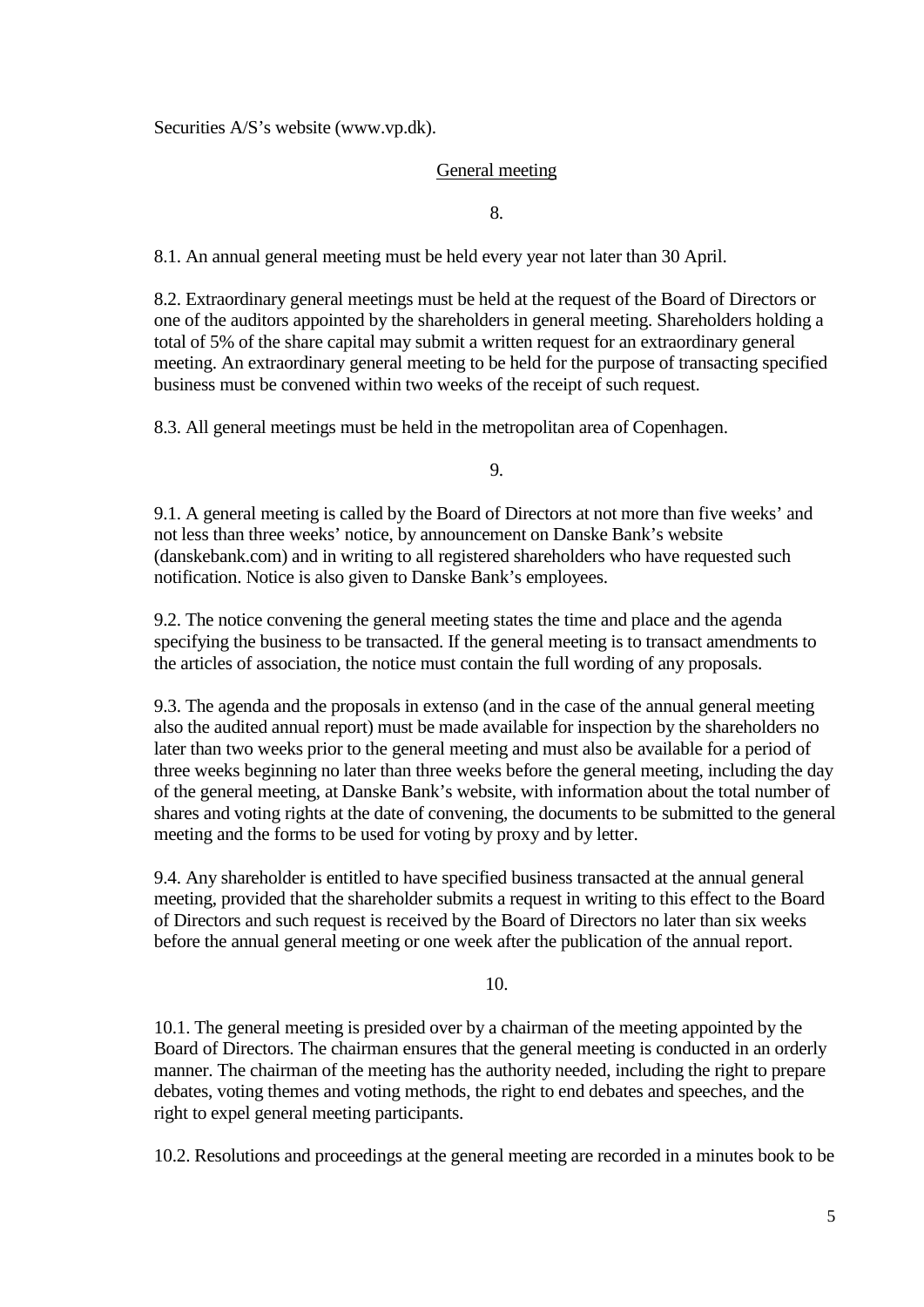signed by the chairman of the meeting.

11.

11.1. Any shareholder who has requested an admission card no later than two days before the general meeting or has sent an instrument appointing a proxy so that it is received by VP Investor Services A/S no later than two days before the general meeting will be entitled to attend the meeting. Shareholders unable to attend may vote by postal ballot. The postal ballot must be received by VP Investor Services A/S no later than 4.00pm on the day before the general meeting.

11.2. A shareholder is entitled to vote at the general meeting according to the number of shares held at the date of registration.

11.3. The date of registration is one week before the date of the general meeting. The number of shares held by a shareholder is calculated on the registration date on the basis of the information in the register of shareholders and information about ownership that Danske Bank and/or VP Investor Services A/S (VP Services A/S) has received but that has not yet been entered in the register of shareholders.

11.4. Each share of DKK 10 carries one vote at the general meeting.

## 12.

12.1. Any shareholder is entitled to be represented by proxy and to attend the general meeting together with an adviser. The instrument appointing the proxy, which must be produced, must be in writing and duly dated. The instrument may be revoked at any time.

## 13.

13.1. At the annual general meeting the audited annual report is submitted.

13.2. The agenda for the annual general meeting must comprise the following items:

- a. Submission of the annual report for adoption. A proposal by the Board of Directors and the Executive Board for allocation of profits or for the cover of losses according to the adopted annual report.
- b. Election of directors in accordance with the provisions of article 15.
- c. Appointment of external auditors in accordance with article 21.
- d. Any other proposals or business submitted by shareholders or the Board of Directors.
- 13.3. The Board of Directors is authorised to make extraordinary dividend payments.

14.

14.1. Decisions at the general meeting are taken by a simple majority of votes, unless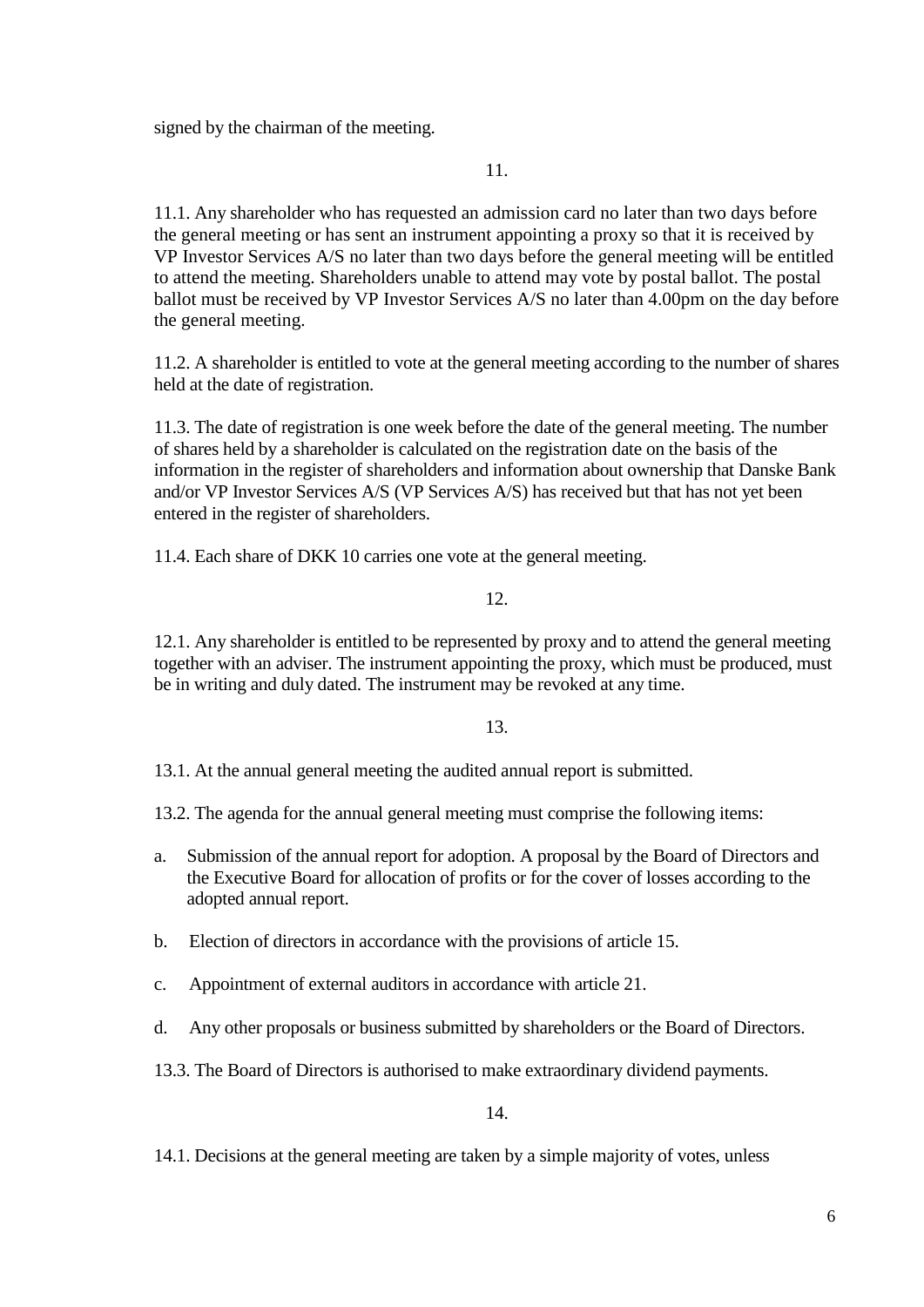otherwise provided by law or by these articles. In case of parity of votes on an election, the election is decided by drawing lots.

14.2. Resolutions regarding an amendment to these articles which pursuant to law cannot be made by the Board of Directors is passed only if adopted by not less than two-thirds of the votes cast and by not less than two-thirds of the share capital represented at the general meeting and entitled to vote, always provided that such amendments are not subject to more stringent statutory provisions. Amendments to paragraph three of this article must, however, be adopted in accordance with the provisions set out therein.

14.3. A resolution to wind up Danske Bank by merger or voluntary liquidation is passed only if adopted by not less than three-quarters of the votes cast and by not less than three-quarters of the share capital represented at the general meeting and entitled to vote.

## Board of Directors

15.

15.1. The Board of Directors is elected by the shareholders in general meeting, with the exception of those directors who are elected pursuant to prevailing law concerning employee representation on the Board of Directors.

15.2. The directors elected by the shareholders in general meeting, who are elected for a term of one year, must number not less than six and not more than ten.

15.3. Directors are eligible for re-election.

15.4. No individual is eligible for election or re-election to the Board of Directors after the age of 70. A director attaining the age of 70 must resign from the Board of Directors not later than at the next annual general meeting.

16.

16.1. After the annual general meeting, the Board of Directors elects a chairman and one or two vice chairmen from among themselves. In case of parity of votes, the election is decided by lot.

17.

17.1. The Board of Directors meets on being convened by the chairman, or in his absence by a vice chairman. Meetings are held when the chairman, or in his absence a vice chairman, finds it appropriate, or when so requested by a director, a member of Danske Bank's Executive Board, an auditor appointed by the shareholders in general meeting, or the head of Danske Bank's internal audit department.

17.2. Decisions can be made by written ballot or by voting carried out in any other reliable manner. Meetings of the Board of Directors may be held in Danish and English.

17.3. The Board of Directors constitutes a quorum when more than half of its members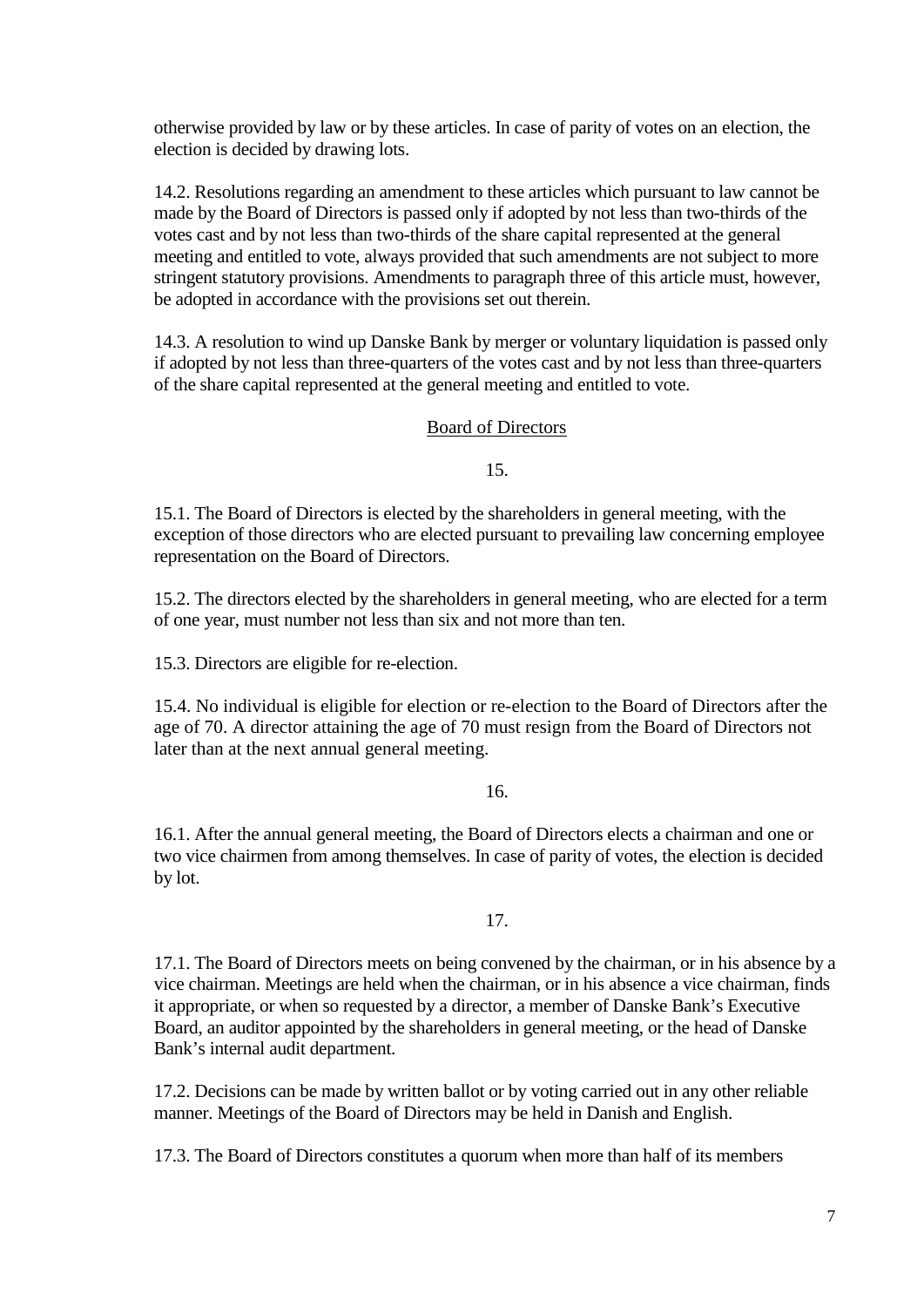participate in the passing of a resolution. In case of parity of votes, the chairman, or, in his absence, the vice chairman chairing the meeting, has the casting vote.

17.4. Minutes are kept of board meetings, and entries in the minutes book are signed by the directors.

17.5. The Board of Directors establishes its own rules of procedure.

17.6. The Board of Directors may delegate authority to make decisions to a committee set up by the Board. Such a committee may be authorised to consider standardised business if the full Board of Directors has laid down guidelines for such consideration in advance. The full Board of Directors regularly assesses the guidelines and the work performed by the committee. The Board of Directors is, however, ultimately responsible for the consideration of any such business and for decisions made.

18.

18.1. The Board of Directors appoints and dismisses the Executive Board, the group chief auditor and the board of directors secretary.

18.2. General guidelines have been prepared for incentive pay by Danske Bank to the Board of Directors and the Executive Board. These guidelines have been adopted by Danske Bank's general meeting and published on Danske Bank's website.

## Executive Board

19.

19.1. The Executive Board manages the day-to-day business and affairs of Danske Bank and consists of not less than two and not more than ten members. The rules of procedure of the Executive Board are established by the Board of Directors.

Signing powers

20.

20.1. Danske Bank is bound by the signatures of the whole Board of Directors, by the joint signatures of the chairman and a vice chairman of the Board of Directors, by the signature of one of these jointly with that of a member of the Executive Board, or by the joint signatures of two members of the Executive Board.

20.2. The Executive Board may grant mandates or powers of attorney to any employee of Danske Bank.

Auditing and accounting year

21.

21.1. Danske Bank's Annual Report is audited in accordance with prevailing legislation by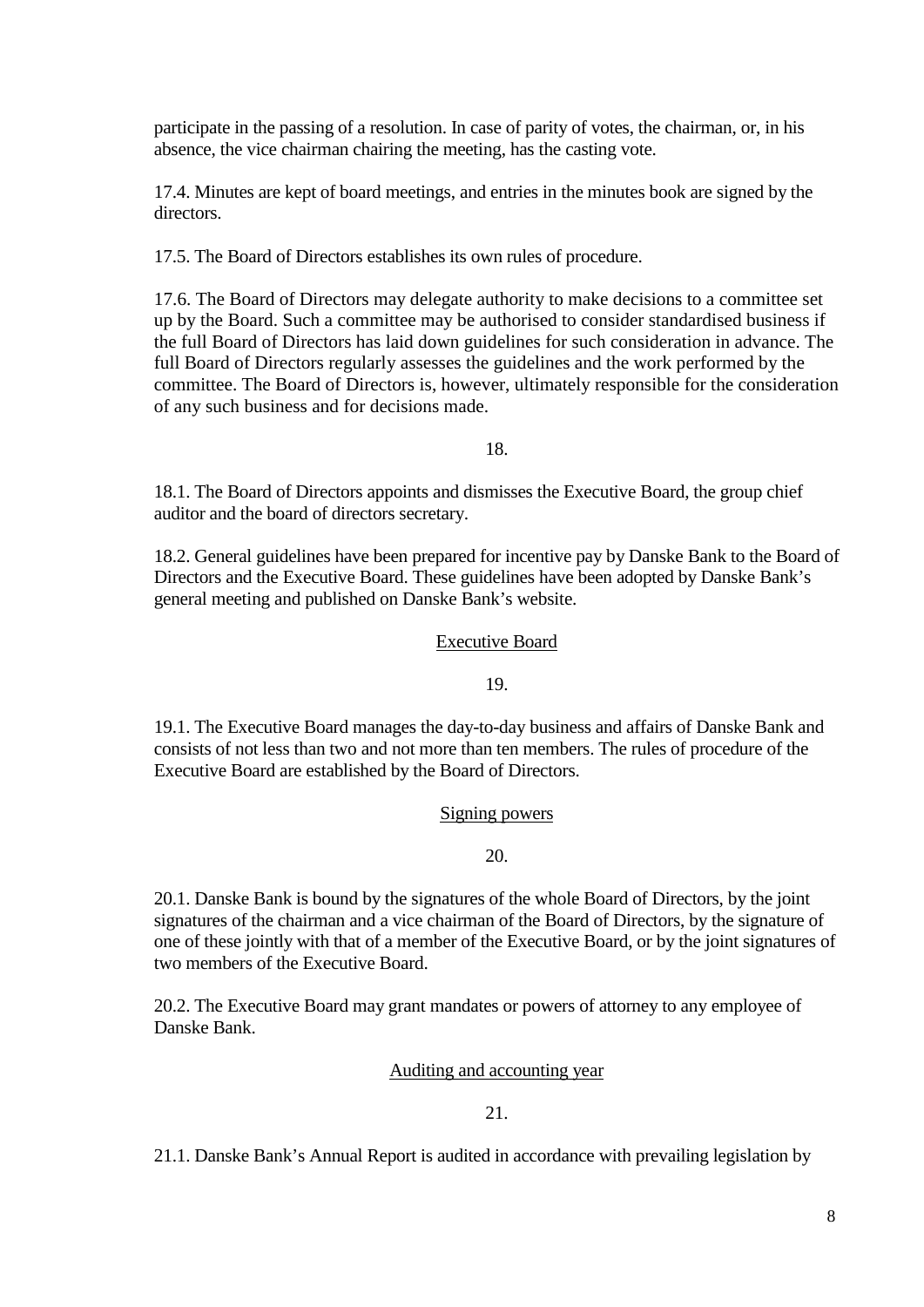one or more audit firms appointed for one year at a time.

22.

22.1. The accounting year of Danske Bank runs from 1 January to 31 December.

#### Secondary names

23.

23.1. Danske Bank also conducts business under the following secondary names: Den Danske Landmandsbank, Aktieselskab (Danske Bank A/S), Den Danske Bank af 1871, Aktieselskab (Danske Bank A/S), Aktieselskabet Kjøbenhavns HandelsBank (Danske Bank A/S), Copenhagen HandelsBank A/S (Danske Bank A/S), Provinsbanken A/S (Danske Bank A/S), Den Danske Provinsbank A/S (Danske Bank A/S), Aktieselskabet Aarhuus Privatbank (Danske Bank A/S), Fyens Disconto Kasse Bank-Aktieselskab (Danske Bank A/S), Aalborg Diskontobank A/S (Danske Bank A/S), Aalborg Bank A/S (Danske Bank A/S), Sjællandske Bank A/S (Danske Bank A/S), Danske Børs Bank A/S (Danske Bank A/S), Den Direkte Bank A/S (Danske Bank A/S), Pro Kredit Bank A/S (Danske Bank A/S), Nordania Leasing Bankaktieselskab (Danske Bank A/S), Danske Kapitalforvaltning Bankaktieselskab (Danske Bank A/S), Danica Bank A/S (Danske Bank A/S), Danica Pensionsbank A/S (Danske Bank A/S), Merchant Bank Privat A/S (Danske Bank A/S), BG Bank A/S (Danske Bank A/S), By- og Landbosparekassen A/S (Danske Bank A/S), Sindal Sparekasse A/S (Danske Bank A/S), Læsø Sparekasse A/S (Danske Bank A/S), Nibe Sparekasse A/S (Danske Bank A/S), Løgstør Sparekasse A/S (Danske Bank A/S), Arden Sparekasse A/S (Danske Bank A/S), Ålestrup Sparekasse A/S (Danske Bank A/S), Kjellerup Sparekasse A/S (Danske Bank A/S), Sparekassen Grenå A/S (Danske Bank A/S), Silkeborg Sparekasse A/S (Danske Bank A/S), Samsø Sparekasse A/S (Danske Bank A/S), Sparekassen Ulstrup A/S (Danske Bank A/S), Esbjerg Sparekasse A/S (Danske Bank A/S), Sparekassen Kolding A/S (Danske Bank A/S), Ribe Sparekasse A/S (Danske Bank A/S), Skodborg Sparekasse A/S (Danske Bank A/S), Sparekassen Skærbæk A/S (Danske Bank A/S), Ulkebøl Sparekasse A/S (Danske Bank A/S),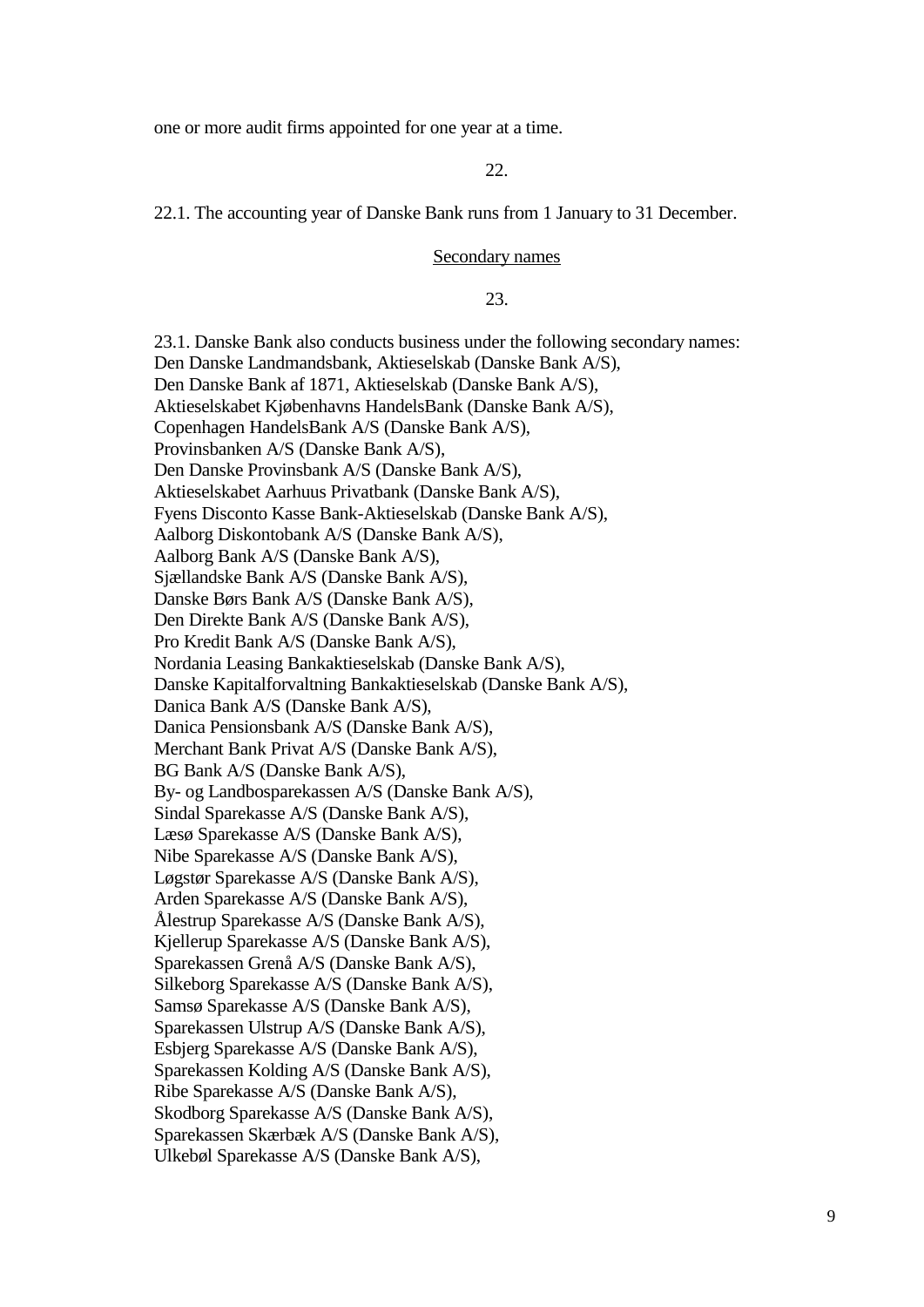Præstbro Sparekasse A/S (Danske Bank A/S), Ølgod Sparekasse A/S (Danske Bank A/S), Serritslev Sogns Spare- og Laanekasse A/S (Danske Bank A/S), Sparekassen Højer A/S (Danske Bank A/S), Sparekassen Sydjylland A/S (Danske Bank A/S), Sparekassen Fredericia A/S (Danske Bank A/S), Sparekassen Haderslev A/S (Danske Bank A/S), Agerskov Sparekasse A/S (Danske Bank A/S), Toftlund Sparekasse A/S (Danske Bank A/S), Sparekassen for Christiansfeld og Omegn A/S (Danske Bank A/S), Vojens Sparekasse A/S (Danske Bank A/S), Landbosparekassen for Ribe og Omegn A/S (Danske Bank A/S), Sparekassen Bramminge A/S (Danske Bank A/S), Vejrup Sogns Spare- og Laanekasse A/S (Danske Bank A/S), Grimstrup-Nykirke Sognes Spare- og Laanekasse A/S (Danske Bank A/S), Gørding og Omegns Sparekasse A/S (Danske Bank A/S), Varde Sparekasse A/S (Danske Bank A/S), Oksbøl Sparekasse A/S (Danske Bank A/S), Vejen Sparekasse A/S (Danske Bank A/S), Holsted Sparekasse A/S (Danske Bank A/S), Andst og Omegns Sparekasse A/S (Danske Bank A/S), Veerst-Bække Sparekasse A/S (Danske Bank A/S), Gesten Sparekasse A/S (Danske Bank A/S), Sparekassen Vejle A/S (Danske Bank A/S), Øster Nykirke Sogns Spare- og Laanekasse A/S (Danske Bank A/S), Aagaard Sparekasse A/S (Danske Bank A/S), Alminde Sparekasse A/S (Danske Bank A/S), Vester Nebel Sparekasse A/S (Danske Bank A/S), Givskud Sogns Spare- og Laanekasse A/S (Danske Bank A/S), Tørring og Omegns Spare- og Laanekasse A/S (Danske Bank A/S) Børkop og Omegns Sparekasse A/S (Danske Bank A/S), Spare- og Laanekassen i Egtved A/S (Danske Bank A/S), Ringive Sparekasse A/S (Danske Bank A/S), Thyregod-Vester Sognes Spare- og Laanekasse A/S (Danske Bank A/S) Uldum Sparekasse A/S (Danske Bank A/S), Hvejsel Sogns Spare- og Laanekasse A/S (Danske Bank A/S), Glejbjerg Sparekasse A/S (Danske Bank A/S), Fyens Stifts Sparekasse A/S (Danske Bank A/S), Landbo-Sparekassen for Fyn (Danske Bank A/S), Bogense Sparekasse A/S (Danske Bank A/S), Lyngby Sparekasse A/S (Danske Bank A/S), Korsør Sparekasse A/S (Danske Bank A/S), Næstved Sparekasse A/S (Danske Bank A/S), Haslev Sparekasse A/S (Danske Bank A/S), Faxe Sparekasse A/S (Danske Bank A/S), Stevns Sparekasse A/S (Danske Bank A/S), Sorø Sparekasse A/S (Danske Bank A/S), Sparekassen Møn A/S (Danske Bank A/S), Højby Sparekasse A/S (Danske Bank A/S),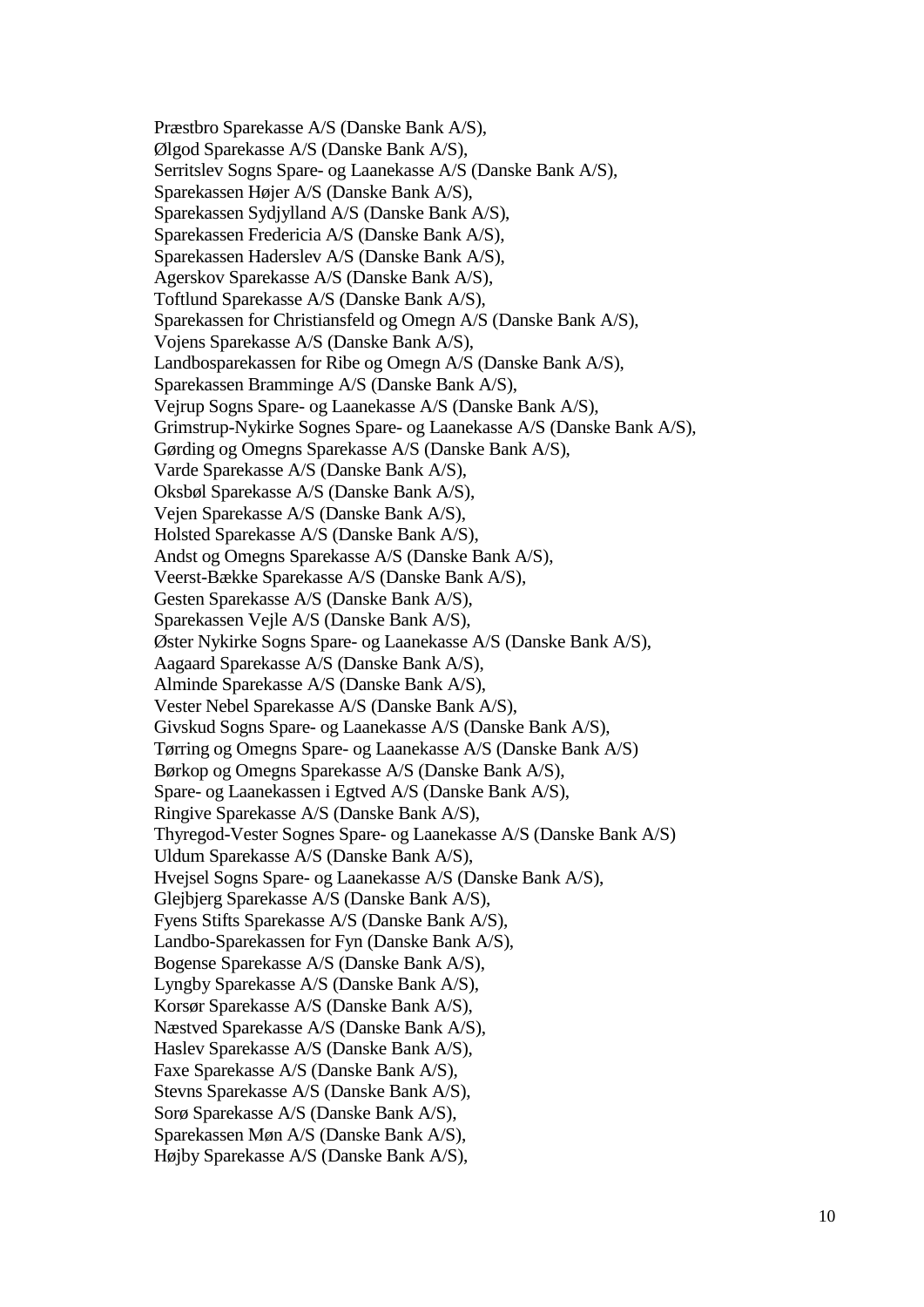Asnæs Sparekasse A/S (Danske Bank A/S), Sparekassen for Grevskabet Holsteinborg og Omegn A/S (Danske Bank A/S), DK Sparekassen A/S (Danske Bank A/S), Frederiksberg Sparekasse A/S (Danske Bank A/S), Sparekassen Danmark A/S (Danske Bank A/S), Bornholmerbanken A/S (Danske Bank A/S), Hasle Bank A/S (Danske Bank A/S), Girobank A/S (Danske Bank A/S), Girobank Danmark A/S (Danske Bank A/S), Sparekassen Bikuben A/S (Danske Bank A/S), Netbank A/S (Danske Bank A/S), Bikuben Girobank A/S (Danske Bank A/S), Firstnordic Bank A/S (Danske Bank A/S), Danske Bank International A/S (Danske Bank A/S), Danske Bank Polska A/S (Danske Bank A/S), Fokus Bank A/S (Danske Bank A/S), National Irish Bank A/S (Danske Bank A/S), Northern Bank A/S (Danske Bank A/S), Sampo Pankki Oyj A/S (Danske Bank A/S), AB Sampo bankas A/S (Danske Bank A/S), AS Sampo Pank A/S (Danske Bank A/S), AS Sampo Banka A/S (Danske Bank A/S), Profibank ZAO A/S (Danske Bank A/S),

--- o0o ---

The most recent amendments to the Articles of Association were approved by the Annual general meeting on 16 March 2017 and by the Board of Directors on 19 March 2017 and on 21 April 2017.

| Ole Andersen       | Urban Bäckström   | Lars-Erik Brenge          |
|--------------------|-------------------|---------------------------|
|                    |                   |                           |
| Kirsten Ebbe Brich | Carsten Eilertsen | <b>Charlotte Hoffmann</b> |
|                    |                   |                           |

Jørn P. Jensen Steen Lund Olsen Rolv Erik Ryssdal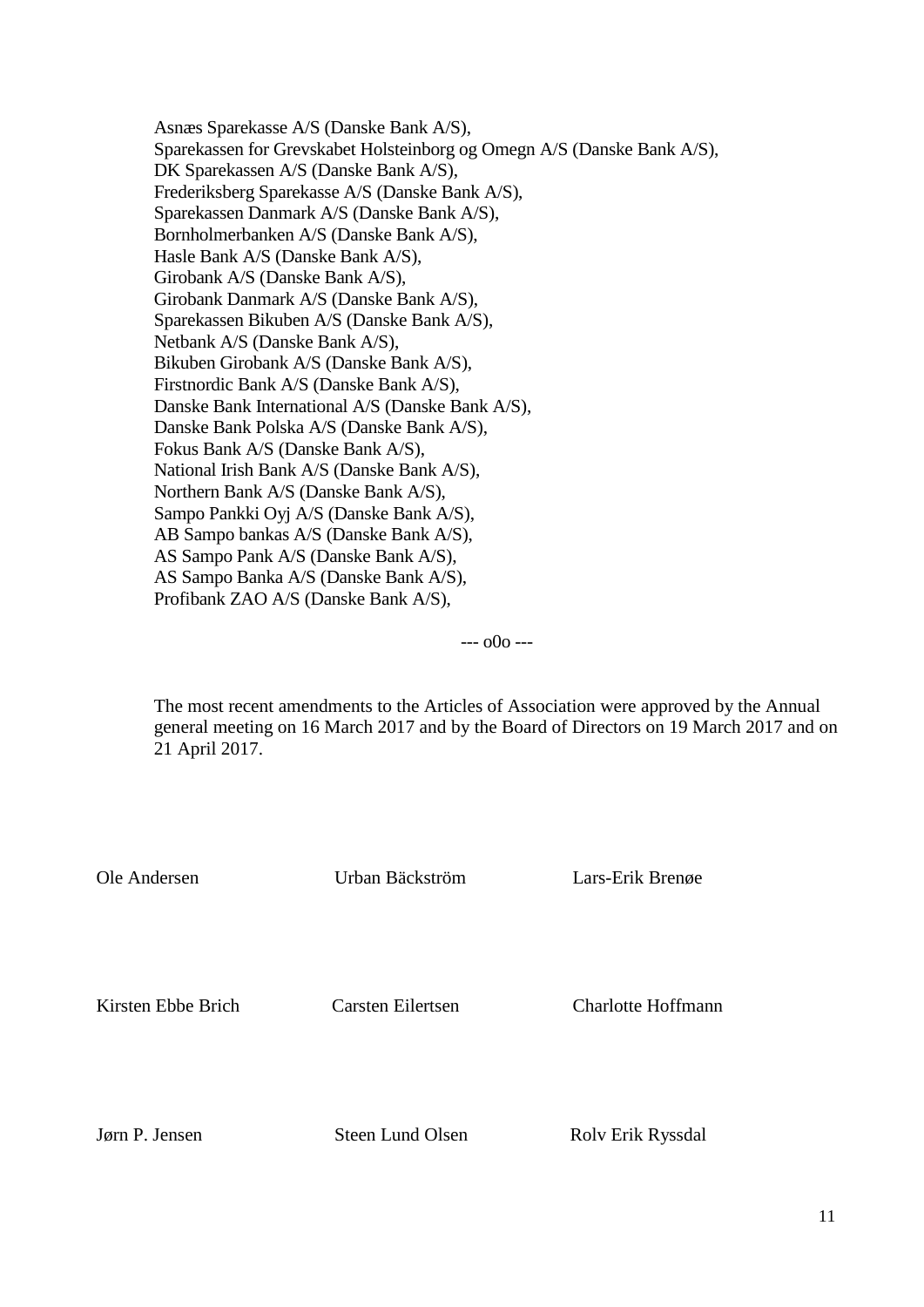Carol Sergeant Martin Tivéus Hilde Tonne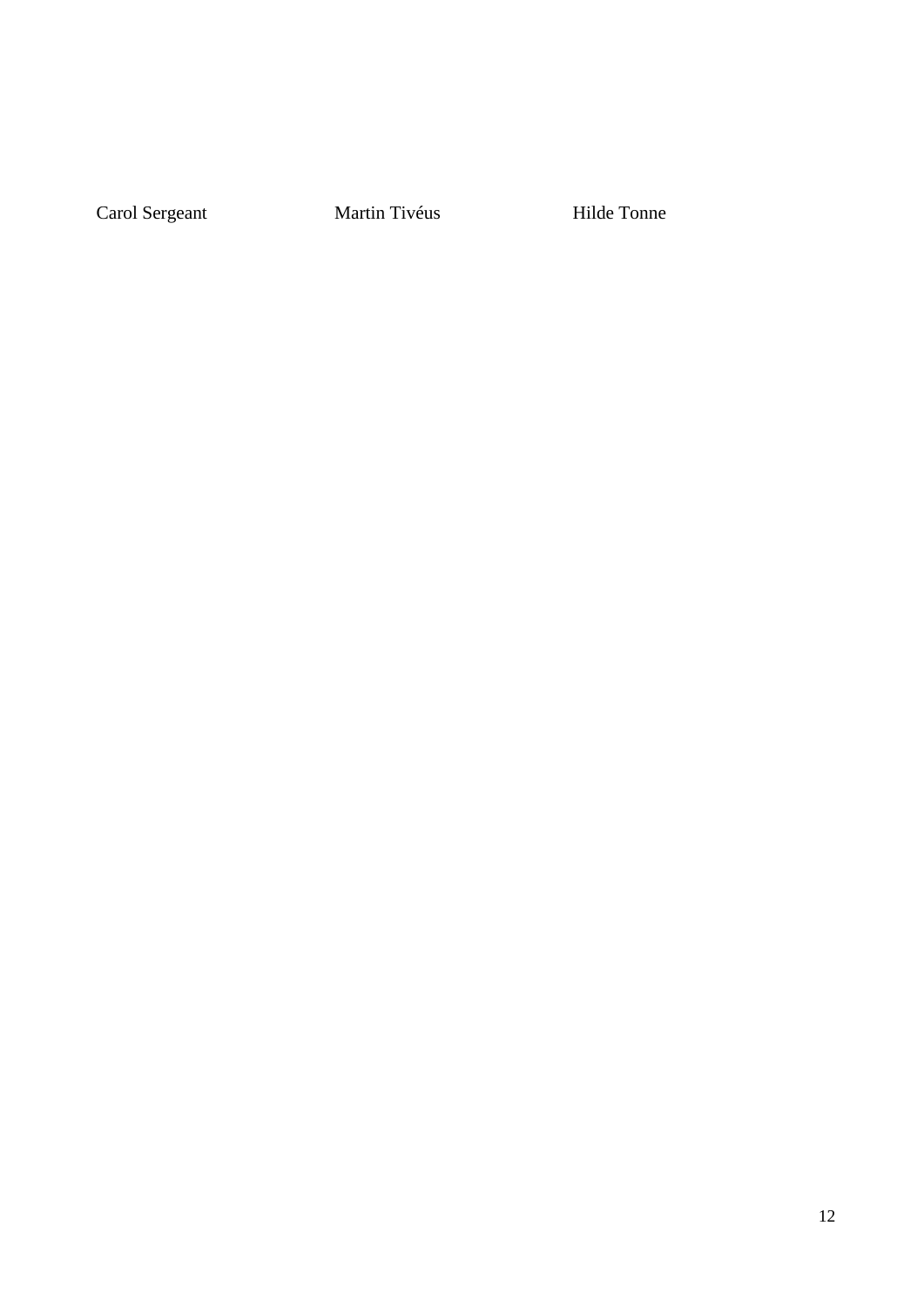## Appendix 1: Terms and Conditions of the Notes

*The following is the text of the Terms and Conditions of the Notes which will be endorsed on each Definitive Note. The Terms and Conditions applicable to any Global Note will differ from those Terms and Conditions which would apply to a Definitive Note to the extent described under "Overview of Provisions relating to the Notes while in Global Form" above.*

### **1. Introduction**

- 1.1 *Notes*: The USD 750,000,000 Perpetual Non-cumulative Resettable Additional Tier 1 Convertible Capital Notes (the "**Notes**") are issued by Danske Bank A/S (the "**Issuer**").
- 1.2 *Issue and Paying Agency Agreement*: The Notes are the subject of an issue and paying agency agreement dated 28 March 2017 (as supplemented, amended and/or replaced from time to time, the "**Agency Agreement**") between the Issuer, Citibank, N.A., London Branch as fiscal agent and paying agent (the "**Fiscal Agent**", which expression shall include any successor to Citibank, N.A., London Branch in its capacity as such and together with any additional or successor paying agents appointed from time to time in accordance with the Agency Agreement, the "**Paying Agents**").
- 1.3 *Deed of Covenant*: The Notes have the benefit of a deed of covenant dated 28 March 2017 (as supplemented, amended and/or replaced from time to time, the "**Deed of Covenant**").
- 1.4 *Summaries*: Certain provisions of these Conditions are summaries of the Agency Agreement and the Deed of Covenant and are subject to their detailed provisions. The holders of the Notes (the "**Holders**") and the holders of the interest coupons (the "**Couponholders**" and the "**Coupons**", respectively) are bound by, and are deemed to have notice of, all the provisions of the Agency Agreement and the Deed of Covenant applicable to them. Copies of the Agency Agreement and the Deed of Covenant are available for inspection by Holders during normal business hours at the Specified Office of each of the Paying Agents.

### **2. Interpretation**

2.1 *Definitions*: In these Conditions the following expressions have the following meanings:

"**7-year Mid-Swap Rate**" means, in relation to a Reset Interest Period and the Reset Rate of Interest Determination Date in relation to such Reset Interest Period:

- (i) the rate for U.S. Dollar swaps with a term of 7 years which appears on the Screen Page as of 11:00 a.m. (New York City time) on such Reset Rate of Interest Determination Date; or
- (ii) if the 7-year Mid-Swap Rate does not appear on the Screen Page at such time on such Reset Rate of Interest Determination Date, the Reset Reference Bank Rate on such Reset Rate of Interest Determination Date;

"**7-year Mid-Swap Rate Quotations**" means the arithmetic mean of the bid and offered rates for the semiannual fixed leg (calculated on a 30/360 day count basis) of a fixed-for-floating U.S. Dollar interest rate swap transaction which:

- (i) has a term of 7 years commencing on the relevant Reset Date;
- (ii) is in an amount that is representative of a single transaction in the relevant market at the relevant time with an acknowledged dealer of good credit in the swap market; and
- (iii) has a floating leg based on 3-month U.S. Dollar LIBOR (calculated on an Actual/360 day count basis);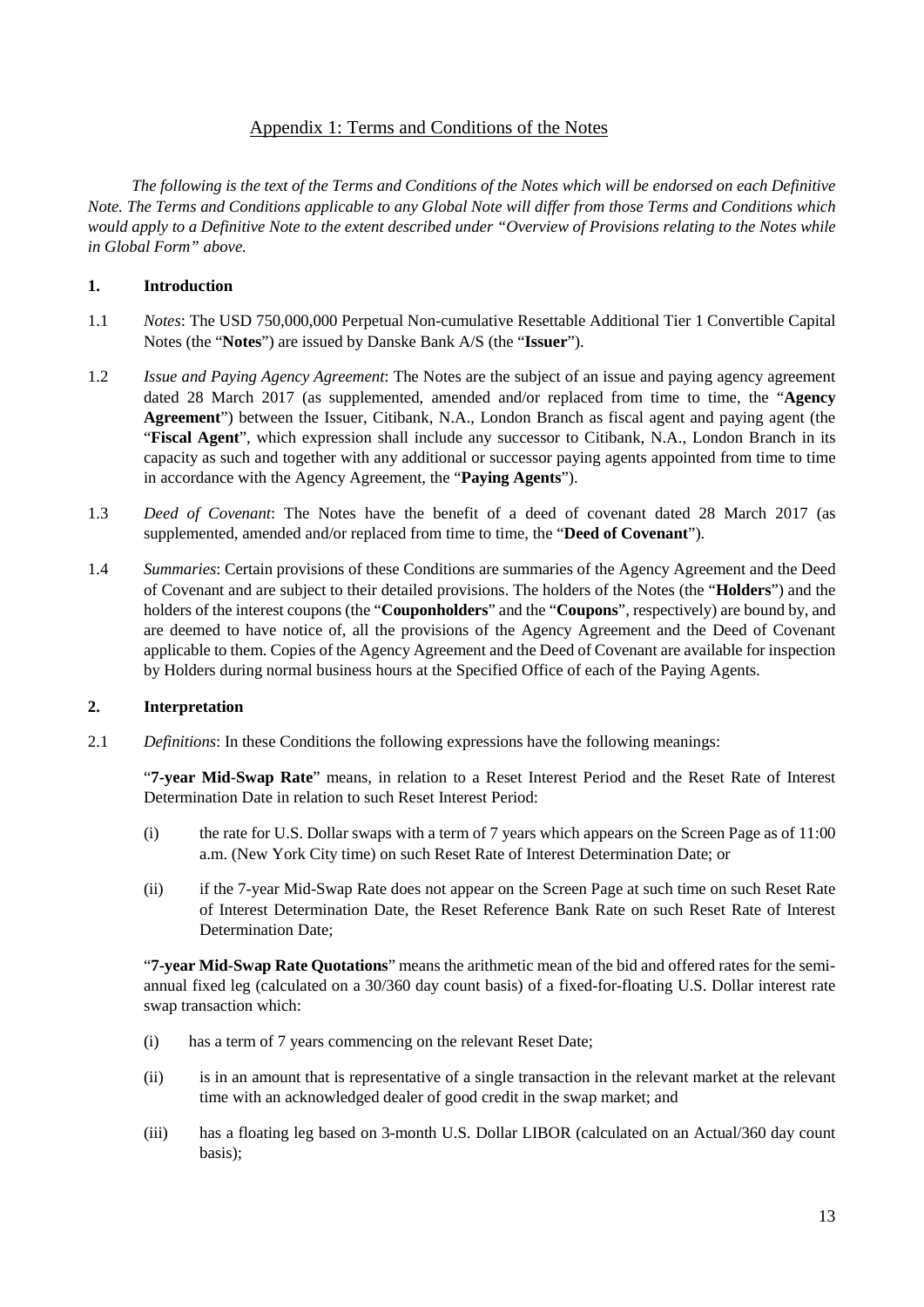"**Additional Tier 1 Capital**" means capital which is treated as Additional Tier 1 capital (or any equivalent or successor term) under CRD IV requirements by the Relevant Regulator for the purposes of the Issuer and the Group;

"**Alternative Consideration**" means, in respect of each Note and as determined by the Issuer:

- (i) if all of the Conversion Shares are sold in the Conversion Shares Offer, the *pro-rata* share of the cash proceeds from the sale of such Conversion Shares attributable to such Note (converted into USD at the Prevailing Exchange Rate as of the day which is three Settlement Shares Depositary Business Days prior to the relevant Settlement Date) as determined by the Settlement Shares Depositary, and less the *pro-rata* share of any foreign exchange transaction costs and an amount equal to the *pro-rata* share of any taxes or duties (including, without limitation, any capital, stamp, issue and registration and transfer taxes or duties) that may arise or be paid in connection with the issue and delivery of the Conversion Shares to the Settlement Shares Depositary pursuant to the Conversion Shares Offer;
- (ii) if some, but not all of the Conversion Shares are sold in the Conversion Shares Offer, (a) the *prorata* share of the cash proceeds from the sale of such Conversion Shares attributable to such Note (converted into USD at the Prevailing Exchange Rate as of the day which is three Settlement Shares Depositary Business Days prior to the relevant Settlement Date) as determined by the Settlement Shares Depositary, and less the *pro-rata* share of any foreign exchange transaction costs and an amount equal to the *pro-rata* share of any taxes or duties (including, without limitation, any capital, stamp, issue and registration and transfer taxes or duties) that may arise or be paid in connection with the issue and delivery of the Conversion Shares to the Settlement Shares Depositary pursuant to the Conversion Shares Offer and (b) the *pro-rata* share of such Conversion Shares not sold pursuant to the Conversion Shares Offer attributable to such Note rounded down to the nearest whole number of Conversion Shares; and
- (iii) if no Conversion Shares are sold in the Conversion Shares Offer, the relevant number of Conversion Shares which would have been received had the Issuer not elected that the Settlement Shares Depositary should carry out a Conversion Shares Offer;

"**BRRD**" means the Directive (2014/59/EU) of the European Parliament and of the Council on resolution and recovery of credit institutions and investment firms dated 15 May 2014 and published in the Official Journal of the European Union on 12 June 2014 (or, as the case may be, any provision of Danish law transposing or implementing such Directive), as amended or replaced from time to time;

"**Business Day**" means a day on which commercial banks and foreign exchange markets settle payments and are open for general business (including dealing in foreign exchange and foreign currency deposits) in Copenhagen, New York City and London;

"**Calculation Amount**" means USD 1,000 (the "**Original Calculation Amount**"), provided that if the Outstanding Principal Amount of each Note is reduced as required by then current legislation and/or regulations applicable to the Issuer, the Fiscal Agent shall (i) adjust the Calculation Amount on a *pro-rata* basis to account for such reduction and (ii) notify the Holders in accordance with Condition [17](#page-42-0) (*Notices*) of the details of such adjustment;

"**Capital Event**" means, at any time, on or after the Issue Date, there is a change in the regulatory classification of the Notes that results or will result in:

- (i) their exclusion, in whole or in part, from the regulatory capital of the Issuer and/or the Group; or
- (ii) reclassification, in whole or in part, as a lower quality form of regulatory capital of the Issuer and/or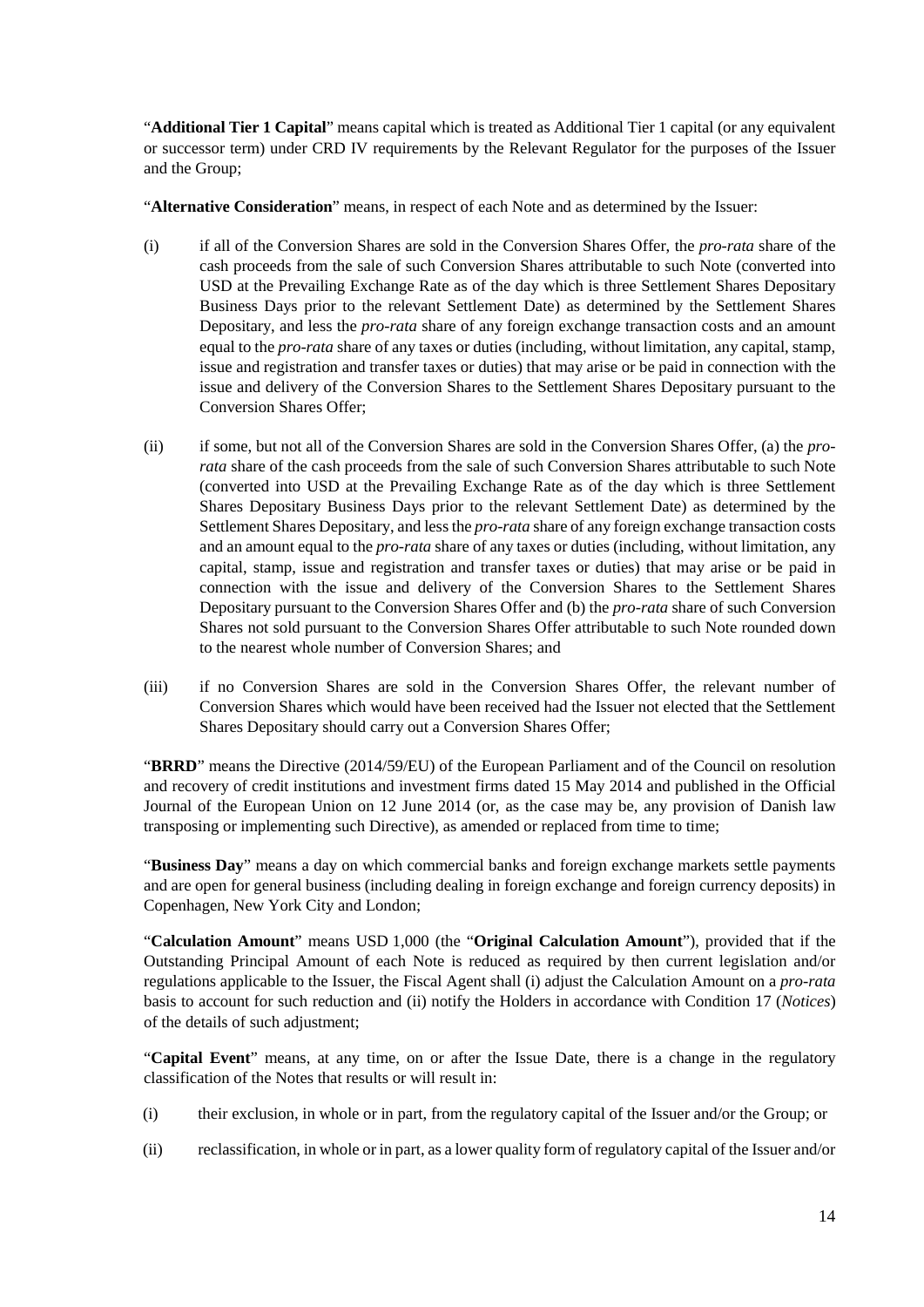the Group,

in each case provided that the Issuer satisfies the Relevant Regulator that the regulatory reclassification of the Notes was not reasonably foreseeable at the time of their issuance;

"Cash Dividend" means any Dividend in cash (in whatever currency);

"**Code**" means the U.S. Internal Revenue Code of 1986;

"**Common Equity Tier 1 Capital**" means common equity tier 1 capital (or any equivalent or successor term) of, as the case may be, the Issuer or the Group, in each case as calculated by the Issuer in accordance with CRD IV requirements and any applicable transitional arrangements under CRD IV;

### "**Common Equity Tier 1 Capital Ratio**" means:

- (i) in relation to the Issuer, the ratio (expressed as a percentage) of the aggregate amount of the Common Equity Tier 1 Capital of the Issuer divided by the Risk Exposure Amounts of the Issuer; and
- (ii) in relation to the Group, the ratio (expressed as a percentage) of the aggregate amount of the Common Equity Tier 1 Capital of the Group divided by the Risk Exposure Amounts of the Group,

in each case, all as calculated by the Issuer at any time in accordance with CRD IV requirements and any applicable transitional arrangements under CRD IV and reported to the Relevant Regulator;

"**Contractual Currency**" has the meaning given to such term in Condition [18](#page-42-1) (*Currency Indemnity*);

"**Conversion Date**" has the meaning given to such term in Condition 7.2 (*Effect of Trigger Event*);

"**Conversion Notice**" means a notice in the form for the time being currently available from the Specified Office of any Paying Agent and which is required to be delivered to the Settlement Shares Depositary (or its agent(s) designated for the purpose in the Trigger Event Notice) in connection with the conversion of the Notes pursuant to Condition 7 (*Loss Absorption Following a Trigger Event*);

"**Conversion Price**" means, if the Ordinary Shares are:

- (i) then admitted to trading on a Relevant Stock Exchange, the greater of:
	- (a) the Current Market Price of an Ordinary Share on the Conversion Date converted into USD at the then Prevailing Exchange Rate; and
	- (b) the Floor Price on the Conversion Date; or
- (ii) not then admitted to trading on a Relevant Stock Exchange, the Floor Price on the Conversion Date;

"**Conversion Shares**" means the Ordinary Shares which are issued as a result of the conversion of the Notes pursuant to Condition 7 (*Loss Absorption Following a Trigger Event*) (and each a "**Conversion Share**");

"**Conversion Shares Offer**" has the meaning given to such term in Condition 7.6 (*Conversion Shares Offer*);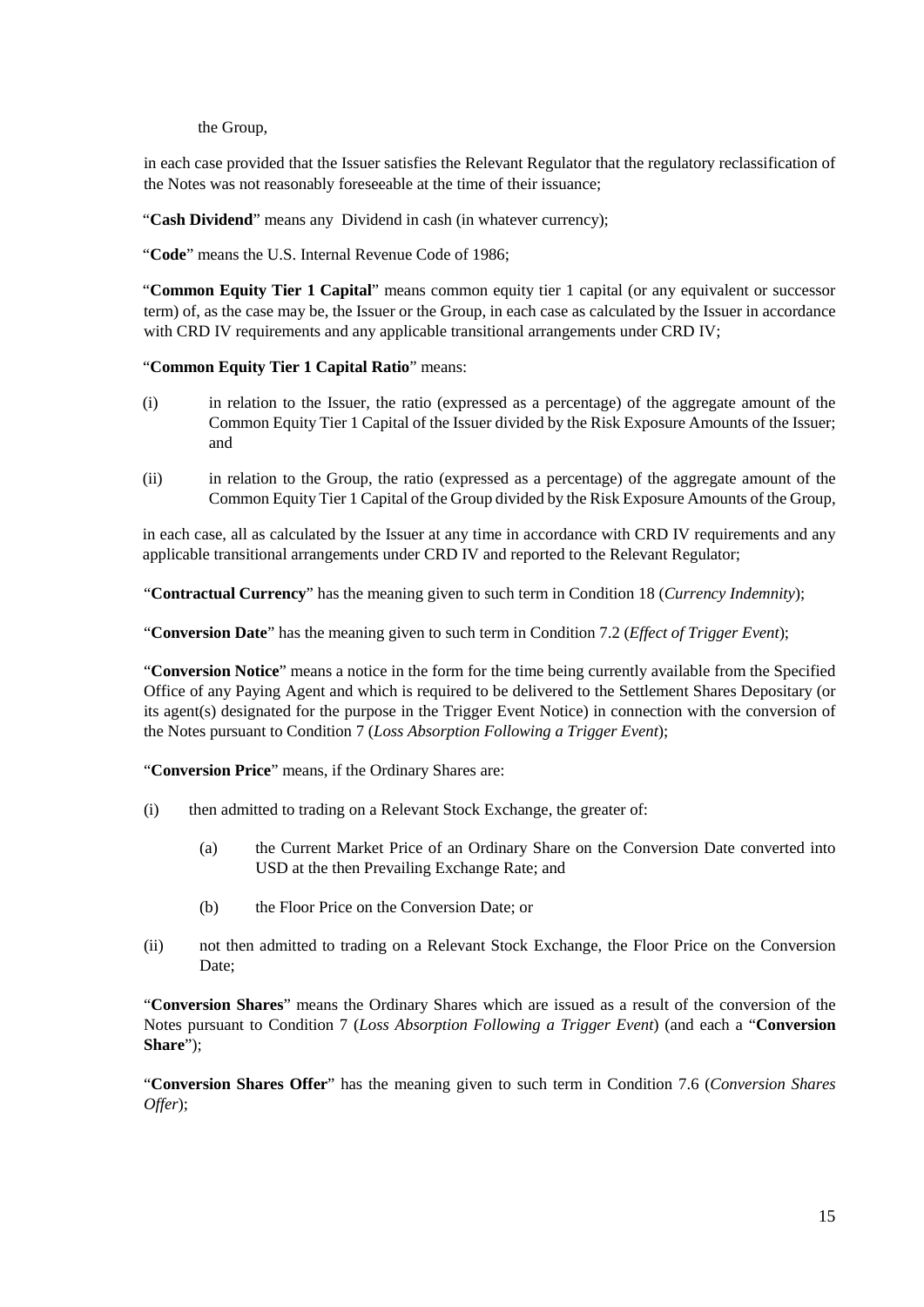"**Conversion Shares Offer Price**" means the price per Conversion Share specified as such in the Conversion Shares Offer Election Notice. The Conversion Shares Offer Price shall be, if the Ordinary Shares are:

- (i) then admitted to trading on a Relevant Stock Exchange, the Current Market Price as at the Conversion Date; or
- (ii) not then admitted to trading on a Relevant Stock Exchange, the Fair Market Value of the Conversion Shares as at the Conversion Date;

"**Conversion Shares Offer Election Notice**" has the meaning given to such term in Condition 7.6 (*Conversion Shares Offer*);

"**Conversion Shares Offer Period**" has the meaning given to such term in Condition 7.6 (*Conversion Shares Offer*);

"**Coupon Sheet**" means, in relation to a Note, the coupon sheet relating to that Note;

"**CRD IV**" means, as the context requires, any or any combination of the CRD IV Directive, the CRR and any CRD IV Implementing Measures;

"**CRD IV Directive**" means the Directive (2013/36/EU) of the European Parliament and of the Council on prudential requirements for credit institutions and investment firms dated 26 June 2013 and published in the Official Journal of the European Union on 27 June 2013 (or, as the case may be, any provision of Danish law transposing or implementing such Directive), as amended or replaced from time to time;

"**CRD IV Implementing Measures**" means any regulatory capital rules or regulations, or other requirements, which are applicable to the Issuer and which prescribe (alone or in conjunction with any other rules, regulations or other requirements) the requirements to be fulfilled by financial instruments for their inclusion in the regulatory capital of the Issuer (on a non-consolidated or consolidated basis) to the extent required by the CRD IV Directive or the CRR, including for the avoidance of doubt and without limitation any regulatory technical standards released from time to time by the European Banking Authority (or any successor or replacement thereof);

"**CRR**" means the Regulation (2013/575) of the European Parliament and of the Council on prudential requirements for credit institutions and investment firms dated 26 June 2013 and published in the Official Journal of the European Union on 27 June 2013, as amended or replaced from time to time;

"**Current Market Price**" means, in respect of a particular date, the average of the daily Volume Weighted Average Price of an Ordinary Share on each of the five consecutive Dealing Days ending on the Dealing Day immediately preceding such date; provided that, if at any time during the said five-Dealing Day period, the Volume Weighted Average Price shall have been based on a price ex-dividend (or ex- any other entitlement) and during some other part of that period the Volume Weighted Average Price shall have been based on a price cum-dividend (or cum- any other entitlement), then:

(i) if the Conversion Shares do not rank for the Cash Dividend (or entitlement) in question, the Volume Weighted Average Price on the dates on which the Ordinary Shares shall have been based on a price cum-dividend (or cum- any other entitlement) shall, for the purposes of this definition, be deemed to be the amount thereof reduced by an amount equal to the Fair Market Value of any such dividend or entitlement per Ordinary Share as at the date of first public announcement relating to such dividend or entitlement, in any such case, determined on a gross basis and disregarding any withholding or deduction required to be made on account of tax, and disregarding any associated tax credit; or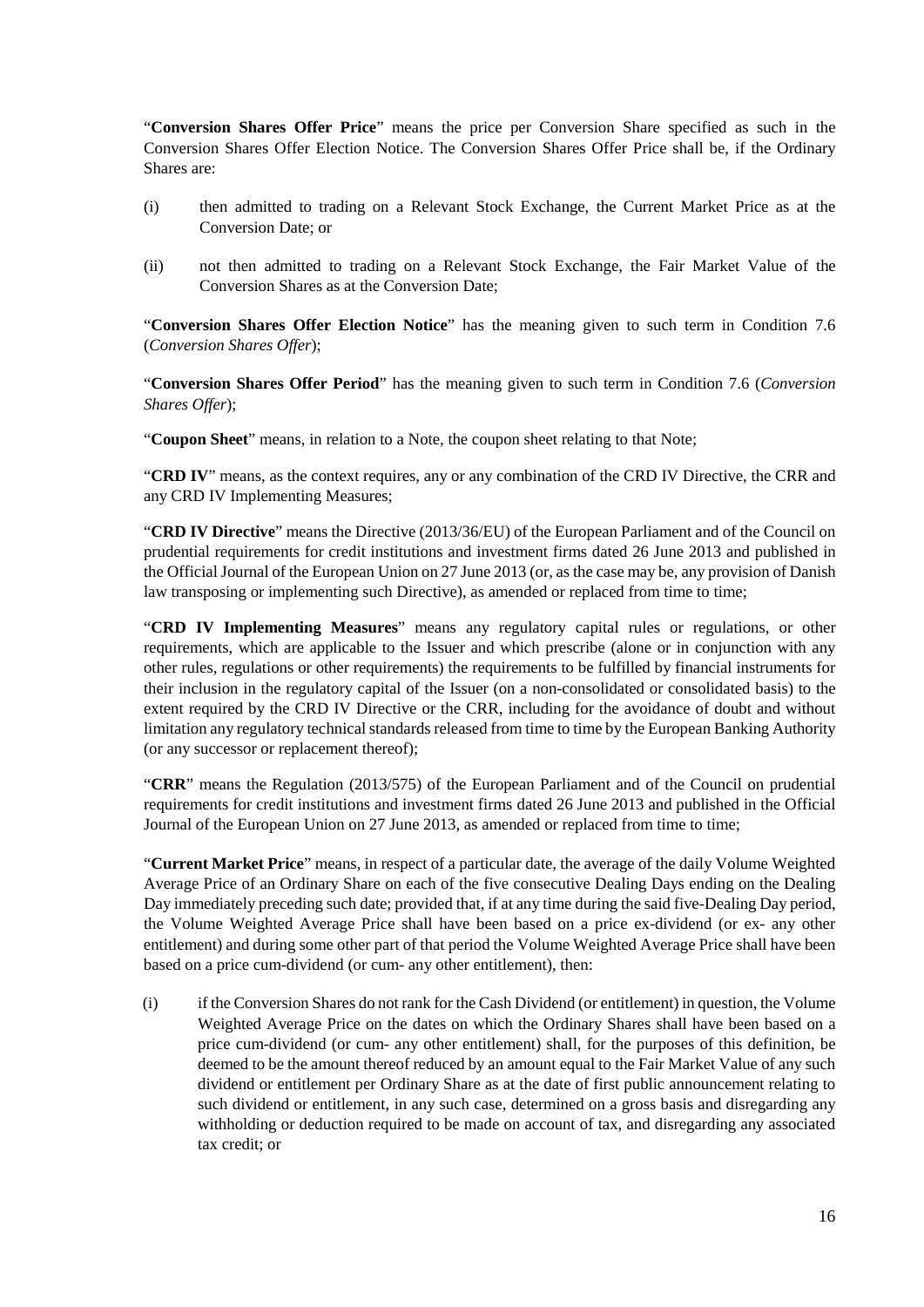(ii) if the Conversion Shares do rank for the Cash Dividend (or entitlement) in question, the Volume Weighted Average Price on the dates on which the Ordinary Shares shall have been based on a price ex-dividend (or ex- any other entitlement) shall, for the purposes of this definition, be deemed to be the amount thereof increased by an amount equal to the Fair Market Value of any such dividend or entitlement per Ordinary Share as at the date of first public announcement relating to such dividend or entitlement, in any such case, determined on a gross basis and disregarding any withholding or deduction required to be made on account of tax, and disregarding any associated tax credit,

#### and provided further that:

- (1) if on each of the said five Dealing Days, the Volume Weighted Average Price shall have been based on a price cum-dividend (or cum- any other entitlement) in respect of a dividend (or other entitlement) which has been declared or announced but the Conversion Shares do not rank for that dividend (or other entitlement), the Volume Weighted Average Price on each of such dates shall, for the purposes of this definition, be deemed to be the amount thereof reduced by an amount equal to the Fair Market Value of any such dividend or entitlement per Ordinary Share as at the date of first public announcement relating to such dividend or entitlement, in any such case, determined on a gross basis and disregarding any withholding or deduction required to be made on account of tax, and disregarding any associated tax credit; and
- (2) if the Volume Weighted Average Price of an Ordinary Share is not available on one or more of the said five Dealing Days (disregarding for this purpose the proviso to the definition of Volume Weighted Average Price), then the average of such Volume Weighted Average Prices which are available in that five-Dealing Day period shall be used (subject to a minimum of two such prices) and if only one, or no, such Volume Weighted Average Price is available in the relevant period, the Current Market Price shall be determined in good faith by an Independent Adviser;

"**Danish Bankruptcy Act**" means the Danish Bankruptcy Act (Consolidated Act No. 11 of 6 January 2014, as amended);

"**DBA**" means the Danish Business Authority (in Danish: "*Erhvervsstyrelsen*") and any successor or replacement thereto, or other authority having responsibility for registering any changes in the share capital of the Issuer;

"**Danish Financial Business Act**" means the Danish Financial Business Act (Consolidated Act No. 174 of 31 January 2017, as amended);

"**Danish Statutory Loss Absorption Powers**" means any write-down, conversion, transfer, modification, suspension or similar or related power existing from time to time under, and exercised in compliance with, any laws, regulations, rules or requirements in effect in Denmark, relating to (i) the transposition of the BRRD (or, as the case may be, any provision of Danish law transposing or implementing such Directive) as amended or replaced from time to time and (ii) the instruments, rules and standards created thereunder, pursuant to which any obligation of the Issuer (or any affiliate of the Issuer) can be reduced, cancelled, modified, or converted into Ordinary Shares, other Securities or other obligations of the Issuer or any other Person (or suspended for a temporary period);

"**Day Count Fraction**" means, in respect of the calculation of an amount for any period of time (the "**Calculation Period**"), "30/360" which means the number of days in the Calculation Period divided by 360, calculated on a formula basis as follows:

Day Count Fraction = 
$$
\frac{[360 \times (Y_2 - Y_1)] + [30 \times (M_2 - M_1)] + (D_2 - D_1)}{360}
$$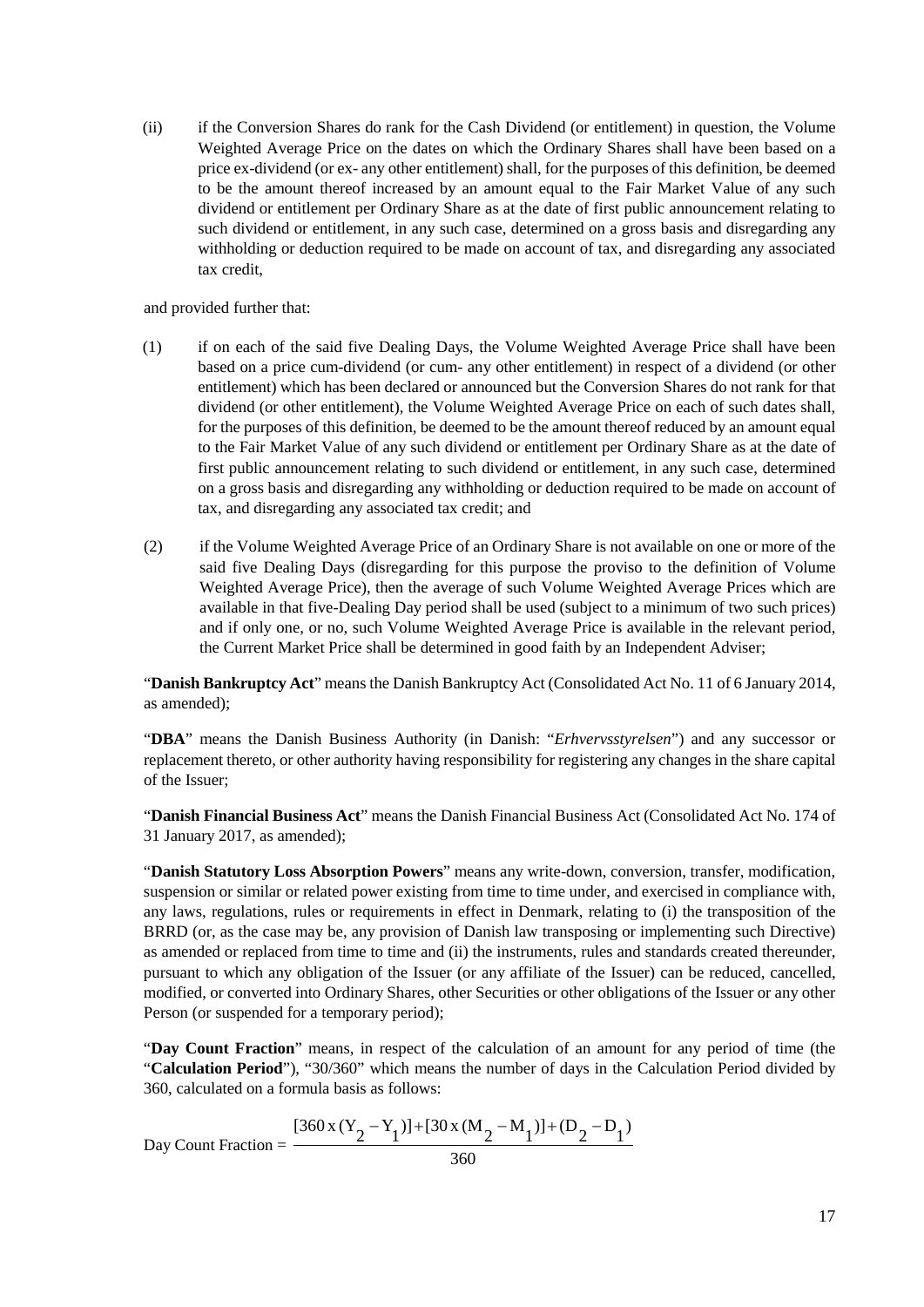where:

" $\mathbf{Y}_1$ " is the year, expressed as a number, in which the first day of the Calculation Period falls;

" $\mathbf{Y}_2$ " is the year, expressed as a number, in which the day immediately following the last day of the Calculation Period falls;

" $M_1$ " is the calendar month, expressed as a number, in which the first day of the Calculation Period falls;

" $M_2$ " is the calendar month, expressed as a number, in which the day immediately following the last day of the Calculation Period falls;

"**D1**" is the first calendar day, expressed as a number, of the Calculation Period, unless such number is 31, in which case  $D_1$  will be 30; and

"**D2**" is the calendar day, expressed as a number, immediately following the last day included in the Calculation Period, unless such number would be 31 and  $D_1$  is greater than 29, in which case  $D_2$  will be 30;

"**Dealing Day**" means a day on which the Relevant Stock Exchange or relevant stock exchange or securities market is open for business and on which Ordinary Shares, Securities, options, warrants or other rights (as the case may be) may be dealt in (other than a day on which the Relevant Stock Exchange or relevant stock exchange or securities market is scheduled to or does close prior to its regular weekday closing time);

"**Distributable Items**" means, as prescribed by CRD IV, the amount of the profits at the end of the last financial year plus any profits brought forward and reserves available for that purpose before distributions to holders of own funds instruments less any losses brought forward, profits which are nondistributable pursuant to provisions in legislation or the institution's by-laws and sums placed to nondistributable reserves in accordance with applicable national law or the statutes of the institution, those losses and reserves being determined on the basis of the individual accounts of the institution and not on the basis of the consolidated accounts, or any successor provision thereto;

"**Dividend**" means any dividend or distribution in respect of the Ordinary Shares which is to be paid or made to Shareholders as a class, whether of cash, assets or other property, and however described and whether payable out of share premium account, profits, retained earnings or any other capital or revenue reserve or account, and including a distribution or payment to Shareholders upon or in connection with a reduction of capital;

"**DKK**" means Danish Kroner;

"**Effective Date**" means, in the case of an adjustment to the Floor Price pursuant to paragraph (iii) of Condition 7.8 (*Adjustments to Floor Price*), the first day on which the Ordinary Shares are traded ex-rights, ex-options or ex-warrants on the Relevant Stock Exchange;

"**Enforcement Events**" has the meaning given to such term in Condition 11 (*Enforcement Events*);

"**Existing Hybrid Tier 1 Capital Notes**" means obligations or capital instruments issued by the Issuer prior to the Issue Date constituting hybrid core capital (in Danish: "*hybrid kernekapital*"), including EUR 600,000,000 4.878 per cent. Notes (ISIN XS0287195233) and SEK 650,000,000 5.1192 per cent. Notes (ISIN XS0286467559);

"**Extraordinary Resolution**" has the meaning given to such term in the Agency Agreement;

"**Fair Market Value**" means, with respect to any property on any date, the fair market value of that property as determined by an Independent Adviser in good faith, provided that: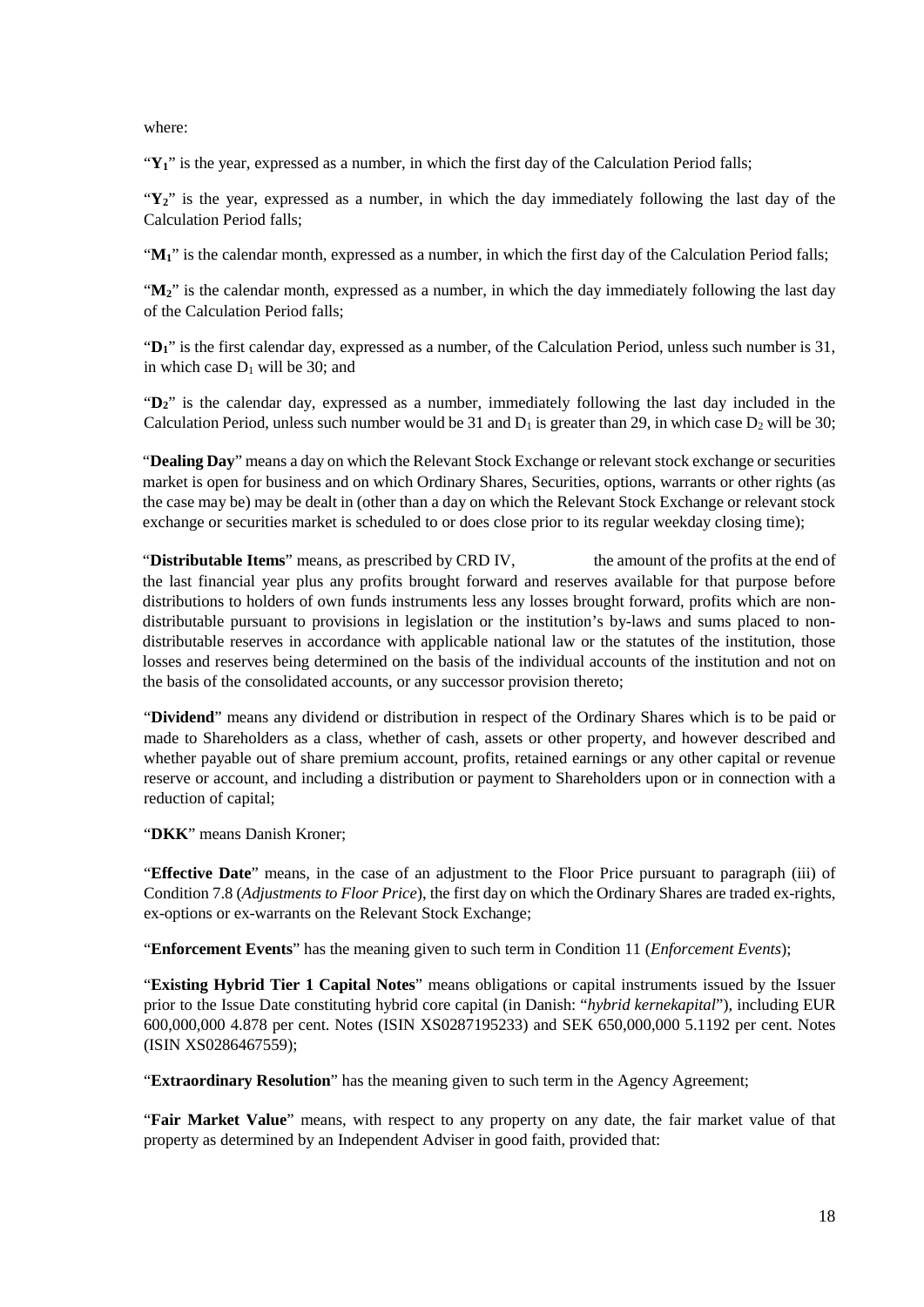- (i) the Fair Market Value of any cash amount shall be the amount of such cash;
- (ii) where Securities, options, warrants or other rights are publicly traded on a stock exchange or securities market of adequate liquidity (as determined in good faith by an Independent Adviser), the Fair Market Value of:
	- (a) such Securities shall equal the arithmetic mean of the daily Volume Weighted Average Prices of such Securities; and
	- (b) such options, warrants or other rights shall equal the arithmetic mean of the daily closing prices of such options, warrants or other rights,

in either case, during the five-Dealing Day period (in respect of the relevant stock exchange or securities market) commencing on such date (or, if later, the first such Dealing Day such Securities, options, warrants or other rights are publicly traded) or such shorter period as such Securities, options, warrants or other rights are publicly traded;

(iii) where Securities, options, warrants or other rights are not publicly traded on a stock exchange or securities market of adequate liquidity (as aforesaid), the Fair Market Value of such Securities, options, warrants or other rights shall be determined in good faith by an Independent Adviser, on the basis of a commonly accepted market valuation method and taking account of such factors as it considers appropriate, including the market price per Ordinary Share, the dividend yield of an Ordinary Share, the volatility of such market price, prevailing interest rates and the terms of such Securities, options, warrants or other rights, including as to the expiry date and exercise price (if any) thereof.

Save for the Fair Market Value determination referred to in the definition of "Conversion Shares Offer Price", such amounts shall, in the case of (i) above, be converted into the Relevant Currency (if declared, announced, made, paid or payable in a currency other than the Relevant Currency, and if the relevant dividend is payable at the option of the Issuer or a Shareholder in any currency additional to the Relevant Currency, the relevant dividend shall be treated as payable in the Relevant Currency) at the rate of exchange used to determine the amount payable to Shareholders who were paid or are to be paid or are entitled to be paid the Cash Dividend in the Relevant Currency; and, in any other case, shall be converted into the Relevant Currency (if expressed in a currency other than the Relevant Currency) at the Prevailing Exchange Rate on that date. In addition, the Fair Market Value shall be determined on a gross basis and disregarding any withholding or deduction required to be made on account of tax, and disregarding any associated tax credit;

"**First Call Date**" means 28 March 2024;

"**First Interest Payment Date**" means 28 September 2017;

"**Floor Price**" means USD 23.97, subject to adjustment thereafter in accordance with Condition 7.8 (*Adjustments to Floor Price*), provided that the Floor Price shall not be less than the par value of the Ordinary Shares immediately prior to the Conversion Date converted into USD at the then Prevailing Exchange Rate;

"**Group**" means the Issuer together with its Subsidiaries and other entities that are consolidated in the Issuer's calculation of the Common Equity Tier 1 Capital Ratio on a consolidated level in accordance with CRD IV requirements;

"**Independent Adviser**" means an independent financial institution or independent financial adviser of international repute appointed by the Issuer at the Issuer's expense;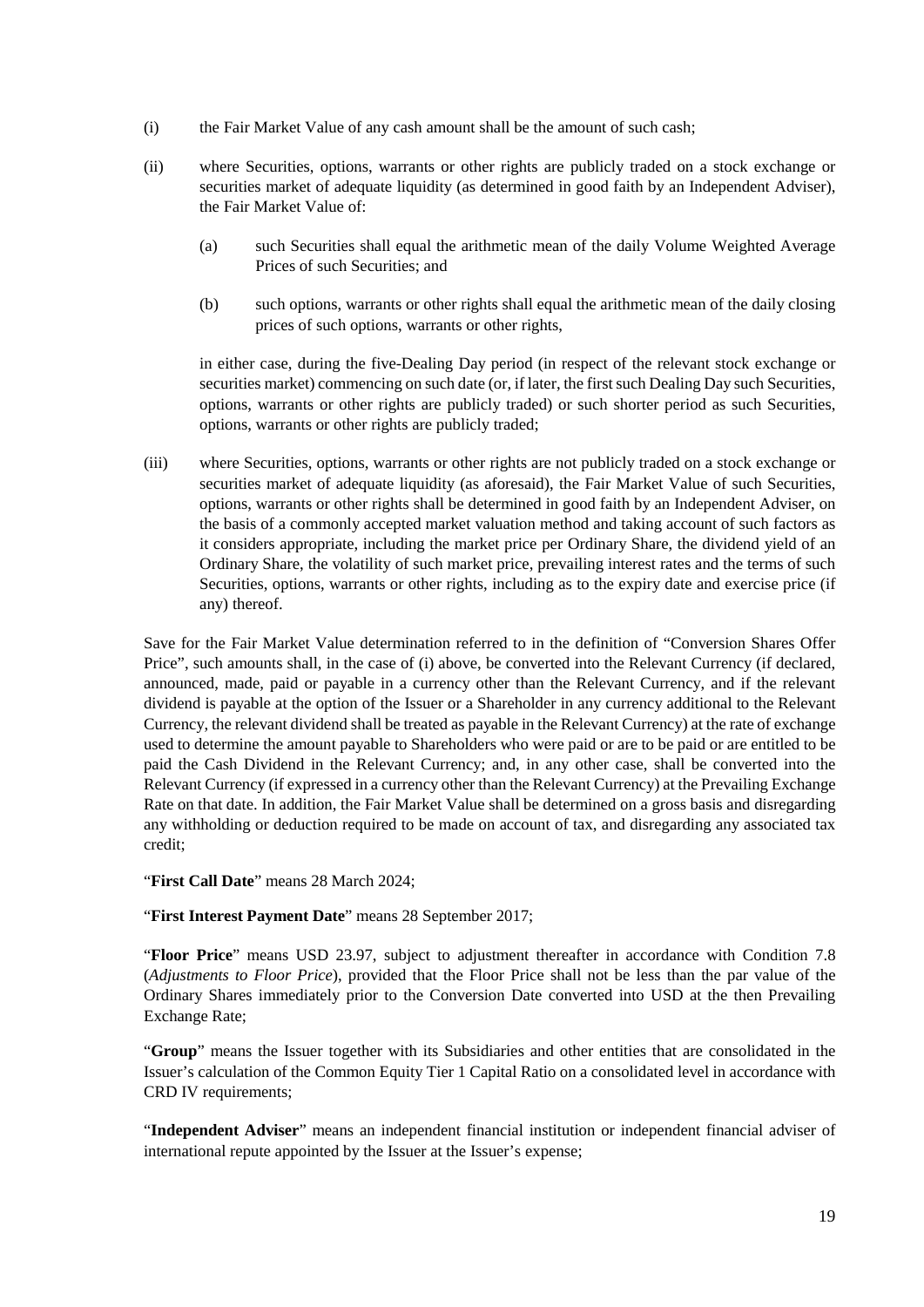"**Initial Period**" means the period from (and including) the Issue Date to (but excluding) the First Call Date;

"**Initial Rate of Interest**" means 6.125 per cent. per annum;

"**Interest Payment Date**" means 28 March and 28 September in each year from (and including) 28 September 2017;

"**Interest Period**" means each period beginning on (and including) the Issue Date or any Interest Payment Date and ending on (but excluding) the next Interest Payment Date;

"**Issue Date**" means 28 March 2017;

"**Latest Conversion Shares Offer Election Date**" means the 10th Business Day following the Conversion Date;

"**Long-Stop Date**" means the date specified as such in the Trigger Event Notice, which date shall be at least 15 Business Days following the Notice Cut-off Date;

"**Margin**" means 3.896 per cent.;

"**Maximum Distributable Amount**" means any maximum distributable amount relating to the Issuer and/or the Group (if any) which is determined pursuant to Article 141 of the CRD IV Directive (or, as the case may be, any provision of Danish law transposing or implementing Article 141 of the CRD IV Directive), or any successor provision thereto;

"**Notice Cut-off Date**" means the date specified as such in the Trigger Event Notice, which date shall be at least 20 Business Days following the Conversion Date;

"**Optional Redemption Date (Call)**" means the First Call Date or any Interest Payment Date thereafter;

"**Ordinary Shares**" means fully paid-up ordinary shares in the capital of the Issuer (and each an "**Ordinary Share**");

"**Original Calculation Amount**" has the meaning given to such term in the definition of Calculation Amount;

"**Outstanding Principal Amount**" means, in respect of a Note, the outstanding principal amount of such Note, as adjusted from time to time for any reduction as required by then current legislation and/or regulations applicable to the Issuer and "**Outstanding Principal Amounts**" means the sum of the Outstanding Principal Amount of each Note;

"**Payment Business Day**" means a day on which commercial banks and foreign exchange markets settle payments and are open for general business (including dealing in foreign exchange and foreign currency deposits) in (i) the relevant place of presentation and (ii) New York City;

"**Person**" means any individual, company, corporation, firm, partnership, joint venture, association, organisation, state or agency of a state or other entity, whether or not having separate legal personality;

"**Prevailing Exchange Rate**" means, in relation to any two currencies and any day:

(i) for the purposes of the definition of Alternative Consideration, the executable bid quotation obtained by the Settlement Shares Depositary which is most favourable to the relevant Holder, out of quotations obtained by it from three recognised foreign exchange dealers selected by the Settlement Shares Depositary, for value on such day; and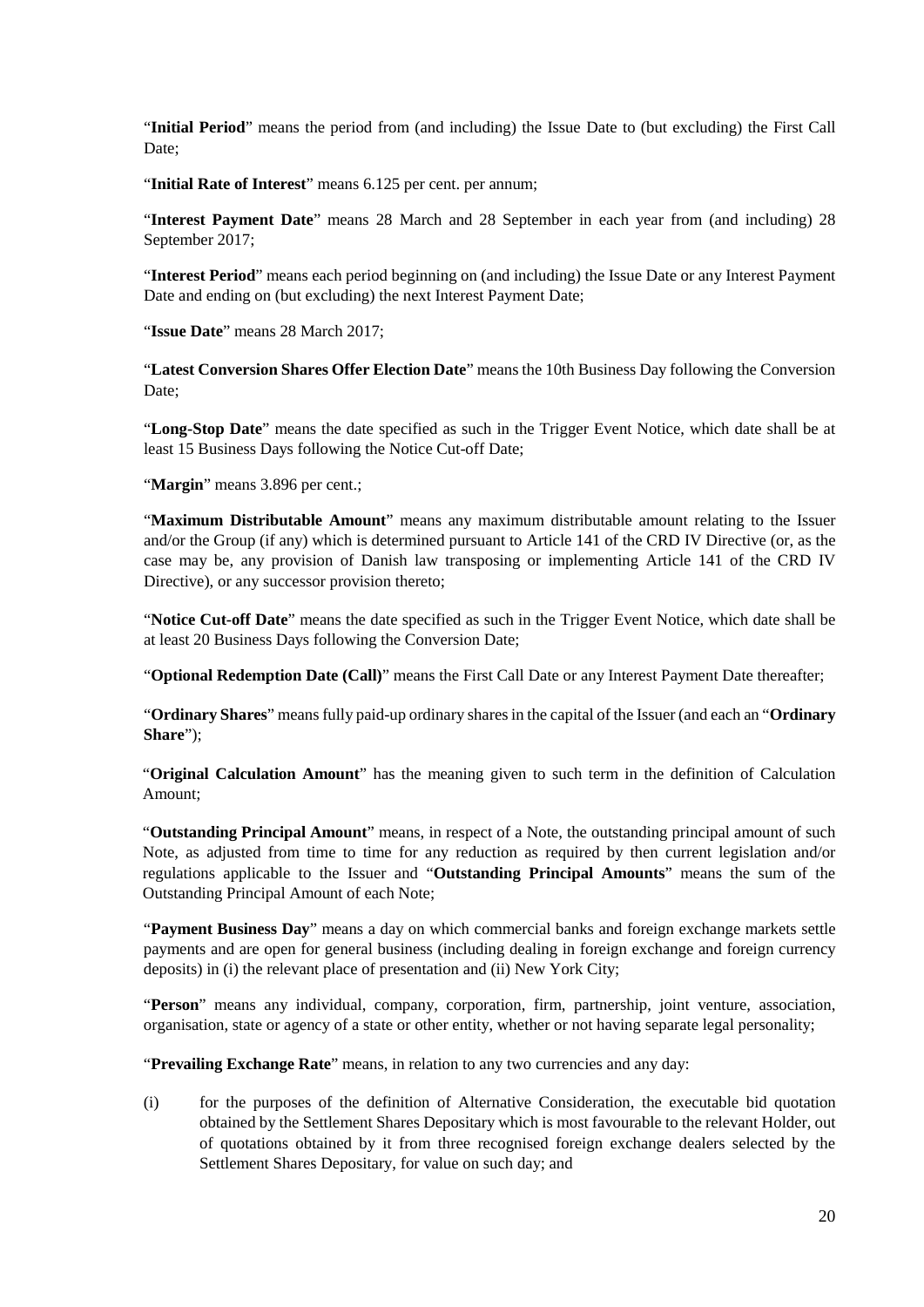(ii) for all other purposes, the prevailing market currency exchange rate at the time at which such rate is determined in the relevant market for foreign exchange transactions in such currencies for value on such day, as determined by the Issuer in its sole discretion and acting in a commercially reasonable manner;

"**Qualifying Capital Notes**" means, at any time, any securities (other than the Notes) issued or guaranteed by the Issuer that:

- (i) (a) contain terms which at such time comply with CRD IV requirements in relation to Additional Tier 1 Capital (which, for the avoidance of doubt, may result in such securities not including, or restricting for a period of time the application of, one or both of the Special Event redemption events which are included in the Notes) and (b) provide at least the same amount of regulatory capital recognition as the Notes prior to the relevant substitution or variation pursuant to Condition [8.6](#page-37-0) (*Substitution and variation*); and
- (ii) carry the same rate of interest, including for the avoidance of doubt any reset provisions, from time to time applying to the Notes prior to the relevant substitution or variation pursuant to Condition [8.6](#page-37-0) (*Substitution and variation*); and
- (iii) have the same Outstanding Principal Amounts as the Notes prior to substitution or variation pursuant to Condition 8.6 (*Substitution and variation*); and
- (iv) rank *pari passu* with the Notes prior to the substitution or variation pursuant to Condition [8.6](#page-37-0) (*Substitution and variation*); and
- (v) shall not at such time be subject to a Special Event; and
- (vi) have terms not otherwise materially less favourable to the Holders than the terms of the Notes, as reasonably determined by the Issuer, and provided that the Issuer shall have delivered a certificate to that effect signed by two of its directors to the Fiscal Agent (and copies thereof will be available at the Fiscal Agent's Specified Office during its normal business hours) not less than 5 Business Days prior to (a) in the case of a substitution of the Notes pursuant to Condition [8.6](#page-37-0) (*Substitution and variation*), the issue date of the relevant securities or (b) in the case of a variation of the Notes pursuant to Condition [8.6](#page-37-0) (*Substitution and variation*), the date such variation becomes effective; and
- (vii) if the Notes were listed or admitted to trading on a recognised stock exchange immediately prior to the relevant substitution or variation, are listed or admitted to trading on any recognised stock exchange, as selected by the Issuer;

#### "**Rate of Interest**" means:

- (i) in the case of each Interest Period falling in the Initial Period, the Initial Rate of Interest; or
- (ii) in the case of each Interest Period thereafter, the sum of (a) the Reset Rate of Interest in respect of the Reset Interest Period in which such Interest Period falls and (b) the Margin,

all as determined by the Fiscal Agent in accordance with Condition 5 (*Interest*);

"**Relevant Amounts**" means the Outstanding Principal Amounts of the Notes, together with any accrued but unpaid interest and additional amounts (as described in Condition 10 (*Taxation*)) due on the Notes. References to such amounts will include amounts that have become due and payable, but which have not been paid, prior to the exercise of any Danish Statutory Loss Absorption Powers by the Relevant Resolution Authority;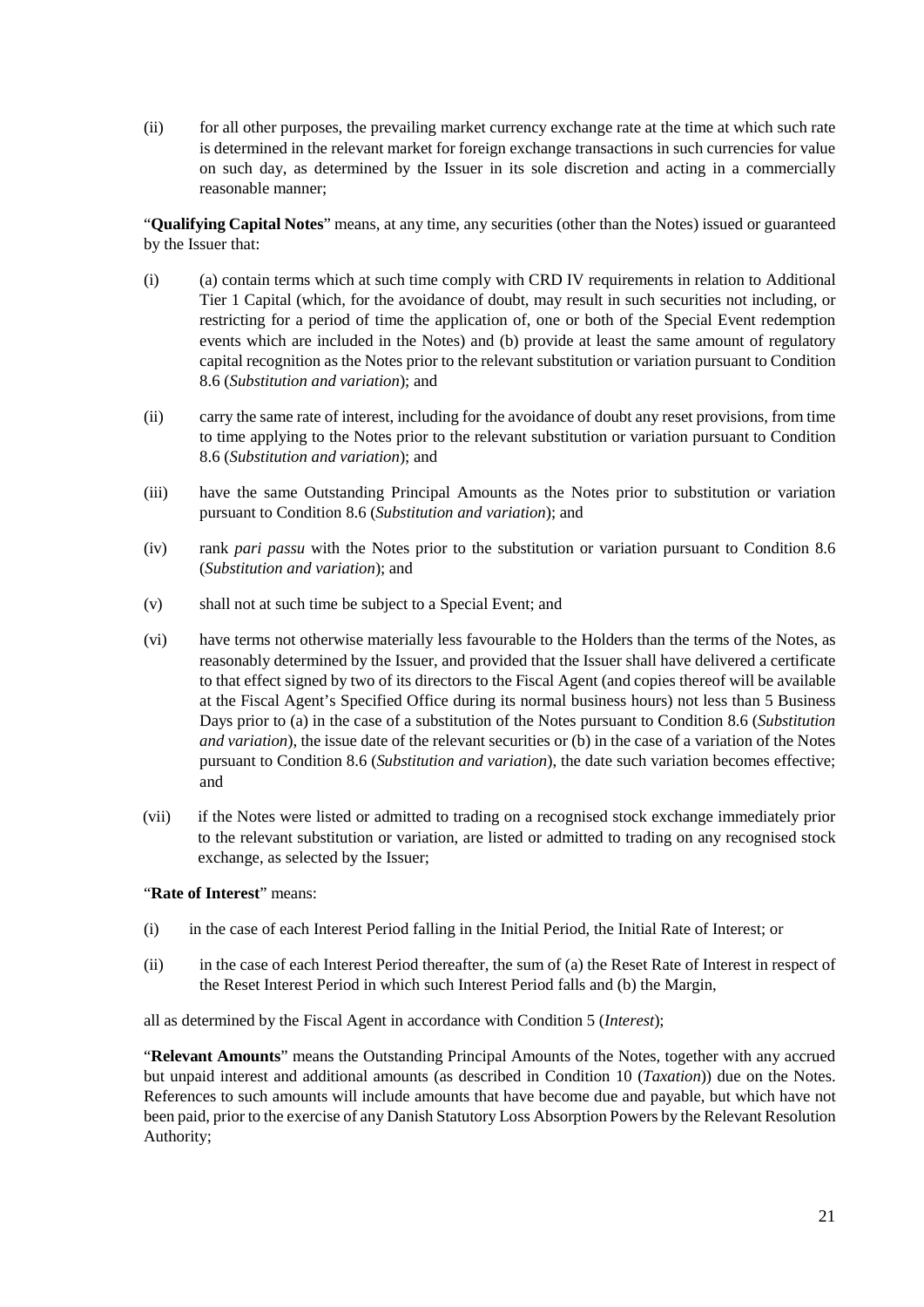**"Relevant Currency**" means the currency in which the Ordinary Shares are quoted or dealt in on the Relevant Stock Exchange at such time;

"**Relevant Date**" means, in relation to any payment, whichever is the later of (i) the date on which the payment in question first becomes due and (ii) if the full amount payable has not been received by the Fiscal Agent on or prior to such due date, the date on which (the full amount having been so received) notice to that effect has been given to the Holders in accordance with Condition [17](#page-42-0) (*Notices*);

"**Relevant Regulator**" means the Danish Financial Supervisory Authority and any successor or replacement thereto, or other authority having primary responsibility for the prudential oversight and supervision of the Issuer, as determined by the Issuer;

"**Relevant Resolution Authority**" means the resolution authority with the ability to exercise any Danish Statutory Loss Absorption Powers in relation to the Issuer;

"**Relevant Stock Exchange**" means Nasdaq Copenhagen A/S or, if at the relevant time the Ordinary Shares are not at that time listed and admitted to trading on Nasdaq Copenhagen A/S, the principal stock exchange or securities market (if any) on which the Ordinary Shares are then listed, admitted to trading or quoted or accepted for dealing;

"**Reset Date**" means the First Call Date and each day which falls on the seventh anniversary of the immediately preceding Reset Date;

"**Reset Interest Amount**" has the meaning given to such term in Condition 5.4 (*Determination of Reset Rate of Interest in relation to a Reset Interest Period*);

"**Reset Interest Period**" means each period from (and including) the First Call Date or any Reset Date and ending on (but excluding) the next Reset Date;

"**Reset Rate of Interest**" means, in relation to a Reset Interest Period, the 7-year Mid-Swap Rate determined for such Reset Interest Period by the Fiscal Agent in accordance with Condition 5 (*Interest*);

"**Reset Rate of Interest Determination Date**" means, in relation to a Reset Interest Period, the day falling two U.S. Government Securities Business Days prior to the Reset Date on which such Reset Interest Period commences;

"**Reset Reference Bank Rate**" means, in relation to a Reset Interest Period and the Reset Rate of Interest Determination Date in relation to such Reset Interest Period, the percentage rate determined on the basis of the 7-year Mid-Swap Rate Quotations provided by the Reset Reference Banks to the Fiscal Agent at approximately 11:00 a.m. (New York City time) on such Reset Rate of Interest Determination Date. If at least three quotations are provided, the Reset Reference Bank Rate will be the arithmetic mean of the quotations provided, eliminating the highest quotation (or, in the event of equality, one of the highest) and the lowest quotation (or, in the event of equality, one of the lowest). If only two quotations are provided, the Reset Reference Bank Rate will be the arithmetic mean of the quotations provided. If only one quotation is provided, the Reset Reference Bank Rate will be the quotation provided. If no quotations are provided, the Reset Reference Bank Rate for the relevant Reset Interest Period will be (i) in the case of each Reset Interest Period other than the Reset Interest Period commencing on the First Call Date, the 7-year Mid-Swap Rate in respect of the immediately preceding Reset Interest Period or (ii) in the case of the Reset Interest Period commencing on the First Call Date, 2.229 per cent. per annum;

"**Reset Reference Banks**" means five leading swap dealers in the New York City interbank market selected by the Fiscal Agent in its discretion after consultation with the Issuer;

"**Risk Exposure Amounts**" means the aggregate amount of the risk exposure amounts (or any equivalent or successor term) of, as the case may be, the Issuer or the Group, in each case as calculated by the Issuer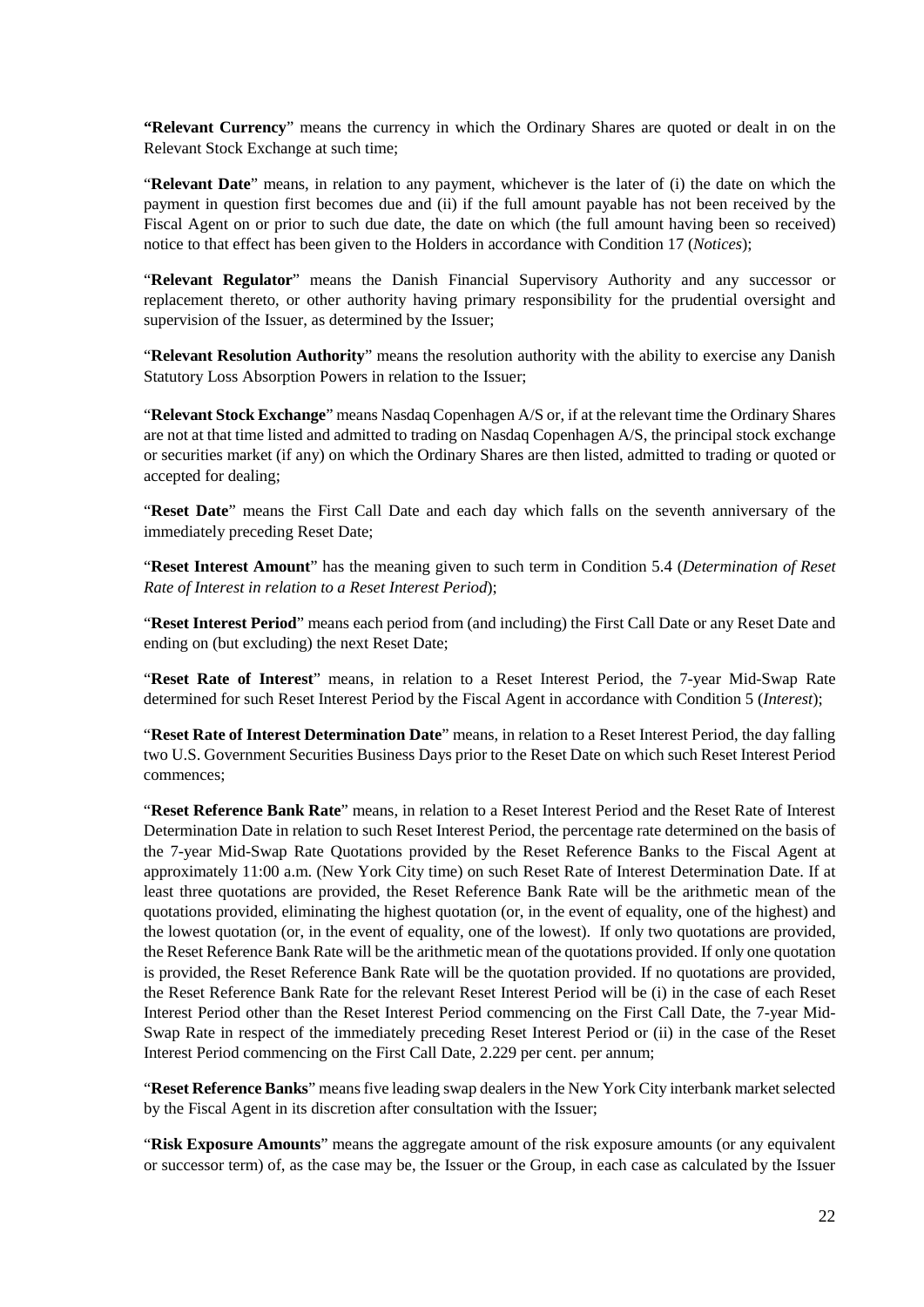in accordance with CRD IV requirements and any applicable transitional arrangements under CRD IV;

"**Screen Page**" means Reuters Screen "ICESWAP1" or such other page as may replace it on Reuters or, as the case may be, on such other information service that may replace Reuters, in each case, as may be nominated by the Person providing or sponsoring the information appearing there for the purpose of displaying rates comparable to the 7-year Mid-Swap Rate;

"**Securities**" means any securities including, without limitation, shares in the capital of the Issuer (and each a "**Security**");

### "**Settlement Date**" means:

- (i) with respect to any Note in relation to which a Conversion Notice is received by the Settlement Shares Depositary (or its designated agent) on or before the Notice Cut-off Date in accordance with Condition 7.5 (*Conversion Settlement*):
	- (a) where (A) the Issuer has not delivered a Conversion Shares Offer Election Notice in accordance with Condition 7.6 (*Conversion Shares Offer*) on or prior to the Latest Conversion Shares Offer Election Date or (B) the Issuer announces prior to the Latest Conversion Shares Offer Election Date (such announcement, the "**No Conversion Shares Offer Announcement**" and the date of the No Conversion Shares Offer Announcement, the "**No Conversion Shares Offer Announcement Date**") that it will not deliver a Conversion Shares Offer Election Notice, the date that is two Business Days after the latest of:
		- (x) the earliest of the Latest Conversion Shares Offer Election Date and the No Conversion Shares Announcement Date; and
		- (y) the date on which the relevant Conversion Notice has been so received; or
	- (b) where the Issuer has delivered a Conversion Shares Offer Election Notice in accordance with Condition 7.6 (*Conversion Shares Offer*) on or prior to the Latest Conversion Shares Offer Election Date, the date that is two Business Days after the latest of (A) the date on which the Conversion Shares Offer Period either expires or is terminated in accordance with Condition 7.6 (*Conversion Shares Offer*) and (B) the date on which the relevant Conversion Notice has been so received; and
- (ii) with respect to any Note in relation to which a Conversion Notice is not so received by the Settlement Shares Depositary (or its designated agent) on or before the Notice Cut-off Date, the date on which the Settlement Shares Depositary delivers the relevant Conversion Shares or the relevant Alternative Consideration, as applicable, to the relevant Holder;

"**Settlement Shares Depositary**" means a reputable financial institution, trust company or similar entity (which in each such case is wholly independent of the Issuer) to be appointed by the Issuer on or prior to any date when a function ascribed to the Settlement Shares Depositary in these Conditions is required to be performed to perform such function and which will hold the Conversion Shares (and any Alternative Consideration, if applicable) on trust (or other similar arrangement) for Holders in one or more segregated accounts, unless otherwise required to be transferred out of such accounts for the purposes of a Conversion Shares Offer, and otherwise on terms consistent with these Conditions;

"**Settlement Shares Depositary Business Day**" means a day on which the Settlement Shares Depositary is open for general business;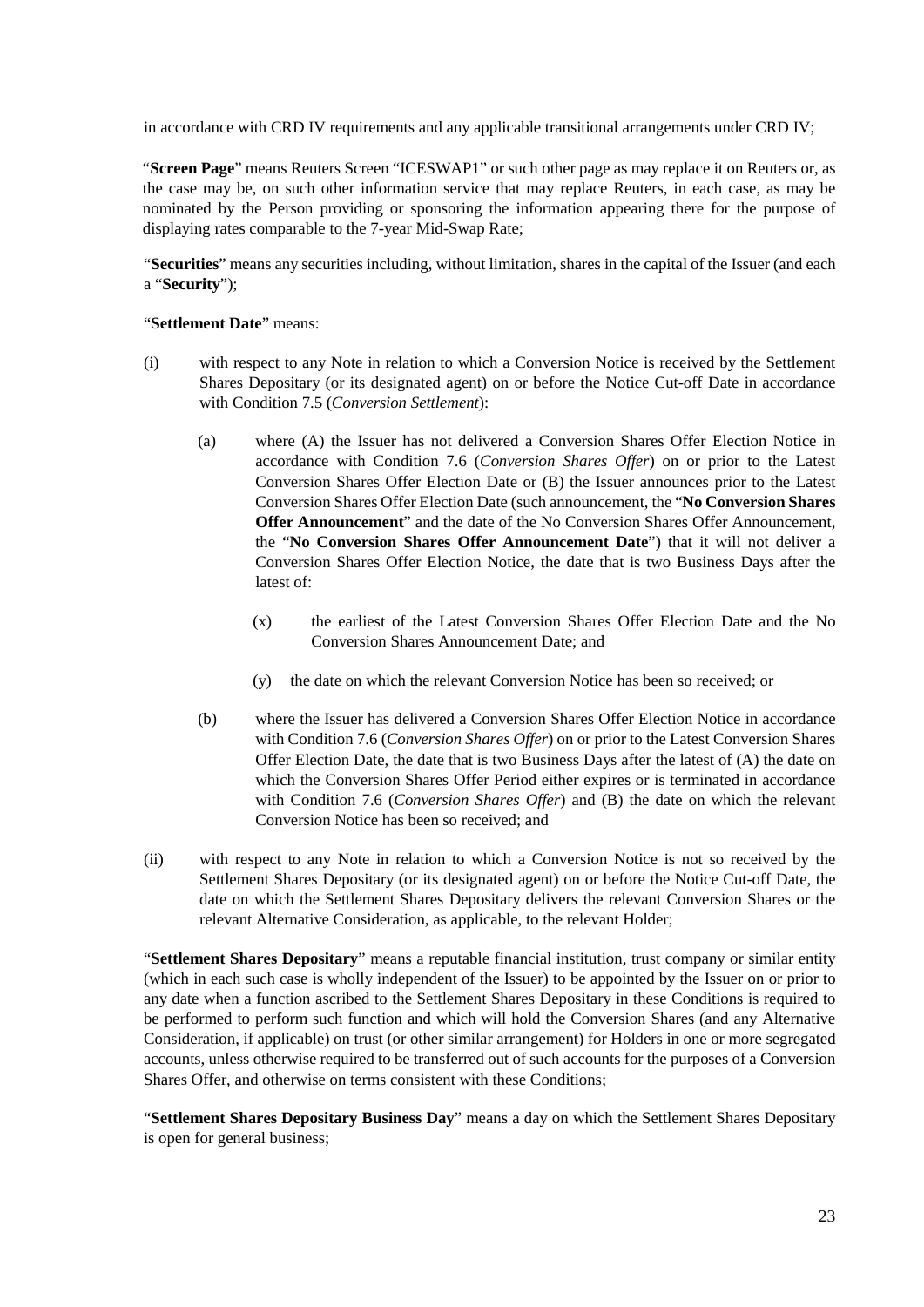"**Shareholders**" means the holders of Ordinary Shares (and each a "**Shareholder**");

"**Share Register**" means the register maintained by (or on behalf of) the Issuer in relation to the Ordinary Shares;

"**Special Event**" means either a Tax Event or a Capital Event;

"**Specified Office**" has the meaning given to such term in the Agency Agreement;

"**Subsidiary**" means, in relation to any Person (the "**first Person**") at any particular time, any other Person (the "**second Person**"):

- (i) whose affairs and policies the first Person controls or has the power to control, whether by ownership of share capital, contract, the power to appoint or remove members of the governing body of the second Person or otherwise; or
- (ii) whose financial statements are, in accordance with applicable law and generally accepted accounting principles, consolidated with those of the first Person;

"**Talon**" means a talon for further Coupons;

"**Tax Event**" means, as a result of any change in the laws, regulations or rulings of Denmark or of any political subdivision thereof or any authority or agency therein or thereof having power to tax or in the interpretation or administration of any such laws, regulations or rulings on or after the Issue Date, the Issuer receives an opinion of external counsel in Denmark that:

- (i) it would be required to pay additional amounts as provided in Condition 10 (*Taxation*); or
- (ii) it will no longer be able to obtain a full tax deduction for the purposes of Danish tax for any payment of interest under the Notes,

in each case provided that the Issuer satisfies the Relevant Regulator that such change in tax treatment of the Notes is material and was not reasonably foreseeable at the time of their issuance;

"**Trigger Event**" means that the Common Equity Tier 1 Capital Ratio of the Issuer and/or the Group has fallen below the Trigger Event Threshold, as determined at any time by the Issuer, the Relevant Regulator or any agent appointed for such purpose by the Relevant Regulator, as the case may be, and such determination shall be binding on the Holders;

"**Trigger Event Notice**" has the meaning given to such term in Condition 7.1 (*Notice Following a Trigger Event*);

"**Trigger Event Redemption Restriction**" has the meaning given to such term in Condition 7.2 (*Effect of Trigger Event*);

"**Trigger Event Threshold**" means 7.000 per cent.;

"**U.S. Dollars**" and "**USD**" mean United States dollars;

"**U.S. Government Securities Business Day**" means any day except for a Saturday, Sunday or a day on which the Securities Industry and Financial Markets Association recommends that the fixed income departments of its members be closed for the entire day for purposes of trading in U.S. government securities; and

"**Volume Weighted Average Price**" means, in respect of an Ordinary Share or Security on any Dealing Day, the order book volume-weighted average price of such Ordinary Share or Security published by or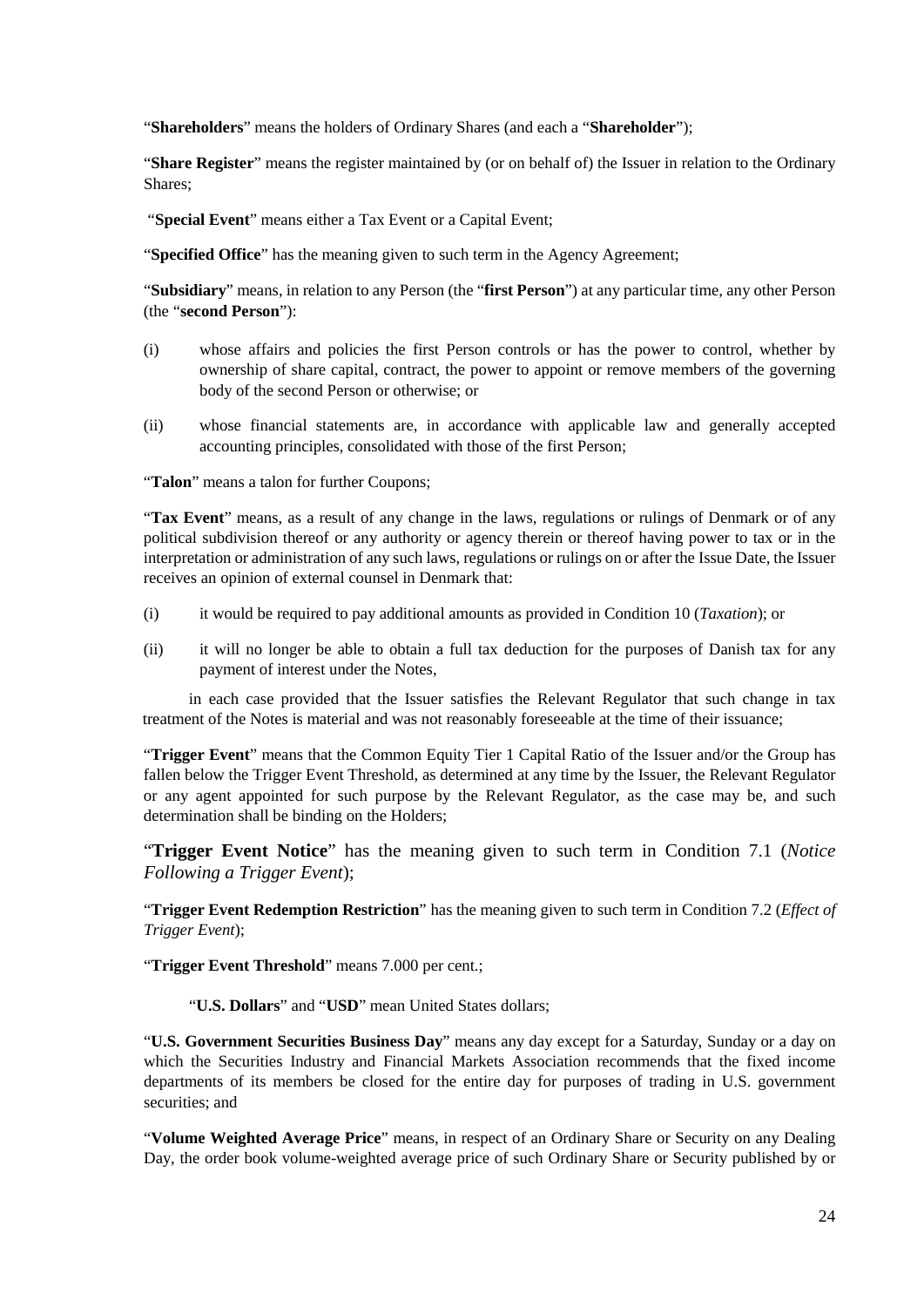derived (in the case of the Ordinary Shares) from the relevant Bloomberg page or (in the case of Securities (other than the Ordinary Shares)) from the principal stock exchange or securities market on which such Securities are then listed or quoted or dealt in, if any or, in any such case, such other source as shall be determined in good faith to be appropriate by an Independent Adviser on such Dealing Day, provided that if on any such Dealing Day such price is not available or cannot otherwise be determined as provided above, the Volume Weighted Average Price of an Ordinary Share or Security, as the case may be, in respect of such Dealing Day shall be the Volume Weighted Average Price, determined as provided above, on the immediately preceding Dealing Day on which the same can be so determined or determined as an Independent Adviser might otherwise determine in good faith to be appropriate.

- 2.2 *Interpretation*: In these Conditions:
	- (i) Notes and Holders shall respectively be deemed to include references to Coupons and Couponholders, if relevant;
	- (ii) references to Coupons shall be deemed to include references to Talons;
	- (iii) any reference to principal shall be deemed to include the Outstanding Principal Amount(s), any additional amounts in respect of principal which may be payable under Condition 10 (*Taxation*) and any other amount in the nature of principal payable pursuant to these Conditions;
	- (iv) any reference to interest shall be deemed to include any additional amounts in respect of interest which may be payable under Condition 10 (*Taxation*) and any other amount in the nature of interest payable pursuant to these Conditions;
	- (v) references to Notes being "outstanding" shall be construed in accordance with the Agency Agreement;
	- (vi) any reference to a numbered "Condition" shall be to the relevant Condition in these Conditions; and
	- (vii) any reference to any legislation, any provision thereof or to any instrument, order or regulation made thereunder shall be construed as a reference to such legislation, provision, instrument, order or regulation as the same may have been, or may from time to time be, amended, replaced or reenacted.

### **3. Form, Denomination and Title**

3.1 *Form of Notes and denominations*: The Notes are in bearer form, serially numbered, in the denominations of USD 200,000 and integral multiples of USD 1,000 in excess thereof up to (and including) USD 399,000, each with Coupons and, if necessary, Talons attached on issue. Notes of one denomination will not be exchangeable for Notes of another denomination.

The Outstanding Principal Amounts may be reduced as required by then current legislation and/or regulations applicable to the Issuer. Any such reduction to the Outstanding Principal Amounts will not have any effect on the denominations of the Notes.

3.2 *Title*: Title to Notes and Coupons will pass by delivery. The Holder of any Note or Coupon shall (except as otherwise required by law) be treated as its absolute owner for all purposes (whether or not it is overdue and regardless of any notice of ownership, trust or any other interest therein, any writing thereon or any notice of any previous loss or theft thereof) and no Person shall be liable for so treating such Holder.

### **4. Status of the Notes**

4.1 *Status*: The Notes (in Danish: "*kapitalbeviser*") on issue constitute Additional Tier 1 Capital of the Issuer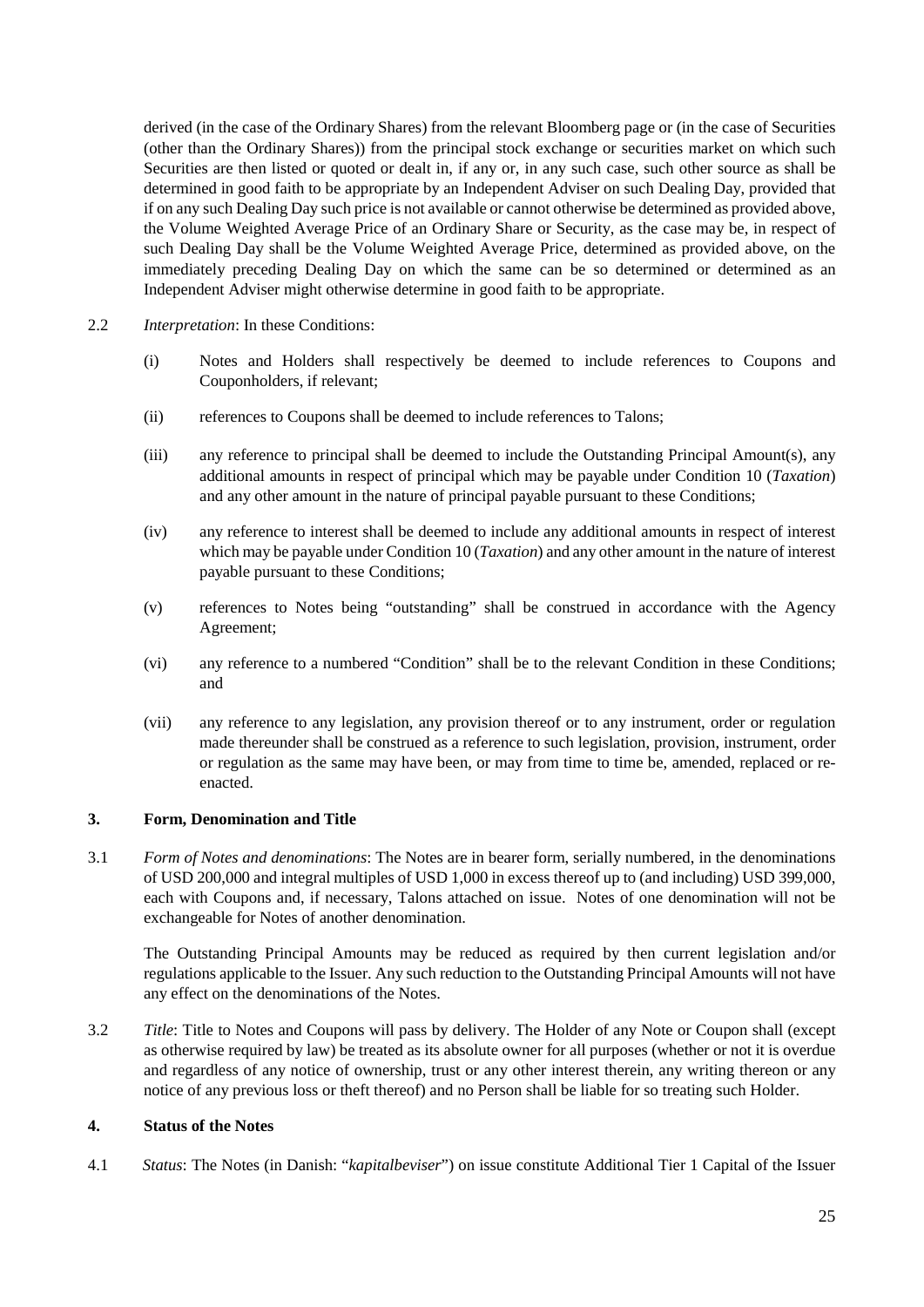under CRD IV requirements.

Subject to Condition 7 (*Loss Absorption Following a Trigger Event*), the Notes constitute direct, unsecured and subordinated debt obligations of the Issuer, and will at all times rank:

- (i) *pari passu* without any preference among themselves;
- (ii) *pari passu* with (a) the Existing Hybrid Tier 1 Capital Notes, (b) any obligations or capital instruments of the Issuer which constitute Additional Tier 1 Capital and (c) any other obligations or capital instruments that rank or are expressed to rank equally with the Notes, in each case as regards the right to receive periodic payments (to the extent any such periodic payment has not been cancelled) on a liquidation or bankruptcy of the Issuer and the right to receive repayment of capital on a liquidation or bankruptcy of the Issuer;
- (iii) senior to holders of the Ordinary Shares and any other obligations or capital instruments that rank or are expressed to rank junior to the Notes, in each case as regards the right to receive periodic payments (to the extent any such periodic payment has not been cancelled) on a liquidation or bankruptcy of the Issuer and the right to receive repayment of capital on a liquidation or bankruptcy of the Issuer; and
- (iv) junior to present or future claims of (a) depositors of the Issuer and other unsubordinated creditors of the Issuer and (b) other subordinated creditors of the Issuer (other than present or future claims of creditors that rank or are expressed to rank *pari passu* with or junior to the Notes).

In the event of a liquidation or bankruptcy of the Issuer that occurs after the date on which a Trigger Event occurs but before the Conversion Date, the rights and claims (if any) of the Holders in respect of their Notes shall be limited to such amount, if any, as would have been payable to Holders on a return of assets in such liquidation or bankruptcy of the Issuer if the Conversion Date had occurred immediately before the occurrence of such liquidation or bankruptcy of the Issuer.

4.2 *No right of set-off or counterclaim*: In accordance with Danish law, no Holder, who shall in the event of the liquidation or bankruptcy of the Issuer be indebted to the Issuer, shall be entitled to exercise any right of set-off or counterclaim against moneys owed by the Issuer in respect of the Notes held by such Holder.

*In respect of this Condition 4, reference is also made to statutory loss absorption as more fully described in the risk factor in this Offering Memorandum entitled "The Council of the European Union has adopted a bank recovery and resolution directive which is intended to enable a range of actions to be taken in relation to credit institutions and investment firms considered to be at risk of failing. In certain limited circumstances, it is possible that the implementation of the directive or the taking of any action under it could affect the value of any Notes".*

## **5. Interest**

- 5.1 *Interest rate*: The Notes bear interest on their Outstanding Principal Amounts at the relevant Rate of Interest from (and including) the Issue Date. Interest shall be payable semi-annually in arrear on each Interest Payment Date, subject in any case as provided in Condition 6 (*Interest Cancellation*) and Condition 9 (*Payments*). The first payment of interest will be made on 28 September 2017.
- 5.2 *Accrual of interest*: Each Note will cease to bear interest from the due date for redemption unless, upon due presentation, payment of the Outstanding Principal Amount in respect thereof is improperly withheld or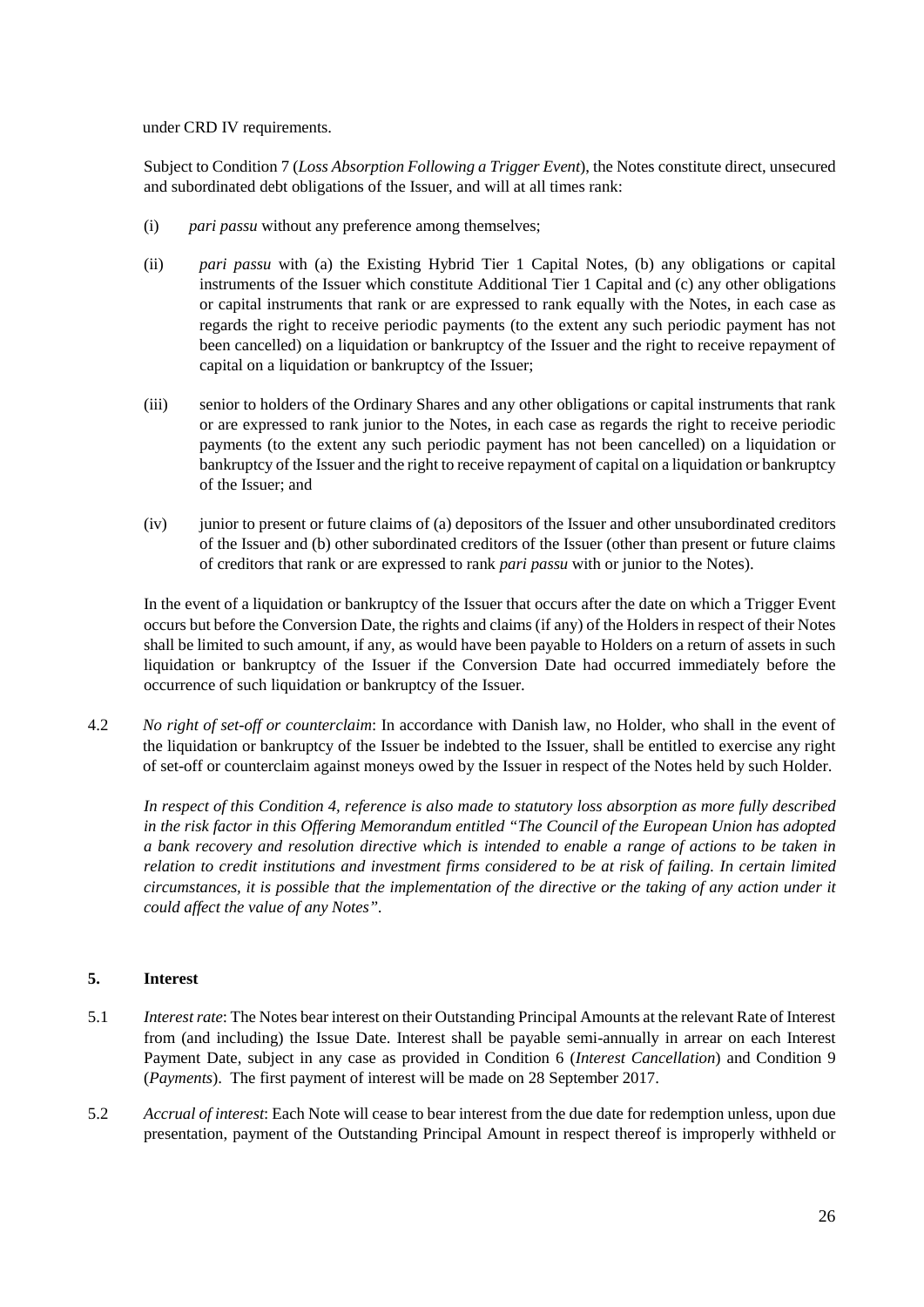refused, in which case it will continue to bear interest in accordance with this Condition (as well after as before judgment) until whichever is the earlier of:

- (i) the day on which all sums due in respect of such Note up to that day are received by or on behalf of the relevant Holder; and
- (ii) the day which is seven days after the Fiscal Agent has notified the Holders in accordance with Condition [17](#page-42-0) (*Notices*) that it has received all sums due in respect of the Notes up to such seventh day (except to the extent that there is any subsequent non-payment).
- 5.3 *Interest to (but excluding) the First Call Date*: Unless the Calculation Amount has been adjusted as described in the definition thereof, the amount of interest per Calculation Amount payable on each Interest Payment Date in relation to an Interest Period falling in the Initial Period will be USD 30.625.

If the Calculation Amount has been adjusted as described in the definition thereof, Condition 5.6 (*Calculation of amount of interest per Calculation Amount*) will apply.

- 5.4 *Determination of Reset Rate of Interest in relation to a Reset Interest Period*: The Fiscal Agent will, as soon as practicable after 11:00 a.m. (New York City time) on each Reset Rate of Interest Determination Date in relation to a Reset Interest Period, determine:
	- (i) the Reset Rate of Interest for such Reset Interest Period and the Rate of Interest in relation to each Interest Period falling in such Reset Interest Period; and
	- (ii) calculate the amount of interest payable per Calculation Amount on the Interest Payment Dates in relation to each Interest Period falling in such Reset Interest Period (each a "**Reset Interest Amount**").
- 5.5 *Publication of Reset Rate of Interest, Rate of Interest and Reset Interest Amount*: With respect to each Reset Interest Period, the Fiscal Agent will cause the relevant Reset Rate of Interest, the relevant Rate of Interest and the relevant Reset Interest Amount determined by it, together with the relevant Interest Payment Dates in relation to each Interest Period falling in such Reset Interest Period, to be notified to the Paying Agents and each listing authority, stock exchange and/or quotation system (if any) by which the Notes have then been admitted to listing, trading and/or quotation as soon as practicable after such determination but in any event not later than the relevant Reset Date. Notice thereof shall also promptly be given to the Holders in accordance with Condition [17](#page-42-0) (*Notices*).
- 5.6 *Calculation of amount of interest per Calculation Amount*: Save as specified in Condition 5.3 (*Interest to (but excluding) the First Call Date*), the amount of interest payable in respect of the Calculation Amount (including, for the avoidance of doubt, the Reset Interest Amount) for any period shall be calculated by:
	- (i) applying the applicable Rate of Interest to the Calculation Amount;
	- (ii) multiplying the product thereof by the Day Count Fraction; and
	- (iii) rounding the resulting figure to the nearest cent (half a cent being rounded upwards).

If as required by then current legislation and/or regulations applicable to the Issuer, the Outstanding Principal Amounts are reduced during an Interest Period, the Calculation Amount will be adjusted by the Fiscal Agent to reflect such Outstanding Principal Amounts from time to time so that the relevant amount of interest is determined by reference to such Calculation Amount as adjusted from time to time, all as determined by the Fiscal Agent.

5.7 *Calculation of amount of interest per Note*: The amount of interest payable in respect of a Note shall be the product of: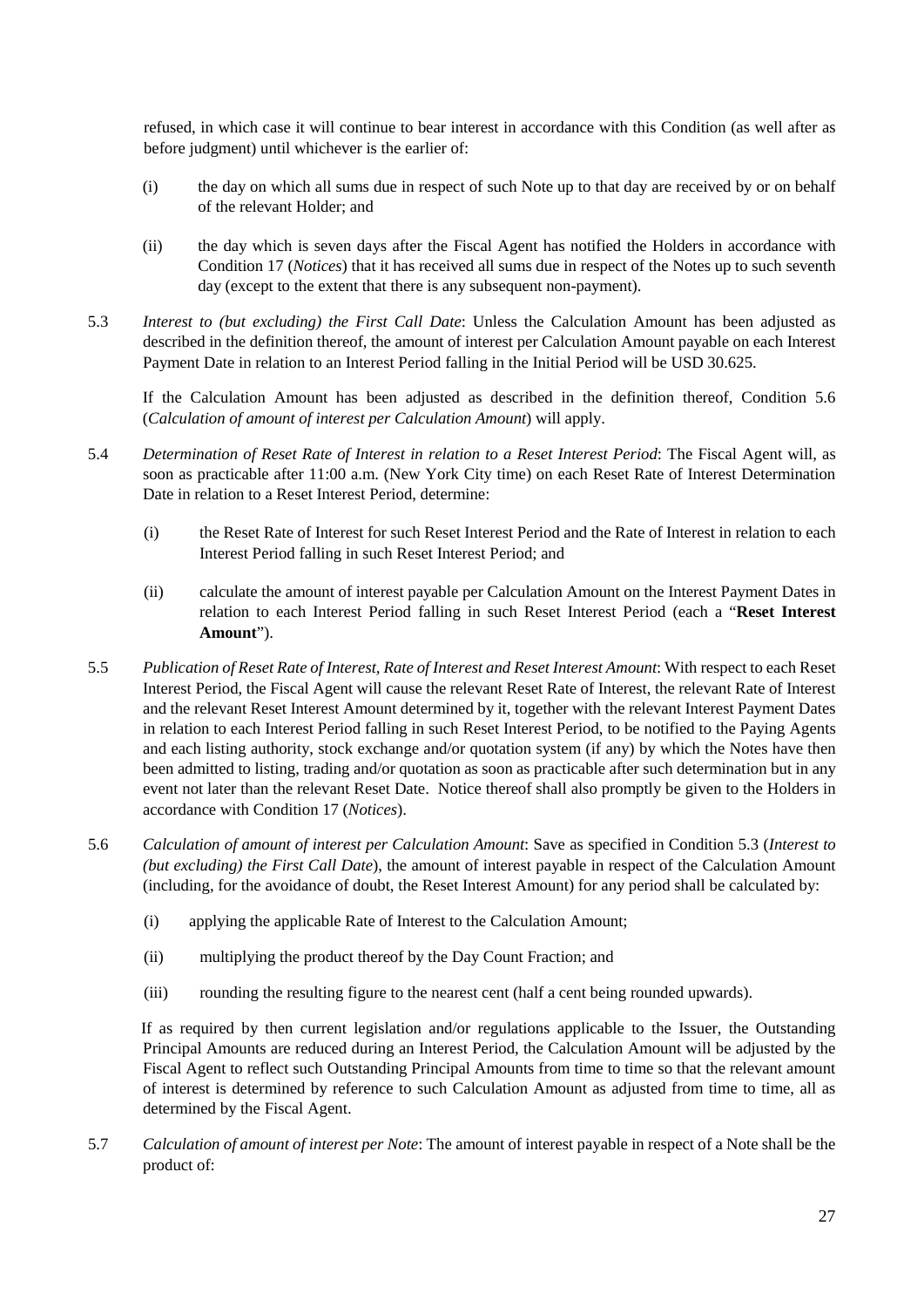- (i) the amount of interest per Calculation Amount; and
- (ii) the number by which the Original Calculation Amount is required to be multiplied to equal the denomination of such Note.
- 5.8 *Notifications etc*: All notifications, opinions, determinations, certificates, calculations, quotations and decisions given, expressed, made or obtained for the purposes of this Condition 5 by the Fiscal Agent will (in the absence of manifest error) be binding on the Issuer, the Paying Agents, the Holders and the Couponholders and (subject as aforesaid) no liability to any such Person will attach to the Fiscal Agent in connection with the exercise or non-exercise by it of its powers, duties and discretions for such purposes.

## **6. Interest Cancellation**

- 6.1 *Interest Cancellation*: Any payment of interest (including, for the avoidance of doubt, any additional interest amounts payable pursuant to Condition 10 (*Taxation*)) in respect of the Notes shall be payable only out of the Issuer's Distributable Items and:
	- (i) may be cancelled, at any time, in whole or in part, at the option of the Issuer in its sole discretion; or
	- (ii) will be mandatorily cancelled, in whole or in part, to the extent:
		- (a) that, if the relevant payment were so made, the amount of such payment, when aggregated together with other distributions of the kind referred to in Article 141 (2) of the CRD IV Directive (or, as the case may be, any provision of Danish law transposing or implementing Article 141 (2) of the CRD IV Directive), or any successor thereto, would cause any Maximum Distributable Amount to be exceeded; or
		- (b) otherwise so required by CRD IV, including the applicable criteria for Additional Tier 1 Capital instruments.
- 6.2 *Notice of Interest Cancellation*: The Issuer shall give notice to the Holders in accordance with Condition [17](#page-42-0) (*Notices*) of any such cancellation of a payment of interest, which notice might be given after the date on which the relevant payment of interest is scheduled to be made. Notwithstanding the foregoing, failure to give such notice shall not prejudice the right of the Issuer not to pay interest as described above.
- 6.3 *Effect of Interest Cancellation*: Following any cancellation of interest as described above, the right of Holders to receive accrued interest in respect of any such Interest Period will terminate and the Issuer will have no further obligation to pay such interest or to pay interest thereon, whether or not payments of interest in respect of subsequent Interest Periods are made, and such unpaid interest will not be deemed to have "accrued" or been earned for any purpose nor will the non-payment of such interest constitute an Enforcement Event.

## **7. Loss Absorption Following a Trigger Event**

7.1 *Notice Following a Trigger Event*: If at any time a Trigger Event occurs, the Issuer shall immediately notify the Relevant Regulator and, in accordance with Condition 17 (*Notices*), the Holders (such notice, a "**Trigger Event Notice**") and the Notes will be converted into Conversion Shares as provided in this Condition 7. Notwithstanding the foregoing, failure to give such notice shall not prejudice the conversion of the Notes into Conversion Shares as described below.

The Trigger Event Notice shall specify the Conversion Price then prevailing (which Conversion Price shall, if applicable, remain subject to any subsequent (i) change pursuant to the operation of the definition thereof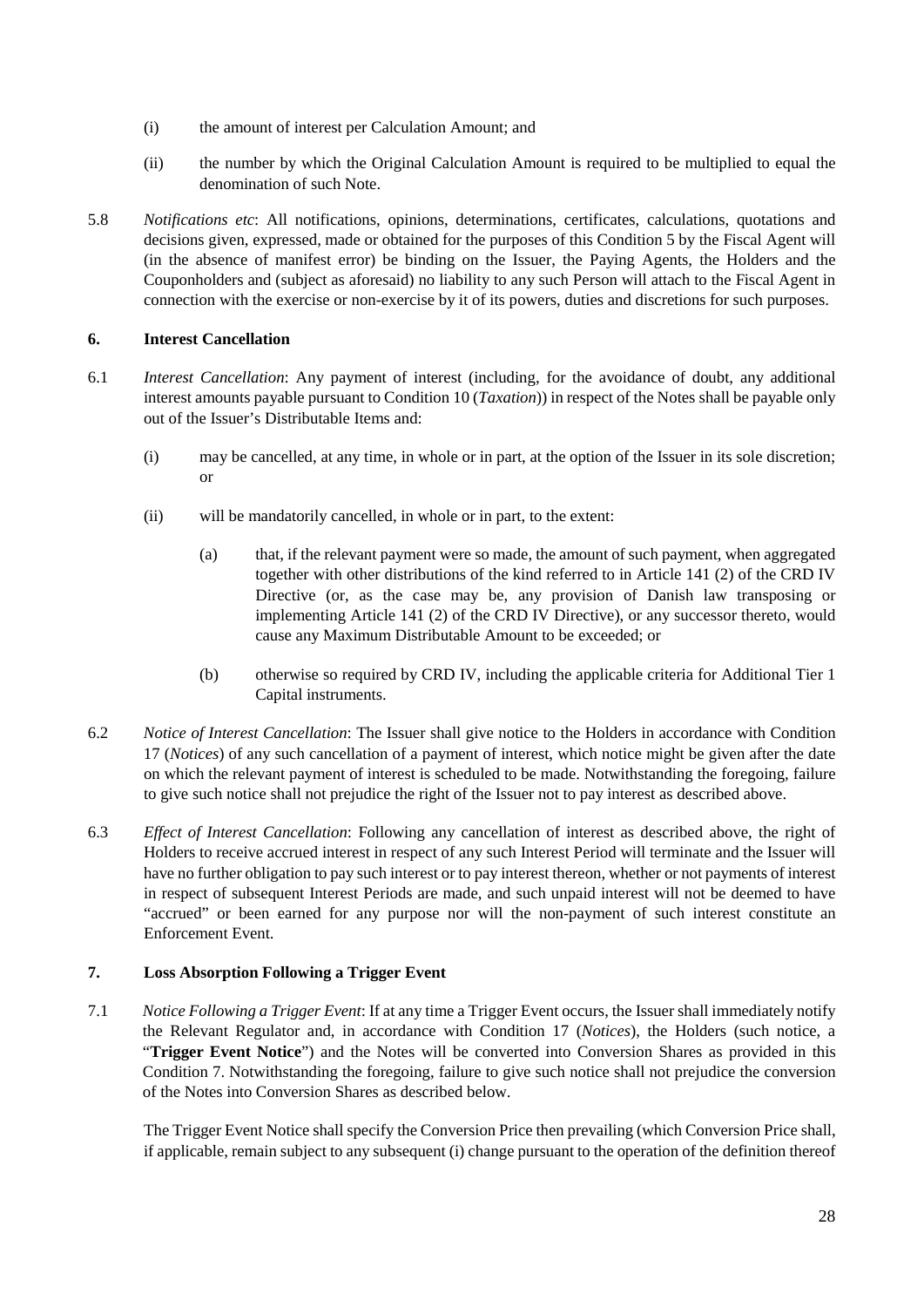and/or (ii) adjustment pursuant to Condition 7.8 (*Adjustments to Floor Price*) up to the Conversion Date), the Conversion Date, the Notice Cut-off Date and the Long-Stop Date and, to the extent available, details of the Settlement Shares Depositary or alternative settlement arrangements. As soon as the Conversion Price prevailing as at the Conversion Date has been determined, the Issuer shall immediately notify the Relevant Regulator and, in accordance with Condition 17 (*Notices*), the Holders.

- 7.2 *Effect of Trigger Event*: If at any time a Trigger Event occurs:
	- (i) each Note shall, subject to and as provided in this Condition 7, be irrevocably discharged and satisfied by its conversion into Conversion Shares, credited as fully paid-up, in the manner and in the circumstances described below, and the issuance and delivery of such Conversion Shares to the Settlement Shares Depositary, to be held on trust (or other similar arrangement) (which trust (or other similar arrangement) must be on terms permitting a Conversion Shares Offer in accordance with Condition 7.6 (*Conversion Shares Offer*)) for the Holders, as provided below;
	- (ii) such conversion shall take place without delay and in any event not later than one month following the occurrence of such Trigger Event (such date on which conversion is to occur shall be specified in the Trigger Event Notice and is referred to in these Conditions as the "**Conversion Date**");
	- (iii) the Notes will be converted in whole and not in part on the Conversion Date as provided below, at which point all of the Issuer's obligations under the Notes shall be irrevocably discharged and satisfied by the Issuer's issuance and delivery of the Conversion Shares to the Settlement Shares Depositary no later than the Conversion Date; and
	- (iv) with effect from the occurrence of such Trigger Event:
		- (a) no Holder will have any rights against the Issuer with respect to the repayment of the Outstanding Principal Amounts of the Notes or the payment of interest or other amount on or in respect of the Notes (other than, in the case of a liquidation or bankruptcy of the Issuer that occurs after the date on which such Trigger Event occurs but before the Conversion Date, any amounts payable to Holders in such circumstances as described in the last paragraph of Condition 4.1 (*Status*)) and the Outstanding Principal Amounts of the Notes shall equal zero at all times thereafter;
		- (b) any interest otherwise falling due on any date which falls on or after the date on which such Trigger Event occurs shall be deemed to have been cancelled upon the occurrence of such Trigger Event and shall not become due and payable; and
		- (c) each Holder's only right under the Notes against the Issuer will be a claim to have the Conversion Shares issued and delivered as described in, and subject to the provisions of, this Condition 7.

Except where the Issuer has been unable to appoint a Settlement Shares Depositary as contemplated in Condition 7.4 (*Failure to appoint a Settlement Shares Depositary*), the Conversion Shares shall be delivered to the Settlement Shares Depositary in the manner described in Condition 7.5 (*Conversion Settlement*) and the Settlement Shares Depositary shall (subject to the provisions of Condition 7.6 (*Conversion Shares Offer*)) hold such Conversion Shares on trust (or other similar arrangement) for the Holders. By virtue of its holding of any Note, each Holder shall be deemed to have irrevocably directed the Issuer to issue and deliver the Conversion Shares to the Settlement Shares Depositary.

Provided that the Issuer so issues and delivers the Conversion Shares to the Settlement Shares Depositary, with effect on and from the Conversion Date, Holders shall have recourse only to the Settlement Shares Depositary for the delivery to them of such Conversion Shares or, subject to, and as provided in, Condition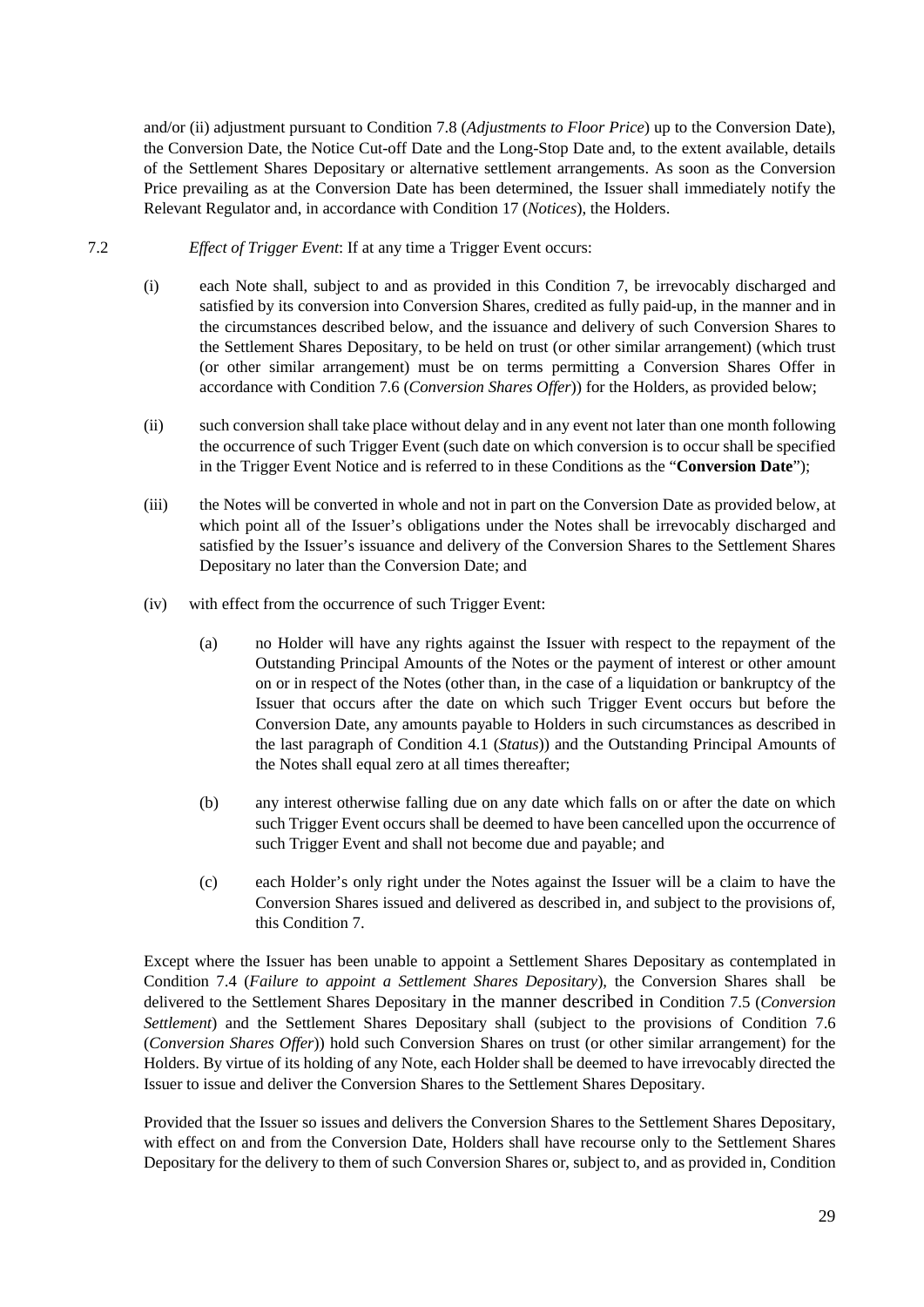7.6 (*Conversion Shares Offer*), the Alternative Consideration. Subject as provided in Condition 4.1 (*Status*), if the Issuer fails to issue and deliver the Conversion Shares to the Settlement Shares Depositary on the Conversion Date, a Holder's only right under the Notes against the Issuer for any such failure will be a claim to have such Conversion Shares so issued and delivered. By virtue of its holding of any Note, each Holder shall be deemed to have irrevocably agreed that, where (i) there is a delay or failure by the Issuer to deliver Conversion Shares pursuant to these Conditions and (ii) such Holder suffers a loss or losses, directly or indirectly, as a result of such delay or failure, it will not have any right or claim against the Issuer (or any other Person) for compensation (or any other form of damages) for such loss or losses.

Subject to, and as provided in, Condition 7.6 (*Conversion Shares Offer*), for so long as the Conversion Shares are held by the Settlement Shares Depositary, each Holder shall be entitled to direct the Settlement Shares Depositary to exercise on its behalf all rights of an ordinary shareholder (including voting rights and rights to receive dividends) which it would otherwise have if it (rather than the Settlement Shares Depositary) held the relevant Conversion Shares, except that such Holder shall not be able to sell or otherwise transfer the relevant Conversion Shares unless and until such time as they have been delivered to the relevant Holder in accordance with Condition 7.5 (*Conversion Settlement*).

Following the issuance and delivery of the Conversion Shares to the Settlement Shares Depositary on the Conversion Date, the Note(s) of a Holder shall remain in existence until the applicable Settlement Date (or, if earlier or to the extent not cancelled on the applicable Settlement Date, the Long-Stop Date) for the purpose only of evidencing such Holder's rights as aforesaid to receive the relevant Conversion Shares or the relevant Alternative Consideration, as the case may be, to be delivered by the Settlement Shares Depositary in accordance with Condition 7.5 (*Conversion Settlement*).

Notes, once converted into Conversion Shares, may not be reconverted back into Notes.

If a Trigger Event occurs after a notice of redemption has been given pursuant to Condition 8.2 (*Redemption upon the occurrence of a Special Event*) or Condition 8.3 (*Redemption at the option of the Issuer*) but before the relevant redemption date, such notice of redemption shall automatically be revoked and the relevant redemption shall not be made. The redemption restriction described in this paragraph is referred to as the "**Trigger Event Redemption Restriction**".

Such conversion of the Notes into Conversion Shares shall not constitute an Enforcement Event.

- 7.3 *No option to convert*: The Notes are not convertible into Ordinary Shares at the option of the Holders at any time.
- 7.4 *Failure to appoint a Settlement Shares Depositary*: If the Issuer has been unable to appoint a Settlement Shares Depositary, it shall make such other arrangements for the Conversion Shares to be issued and delivered (or for Alternative Consideration to be delivered) to the Holders as it considers reasonable in the circumstances, which may include issuing and delivering the Conversion Shares to another independent nominee to be held on trust (or other similar arrangement) (which trust (or other similar arrangement) must be on terms permitting a Conversion Shares Offer in accordance with Condition 7.6 (*Conversion Shares Offer*)) for the Holders or to the Holders directly, which issuance and delivery shall irrevocably discharge and satisfy all of the Issuer's obligations under the Notes as if the relevant Conversion Shares had been issued and delivered to the Settlement Shares Depositary and, in which case, where the context so admits, references in these Conditions to the issue and delivery of Conversion Shares to the Settlement Shares Depositary shall be construed accordingly and apply *mutatis mutandis*.
- 7.5 *Conversion Settlement*:
	- (i) On the relevant Settlement Date, each Holder shall receive delivery (free of payment) of: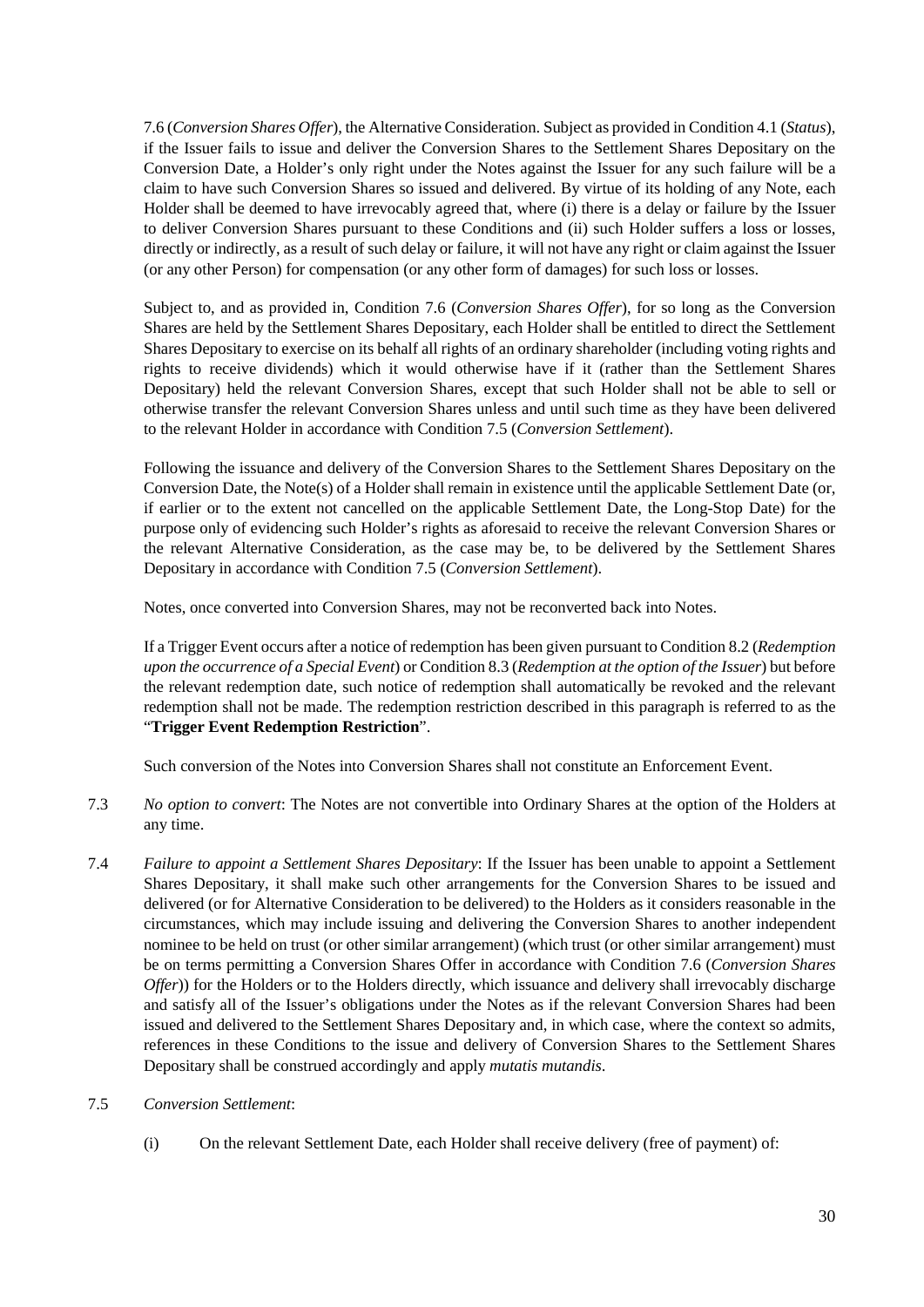- (a) except where sub-paragraph (b) below applies, such number of Conversion Shares as is calculated in respect of the Outstanding Principal Amount of the Note(s) held by such Holder in accordance with Condition 7.7 (*Conversion Price*); or
- (b) if the Issuer has delivered a Conversion Shares Offer Election Notice in accordance with Condition 7.6 (*Conversion Shares Offer*) on or prior to the Latest Conversion Shares Offer Election Date, Alternative Consideration, calculated in accordance with the definition of "Alternative Consideration".
- (ii) In order to obtain delivery from the Settlement Shares Depositary of Conversion Shares or, as applicable, the relevant Alternative Consideration following a conversion, each Holder must deliver a duly completed Conversion Notice and surrender the relevant Note(s) to the Settlement Shares Depositary (or an agent designated for the purpose in the Trigger Event Notice) on or before the Notice Cut-off Date. If such delivery is made after the end of normal business hours at the Specified Office of the Settlement Shares Depositary (or, as appropriate, its designated agent as aforesaid) or on a day which is not a Settlement Shares Depositary Business Day, such delivery shall be deemed for all purposes of these Conditions to have been made or given on the next following Settlement Shares Depositary Business Day.
- (iii) If a Holder fails to deliver such Conversion Notice and surrender the Note(s) held by it on or before the Notice Cut-off Date (a "**Notice Cut-off Failure**"), or if the Settlement Shares Depositary has determined (and, if practicable, notified such Holder) that the relevant Conversion Notice which was delivered is incomplete or invalid (an "**Invalid Delivery**"), then the Settlement Shares Depositary shall continue to hold the relevant Conversion Shares or the relevant Alternative Consideration, as the case may be, until:
	- (a) in the case of a Notice Cut-off Failure, such Holder provides evidence of its entitlement to the relevant Conversion Shares or the relevant Alternative Consideration, as applicable, satisfactory to the Settlement Shares Depositary in its sole and absolute discretion; or
	- (b) in the case an Invalid Delivery, a duly completed and valid Conversion Notice is so delivered and the relevant Note(s) is/are so surrendered prior to the Notice Cut-off Date.

The Issuer shall have no liability to any Holder for any loss resulting from such Holder not receiving any Conversion Shares or the relevant Alternative Consideration, as applicable, or from any delay in the receipt thereof, in each case as a result of such Holder failing to submit a valid Conversion Notice and surrender the relevant Note(s), on a timely basis or at all.

- (iv) Any determination as to whether any Conversion Notice has been properly completed and delivered and whether the relevant Note(s) has/have been surrendered as provided in these Conditions shall be made by the Settlement Shares Depositary in its sole discretion and shall be conclusive and binding on the relevant Holders.
- (v) If, at the time of the conversion of the Notes pursuant to this Condition 7, the Conversion Shares are capable of being delivered in uncertificated book-entry form through a clearing or settlement organisation, subject as provided in this Condition 7:
	- (a) the issuance and delivery of the Conversion Shares to the Settlement Shares Depositary as described in Condition 7.2 (*Effect of Trigger Event*) will be effected by way of the delivery of the Conversion Shares to a securities account maintained by the Settlement Shares Depositary with such clearing or settlement organisation; and
	- (b) in the case of each Holder, the Settlement Shares Depositary shall deliver the relevant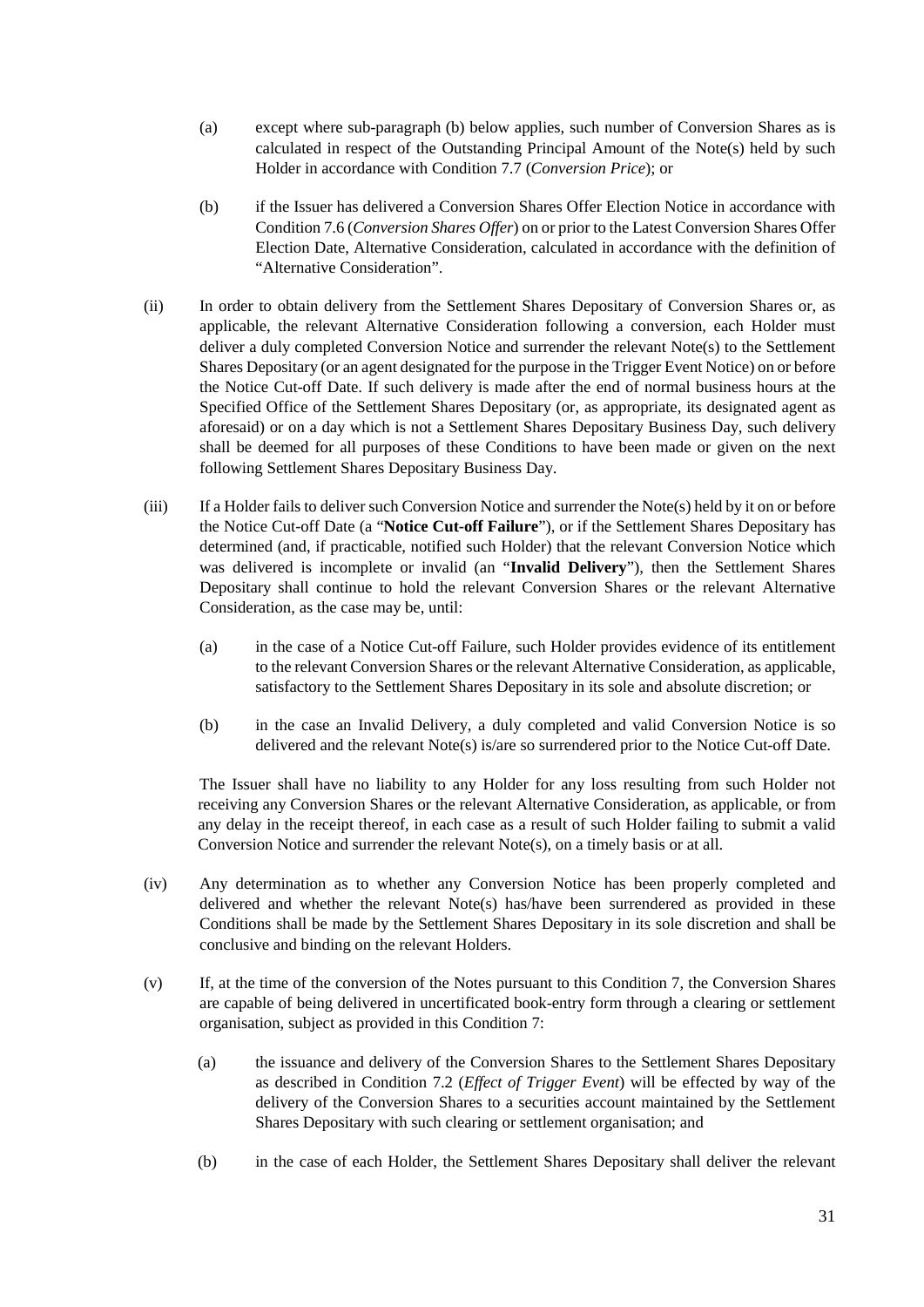Conversion Shares (or the Conversion Share component of any Alternative Consideration) to the securities account with such clearing or settlement organisation specified by such Holder in the relevant Conversion Notice.

- (vi) If, at the time of the conversion of the Notes pursuant to this Condition 7, proof of title to the Ordinary Shares is only evidenced by registration in the Share Register, subject as provided in this Condition 7:
	- (a) the issuance and delivery of the Conversion Shares to the Settlement Shares Depositary as described in Condition 7.2 (*Effect of Trigger Event*) will be effected by way of the registration in the Share Register of the Conversion Shares in the name of the Settlement Shares Depositary; and
	- (b) in the case of each Holder, the Settlement Share Depositary shall deliver the relevant Conversion Shares (or the Conversion Share component of any Alternative Consideration) to such Holder by way of a subsequent registration in the Share Register of the relevant Conversion Shares in the name of such Holder specified in the relevant Conversion Notice.
- (vii) Any cash component of any Alternative Consideration payable to a Holder shall be paid by transfer to an account which accepts funds in USD with a bank in such city as may be specified in, and in accordance with the instructions contained in, the relevant Conversion Notice.
- (viii) If, with respect to the Note(s) of a Holder, such Note(s) have not been cancelled on the applicable Settlement Date, such Note(s) shall be deemed to be cancelled on the Long-Stop Date.
- 7.6 *Conversion Shares Offer:*
	- (i) Not later than the Latest Conversion Shares Offer Election Date, the Issuer may, in its sole and absolute discretion, make an election by giving notice to the Holders in accordance with Condition 17 (*Notices*) (a "**Conversion Shares Offer Election Notice**") that the Settlement Shares Depositary (or an agent on its behalf) will make an offer of, in the Issuer's sole and absolute discretion, all or some of the Conversion Shares to, in the Issuer's sole and absolute discretion, all or some of the Shareholders at such time, such offer to be at the Conversion Shares Offer Price, all in accordance with the following provisions (a "**Conversion Shares Offer**").

A Conversion Shares Offer Election Notice shall specify the period of time for which the Conversion Shares Offer will be open (the "**Conversion Shares Offer Period**"). The Conversion Shares Offer Period shall end no later than 40 Business Days after the giving of the Conversion Shares Offer Election Notice by the Issuer.

- (ii) Upon expiry of the Conversion Shares Offer Period, the Settlement Shares Depositary will provide notice to the Holders in accordance with Condition 17 (*Notices*) of the composition of the Alternative Consideration (and of the deductions to the cash component, if any, of the Alternative Consideration (as set out in the definition of "Alternative Consideration")) per Note. The Alternative Consideration shall be held on trust (or other similar arrangement) by the Settlement Shares Depositary for the Holders and delivered to each Holder in the manner described in, and subject to, Condition 7.5 (*Conversion Settlement*).
- (iii) The Issuer reserves the right, in its sole and absolute discretion, to elect that the Settlement Shares Depositary terminate the Conversion Shares Offer at any time during the Conversion Shares Offer Period. If the Issuer makes such election, it will provide at least three Business Days' notice to the Holders in accordance with Condition 17 (*Notices*) and the Settlement Shares Depositary. The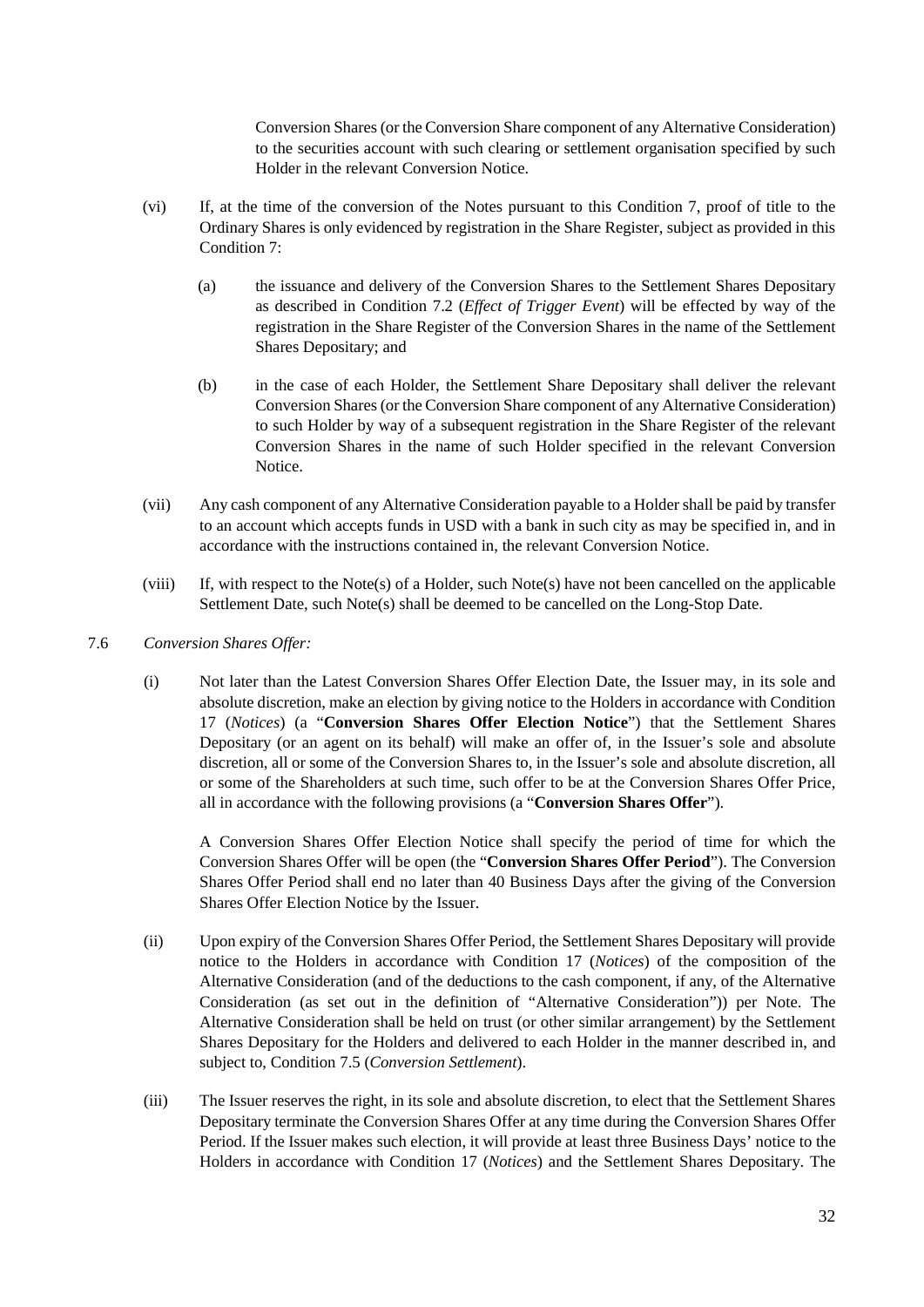Settlement Shares Depositary may then, in its sole and absolute discretion, take steps to deliver to Holders the Conversion Shares at a time that is earlier than the time at which they would have otherwise received the Alternative Consideration had the Conversion Shares Offer been completed.

- (iv) Each Holder acknowledges and agrees that if the Issuer elects, in its sole and absolute discretion, that a Conversion Shares Offer be conducted by the Settlement Shares Depositary, such Holder shall be deemed to have: (a) irrevocably consented to any Conversion Shares Offer and, notwithstanding that such Conversion Shares are held by the Settlement Shares Depositary on trust (or other similar arrangement) for the Holders, to the Settlement Shares Depositary using the Conversion Shares delivered to it to settle any Conversion Shares Offer; (b) irrevocably consented to the transfer of the interest such Holder has in the Conversion Shares delivered to the Settlement Shares Depositary to one or more purchasers identified by the Settlement Shares Depositary in connection with the Conversion Shares Offer; (c) irrevocably agreed that the Issuer and the Settlement Shares Depositary may take any and all actions necessary to conduct the Conversion Shares Offer in accordance with the terms of the Notes; and (d) irrevocably agreed that neither the Issuer nor the Settlement Shares Depositary shall, to the extent permitted by applicable law, incur any liability to the Holders in respect of the Conversion Shares Offer (except for the obligations of the Settlement Shares Depositary in respect of the Holders' entitlement to, and the subsequent delivery of, any Alternative Consideration).
- (v) Any Conversion Shares Offer shall only be made subject to applicable laws and regulations in effect at the relevant time and shall be conducted, if at all, only to the extent that the Issuer, in its sole and absolute discretion, determines that such Conversion Shares Offer is appropriate and practicable and without providing any unfair advantage to any of the Shareholders at such time. The purchasers of the Conversion Shares pursuant to a Conversion Shares Offer shall bear the costs and expenses of any Conversion Shares Offer (other than the taxes referred to in the definition of "Alternative Consideration"), including the fees of the Settlement Shares Depositary in this connection, if any.
- 7.7 *Conversion Price*: The Issuer shall issue and deliver to the Settlement Shares Depositary on the Conversion Date a number of Conversion Shares in respect of the Notes determined by dividing the Outstanding Principal Amount of the Notes (in effect immediately prior to the relevant Trigger Event) by the Conversion Price (as adjusted, if applicable, in accordance with Condition 7.8 (*Adjustments to Floor Price*) up to and including the Conversion Date), subject to Condition 7.10 (*Rounding Down and Notice of Adjustments to the Floor Price*) and Condition 7.11 (*Fractions*).
- 7.8 *Adjustments to Floor Price*: Upon the happening of any of the events described below, the Floor Price shall be adjusted as follows, provided always, that the Floor Price shall not be less than the par value of the Ordinary Shares immediately prior to Conversion Date converted into USD at the then Prevailing Exchange Rate:
	- (i) If and whenever there shall be a consolidation, reclassification or subdivision in relation to the Ordinary Shares which alters the number of Ordinary Shares in issue, the Floor Price shall be adjusted by multiplying the Floor Price in force immediately prior to such consolidation, reclassification or subdivision by the following fraction:
		- B A

where: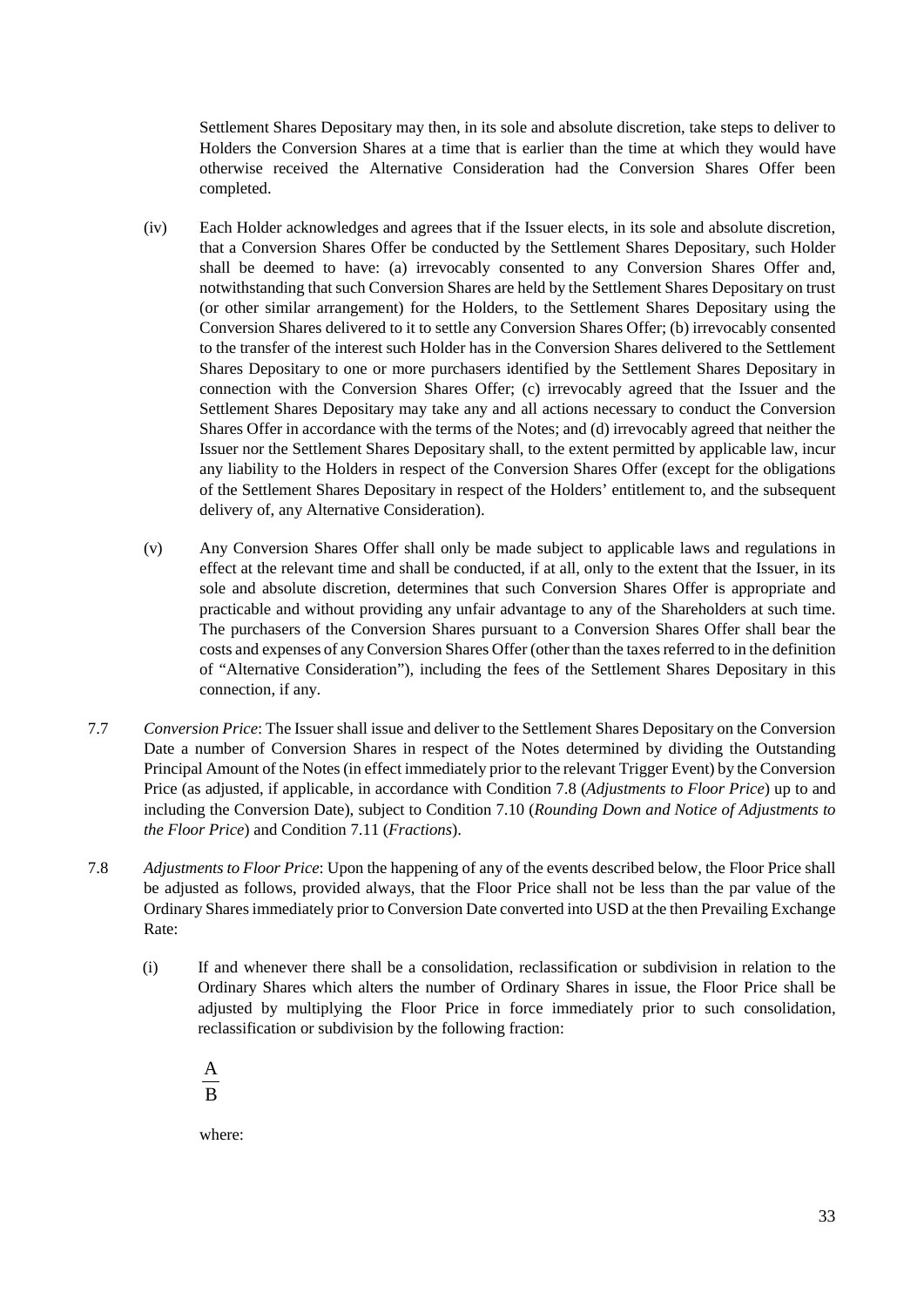- "A" is the aggregate number of Ordinary Shares in issue immediately before such consolidation, reclassification or subdivision, as the case may be; and
- "**B**" is the aggregate number of Ordinary Shares in issue immediately after, and as a result of, such consolidation, reclassification or subdivision, as the case may be.

Such adjustment shall become effective on the date the consolidation, reclassification or subdivision, as the case may be, takes effect.

(ii) If and whenever the Issuer shall issue any Ordinary Shares to Shareholders as a class credited as fully paid by way of capitalisation of profits or reserves (including any share premium account or capital redemption reserve) (other than (a) where any such Ordinary Shares are or are to be issued instead of the whole or part of a Cash Dividend which the Shareholders would or could otherwise have elected to receive, (b) where the Shareholders may elect to receive a Cash Dividend in lieu of such Ordinary Shares or (c) where any such Ordinary Shares are or are expressed to be issued in lieu of a Dividend (whether or not a Cash Dividend equivalent or amount is announced or would otherwise be payable to Shareholders, whether at their election or otherwise)), the Floor Price shall be adjusted by multiplying the Floor Price in force immediately prior to such issue by the following fraction:

B A

where:

- "A" is the aggregate number of Ordinary Shares in issue immediately before such issue; and
- "**B**" is the aggregate number of Ordinary Shares in issue immediately after such issue.

Such adjustment shall become effective on the date of issue of such Ordinary Shares.

(iii) If and whenever the Issuer shall issue Ordinary Shares to all or substantially all Shareholders as a class by way of rights, or the Issuer or any of its Subsidiaries or (at the direction or request or pursuant to arrangements with the Issuer or any of its Subsidiaries) any other Person shall issue or grant to Shareholders as a class by way of rights, any options, warrants or other rights to subscribe for or purchase Ordinary Shares, or any Securities which by their terms of issue carry (directly or indirectly) rights of conversion into, or exchange or subscription for, any Ordinary Shares (or shall grant any such rights in respect of existing Securities so issued), in each case at a price per Ordinary Share which is less than 95 per cent. of the Current Market Price per Ordinary Share on the relevant Effective Date, the Floor Price shall be adjusted by multiplying the Floor Price in force immediately prior to the relevant Effective Date by the following fraction:

$$
\displaystyle \frac{A+B}{A+C}
$$

where:

- "A" is the number of Ordinary Shares in issue on the relevant Effective Date;
- "**B**" is the number of Ordinary Shares which the aggregate consideration (if any) receivable for the Ordinary Shares issued by way of rights, or for the Securities issued by way of rights, or for the options or warrants or other rights issued by way of rights and for the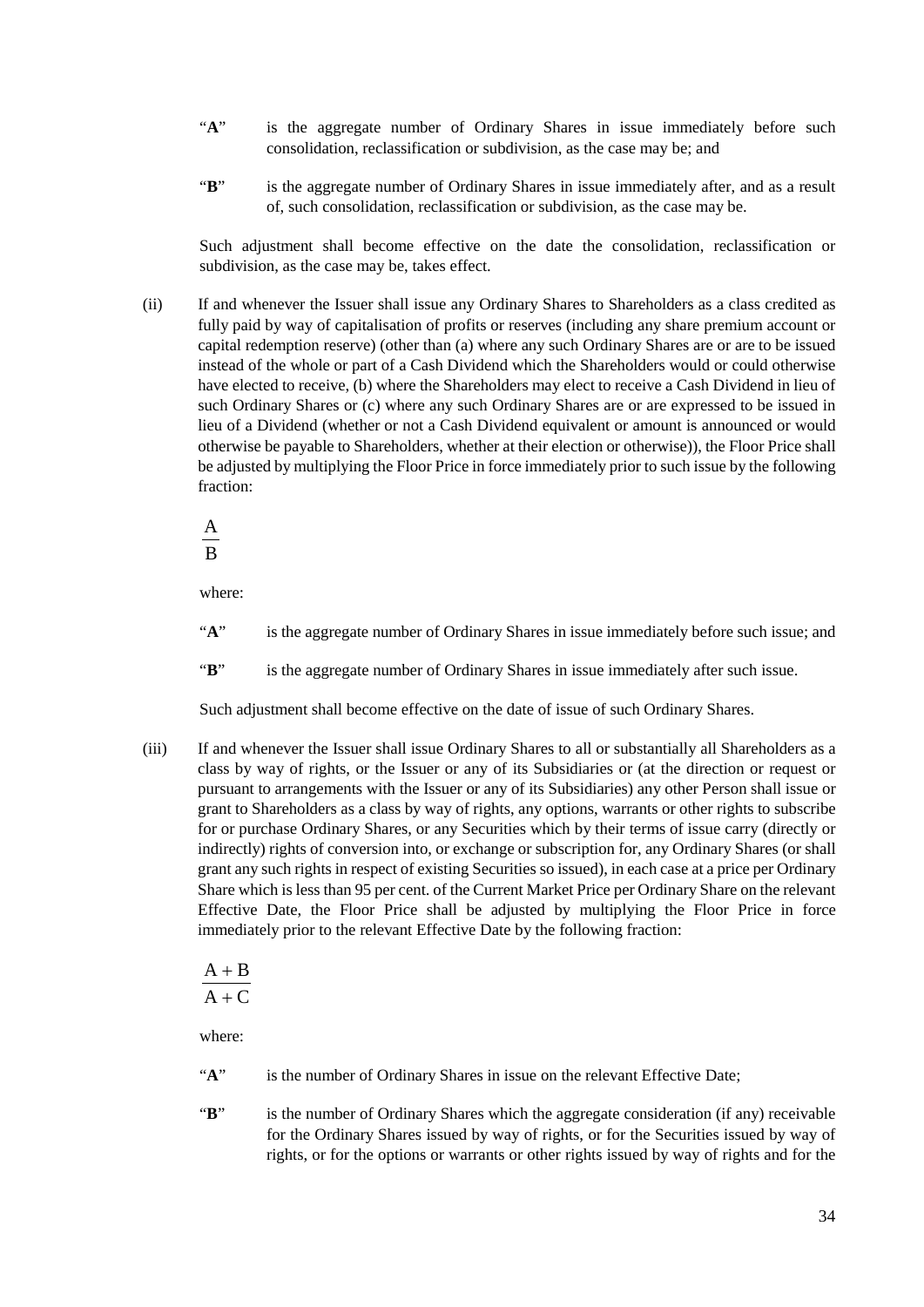total number of Ordinary Shares deliverable on the exercise thereof, would purchase at such Current Market Price per Ordinary Share on the relevant Effective Date; and

"**C**" is the number of Ordinary Shares to be issued or, as the case may be, the maximum number of Ordinary Shares which may be issued upon exercise of such options, warrants or rights calculated as at the date of issue of such options, warrants or rights or upon conversion or exchange or exercise of rights of subscription or purchase in respect thereof at the initial conversion, exchange, subscription or purchase price or rate,

provided that if, on the relevant Effective Date, such number of Ordinary Shares is to be determined by reference to the application of a formula or other variable feature or the occurrence of any event at some subsequent time, then for the purposes of this paragraph (iii), "C" shall be determined by the application of such formula or variable feature or as if the relevant event occurs or had occurred as at the relevant Effective Date and as if such conversion, exchange, subscription, purchase or acquisition had taken place on the relevant Effective Date.

Such adjustment shall become effective on the relevant Effective Date.

- (iv) If and whenever any event in relation to the Issuer and/or the Ordinary Shares (other than the events described in paragraphs (i) to (iii) of this Condition 7.8 and unless otherwise explicitly excluded from paragraphs (i) to (iii) of this Condition 7.8 or as described in Condition 7.13 (*Share Option Schemes, Dividend Reinvestment Plans*)) (including, without limitation, (a) the payment of any extraordinary dividend or other distribution (howsoever described) to the Shareholders, (b) any reduction of the Issuer's capital, (c) any dissolution of the Issuer, (d) any merger of the Issuer or (e) any demerger of the Issuer) shall occur, the Floor Price may be adjusted in accordance with the following principles:
	- (A) other than in the case of a dissolution, merger or demerger of the Issuer, if the Issuer determines that the Floor Price is to be reduced following the occurrence of the relevant event, the amount of such reduction to the Floor Price may be determined in the Issuer's sole and absolute discretion; and
	- (B) in all other cases, subject to the provisions of Condition 7.12 (*Decision of an Independent Adviser*), an Independent Adviser shall determine in good faith whether an adjustment to the Floor Price (if any) is appropriate and, if so, the appropriate adjustment to the Floor Price.

Any such adjustment shall become effective on the date specified in the notice to the Holders relating to such adjustment.

- (v) Notwithstanding the foregoing provisions:
	- (a) where the events or circumstances giving rise to any adjustment pursuant to this Condition 7.8 have already resulted or will result in an adjustment to the Floor Price or where the events or circumstances giving rise to any adjustment arise by virtue of any other events or circumstances which have already given or will give rise to an adjustment to the Floor Price or where more than one event which gives rise to an adjustment to the Floor Price occurs within such a short period of time that, in the opinion of the Issuer, a modification to the operation of the adjustment provisions is required to give the intended result, such modification shall be made to the operation of the adjustment provisions as may be determined in good faith by an Independent Adviser to be in such Independent Adviser's opinion appropriate to give the intended result;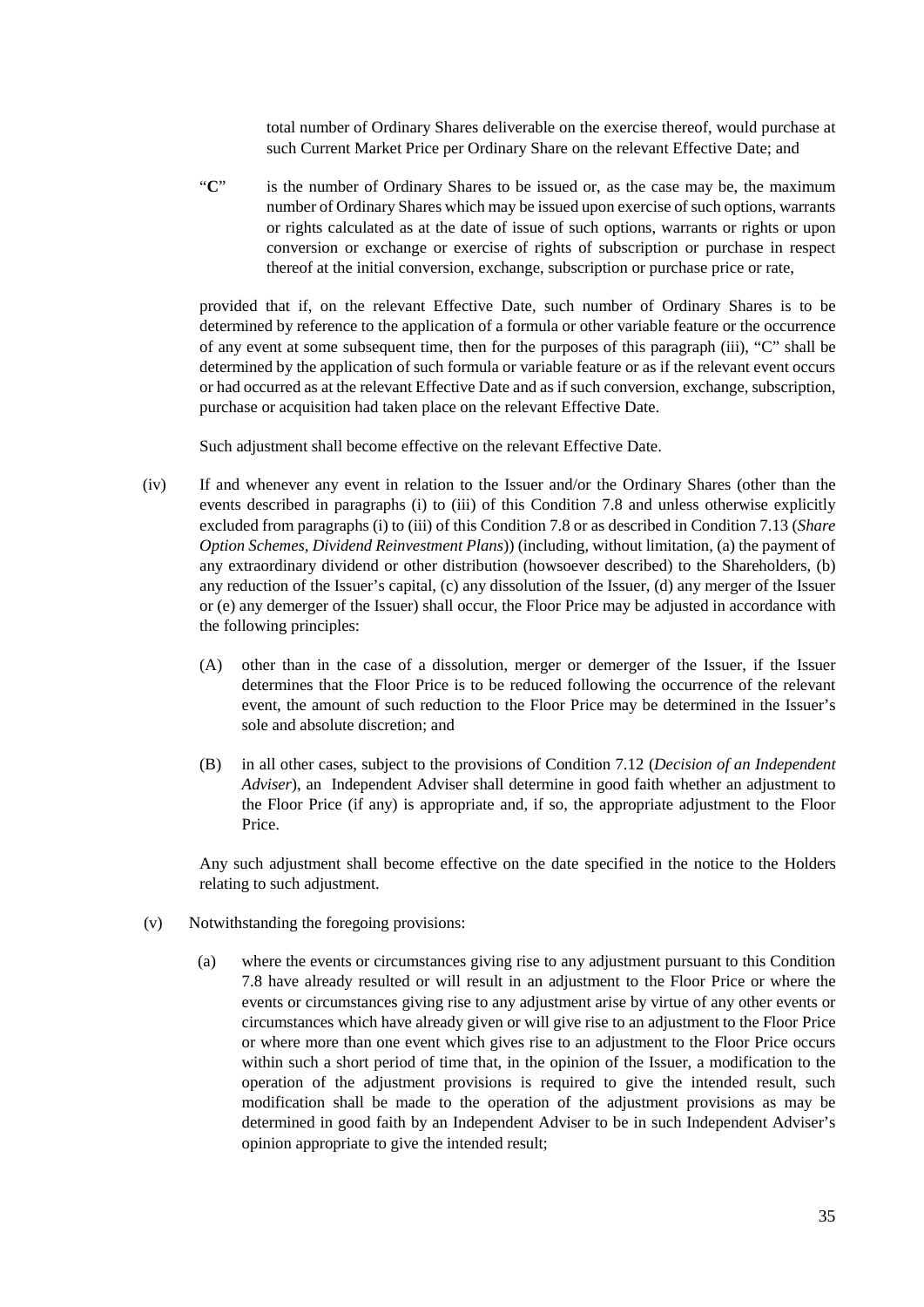- (b) such modification shall be made to the operation of these Conditions as may be determined in good faith by an Independent Adviser to be in such Independent Adviser's opinion appropriate (i) to ensure that an adjustment to the Floor Price or the economic effect thereof shall not be taken into account more than once, and (ii) to reflect a redenomination of the issued Ordinary Shares for the time being into a new currency; and
- (c) for the avoidance of doubt, the issue of Conversion Shares following the occurrence of a Trigger Event shall not result in an adjustment to the Floor Price.
- 7.9 *Determination of Consideration Receivable*: For the purpose of any calculation of the consideration receivable or price pursuant to paragraph (iii) of Condition 7.8 (*Adjustments to Floor Price*), the following provisions shall apply:
	- (i) the aggregate consideration receivable or price for Ordinary Shares issued for cash shall be the amount of such cash;
	- (ii) (a) the aggregate consideration receivable or price for Ordinary Shares to be issued or otherwise made available upon the conversion or exchange of any Securities shall be deemed to be the consideration or price received or receivable for any such Securities and (b) the aggregate consideration receivable or price for Ordinary Shares to be issued or otherwise made available upon the exercise of rights of subscription attached to any Securities or upon the exercise of any options, warrants or rights shall be deemed to be that part (which may be the whole) of the consideration or price received or receivable for such Securities or, as the case may be, for such options, warrants or rights which are attributed by the Issuer to such rights of subscription or, as the case may be, such options, warrants or rights or, if no part of such consideration or price is so attributed, the Fair Market Value of such rights of subscription or, as the case may be, such options, warrants or rights as at the relevant Effective Date, plus in the case of each of (a) and (b) above, the additional minimum consideration receivable or price (if any) upon the conversion or exchange of such Securities, or upon the exercise of such rights of subscription attached thereto or, as the case may be, upon exercise of such options, warrants or rights and (c) the consideration receivable or price per Ordinary Share upon the conversion or exchange of, or upon the exercise of such rights of subscription attached to, such Securities or, as the case may be, upon the exercise of such options, warrants or rights shall be the aggregate consideration or price referred to in (a) or (b) above (as the case may be) divided by the number of Ordinary Shares to be issued upon such conversion or exchange or exercise at the initial conversion, exchange or subscription price or rate;
	- (iii) if the consideration or price determined pursuant to (i) or (ii) above (or any component thereof) shall be expressed in a currency other than the Relevant Currency, it shall be converted into the Relevant Currency at the Prevailing Exchange Rate on the relevant Effective Date (in the case of (i) above) or the relevant date of first public announcement (in the case of (ii) above);
	- (iv) in determining the consideration or price pursuant to the above, no deduction shall be made for any commissions or fees (howsoever described) or any expenses paid or incurred for any underwriting, placing or management of the issue of the relevant Ordinary Shares or Securities or options, warrants or rights, or otherwise in connection therewith; and
	- (v) the consideration or price shall be determined as provided above on the basis of the consideration or price received, receivable, paid or payable, regardless of whether all or part thereof is received, receivable, paid or payable by or to the Issuer or another entity.
- 7.10 *Rounding Down and Notice of Adjustments to the Floor Price*: On any adjustment, if the resultant Floor Price has more decimal places than the initial Floor Price, it shall be rounded to the same number of decimal places as the initial Floor Price. No adjustment shall be made to the Floor Price where such adjustment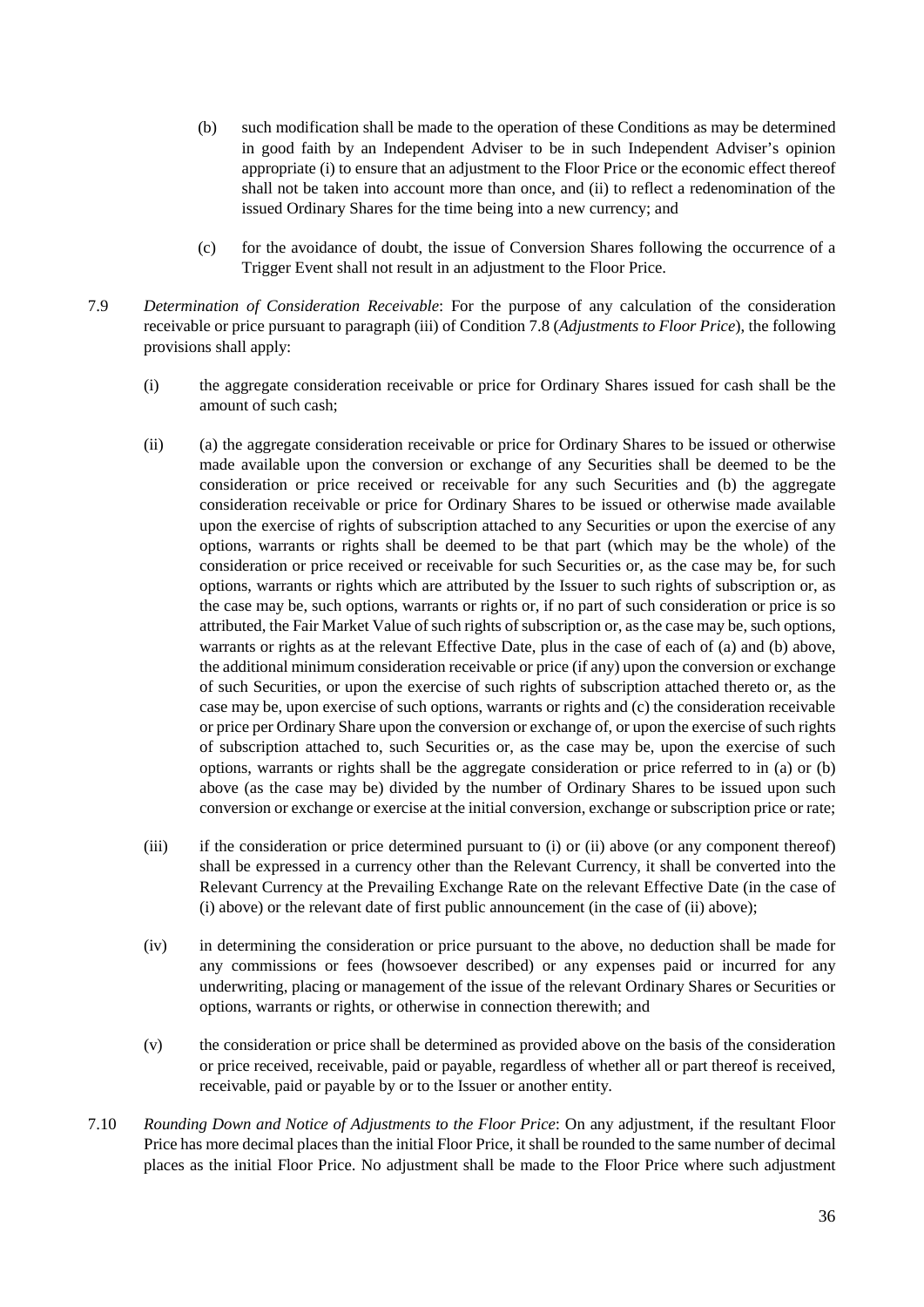(rounded down if applicable) would be less than one per cent. of the Floor Price then in effect. Any adjustment not required to be made, and/or any amount by which the Floor Price has been rounded down, shall be carried forward and taken into account in any subsequent adjustment, and such subsequent adjustment shall be made on the basis that the adjustment not required to be made had been made at the relevant time and/or, as the case may be, that the relevant rounding down had not been made.

Notice of any adjustments to the Floor Price shall be given by the Issuer to Holders promptly after the determination thereof in accordance with Condition 17 (*Notices*).

The Floor Price shall not in any event be reduced to below the par value of an Ordinary Share for the time being. The Issuer undertakes that it shall not take any action, and shall procure that no action is taken, that would otherwise result in an adjustment to the Floor Price to below the par value of the Ordinary Shares immediately prior to the Conversion Date converted into USD at the then Prevailing Exchange Rate.

- 7.11 *Fractions*: Fractions of Conversion Shares will not be delivered to the Settlement Shares Depositary or to Holders upon a conversion and no cash payment will be made in lieu thereof. However, if one or more Conversion Notices and Notes are delivered to the Settlement Shares Depositary such that any Conversion Shares (or any Conversion Share component of any Alternative Consideration, as applicable) to be issued and delivered to a Holder are to be registered in the same name, the number of Conversion Shares to be issued and delivered in respect thereof shall be calculated on the basis of the aggregate Outstanding Principal Amounts of such Notes (in effect immediately prior to the relevant Trigger Event) to be converted.
- 7.12 *Decision of an Independent Adviser*: In:
	- (i) the circumstances described in sub-paragraph (iv)(B) of Condition 7.8 (*Adjustments to Floor Price*), the Issuer will; and
	- (ii) all other cases where the Floor Price can be adjusted as described in Condition 7.8 (*Adjustments to Floor Price*), if any doubt shall arise as to whether an adjustment shall be made to the Floor Price or as to the appropriate adjustment to the Floor Price, the Issuer may at its discretion,

appoint an Independent Adviser and, following consultation between the Issuer and such Independent Adviser, a written opinion of such Independent Adviser in respect thereof shall be conclusive and binding on the Issuer and the Holders, save in the case of manifest error.

- 7.13 *Share Option Schemes, Dividend Reinvestment Plans*: No adjustment will be made to the Floor Price where Ordinary Shares or other Securities (including rights, warrants and options) are issued, offered, exercised, allotted, purchased, appropriated, modified or granted to, or for the benefit of, employees or former employees (including directors holding or formerly holding executive office or the personal service company of any such person) or their spouses or relatives, in each case, of the Issuer or any of its Subsidiaries or any associated company or to a trustee or trustees to be held for the benefit of any such person, in any such case pursuant to any share or option scheme.
- 7.14 *Taxes and Duties*: Neither the Issuer nor any member of the Group shall be liable for any taxes or duties (including, without limitation any capital, stamp, issue and registration or transfer taxes or duties) arising on conversion or that may arise or be paid as a consequence of the issue and delivery of Conversion Shares. Each Holder must pay any taxes or duties (including, without limitation, any capital, stamp, issue and registration and /or transfer taxes or duties) arising on conversion in connection with the issue and delivery of Conversion Shares to the Settlement Shares Depositary on behalf of such Holder and such Holder must pay all, if any, such taxes or duties arising by reference to any disposal or deemed disposal of such Holder's Notes or interest therein. Any taxes or duties arising on delivery or transfer of Conversion Shares to a purchaser in any Conversion Shares Offer shall be payable by the relevant purchaser of those Conversion Shares.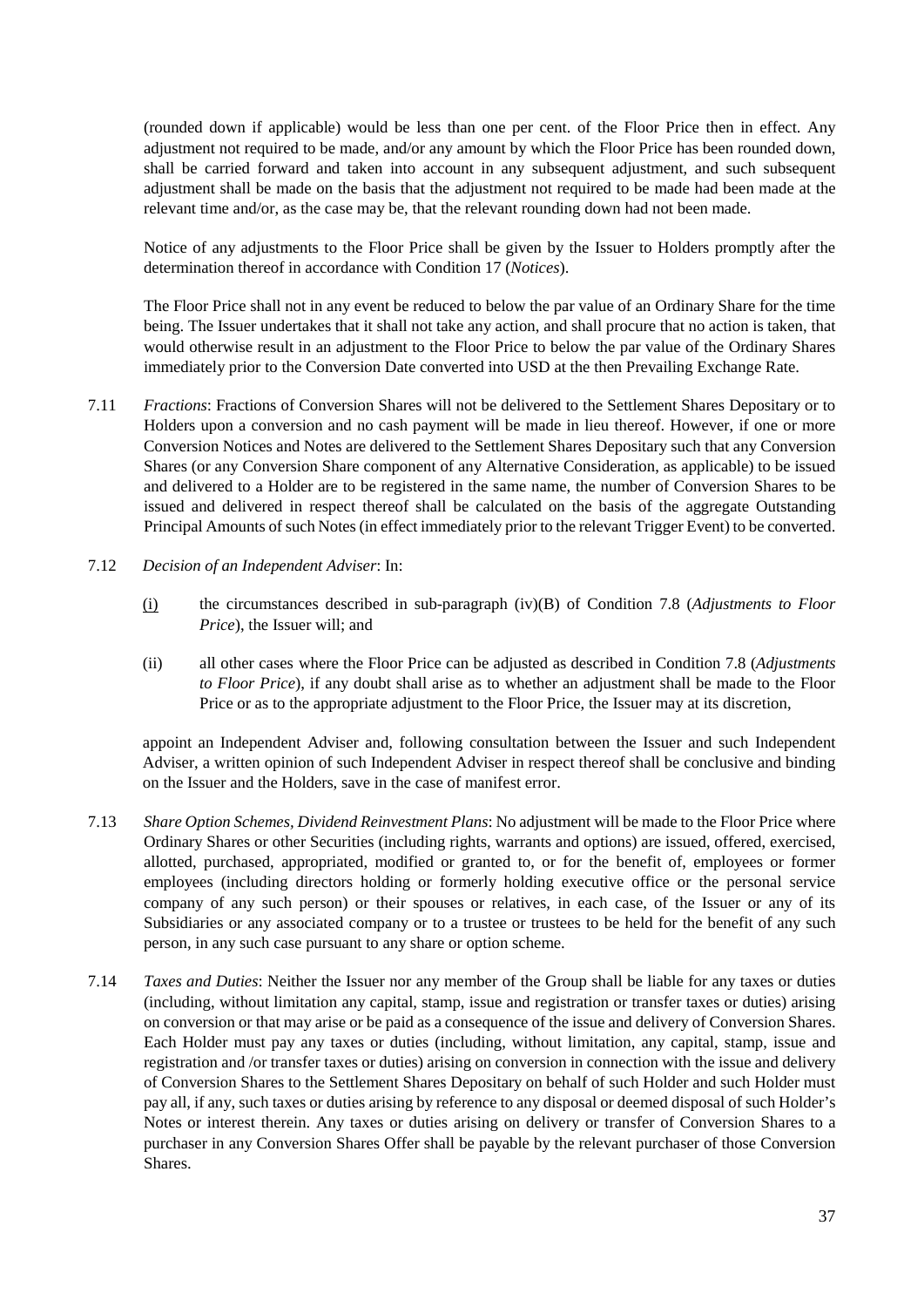- 7.15 *Ordinary Shares*: The Conversion Shares will be fully paid-up and non-assessable and will in all respects rank *pari passu* with the fully paid-up Ordinary Shares in issue on the Conversion Date, except in any such case for any right excluded by mandatory provisions of applicable law, and except that any Conversion Shares so issued and delivered will not rank for (or, as the case may be, the relevant Holder shall not be entitled to receive) any rights, distributions or payments, the record date (or other due date for the establishment of entitlement) for which falls prior to the Conversion Date.
- 7.16 *Purchase or Redemption of Ordinary Shares*: The Issuer or any company in the Group may exercise such rights as it may from time to time enjoy to purchase, redeem or buy back any Securities (including Ordinary Shares) or any depositary or other receipts or certificates representing the same without the consent of Holders.

### **8. Redemption and Purchase**

- 8.1 *Scheduled redemption*: The Notes are perpetual securities and have no fixed date for redemption. The Issuer may only redeem the Notes at its discretion in the circumstances described herein. The Notes are not redeemable at the option of the Holders at any time.
- 8.2 *Early redemption upon the occurrence of a Special Event*: Subject to Condition 8.7 (*Conditions to redemption etc.*), upon the occurrence of a Special Event, the Issuer may, at its option, at any time and having given no less than thirty nor more than sixty days' notice to the Holders in accordance with Condition 17 (*Notices*) (which notice shall be irrevocable, subject to the Trigger Event Redemption Restriction), redeem all (but not some only) of the outstanding Notes at their Outstanding Principal Amounts, together with accrued interest thereon insofar as it has not been cancelled; provided however that where the Special Event is a Tax Event, no such notice of redemption may be given earlier than 90 days prior to the earliest date on which the Issuer would be obliged to pay such additional amounts as referred to in the definition of Tax Event.

The Issuer, having satisfied itself that a Special Event has occurred, shall notify the Holders in accordance with Condition [17](#page-42-0) (*Notices*) of the occurrence of such Special Event.

- 8.3 *Redemption at the option of the Issuer*: The Issuer may, at its option (but subject to Condition [8.7](#page-38-0) (*Conditions to redemption etc.*)) and having given no less than thirty nor more than sixty days' notice to the Holders in accordance with Condition [17](#page-42-0) (*Notices*) (which notice shall be irrevocable, subject to the Trigger Event Redemption Restriction), redeem all (but not some only) of the outstanding Notes on the relevant Optional Redemption Date (Call) at their Outstanding Principal Amounts, together with accrued interest (if any) thereon insofar as it has not been cancelled.
- 8.4 *Purchase*: The Issuer or any of its Subsidiaries may at any time (but subject to Condition [8.7](#page-38-0) (*Conditions to redemption etc.*)) purchase Notes in the open market or otherwise and at any price, provided that all unmatured Coupons are purchased therewith. Such Notes may be held, reissued, resold or surrendered to any Paying Agent for cancellation.
- <span id="page-37-1"></span>8.5 *Cancellation*: All Notes which are redeemed will forthwith (but subject to Condition [8.7](#page-38-0) (*Conditions to redemption etc.*)) be cancelled (together with all unmatured Coupons attached thereto or surrendered therewith at the time of redemption). All Notes so cancelled and the Notes purchased and cancelled pursuant to Condition 8.4 (*Purchase*) above (together with all unmatured Coupons cancelled therewith) shall be forwarded to the Fiscal Agent and cannot be reissued or resold.
- <span id="page-37-0"></span>8.6 *Substitution and variation*: Subject to Condition 8.7 (*Conditions to redemption etc.*) and having given no less than thirty nor more than sixty days' notice to the Holders (in accordance with Conditio[n 17](#page-42-0) (*Notices*)) and the Fiscal Agent, if a Special Event has occurred and is continuing, the Issuer may substitute all (but not some only) of the Notes or vary the terms of all (but not some only) of the Notes, without any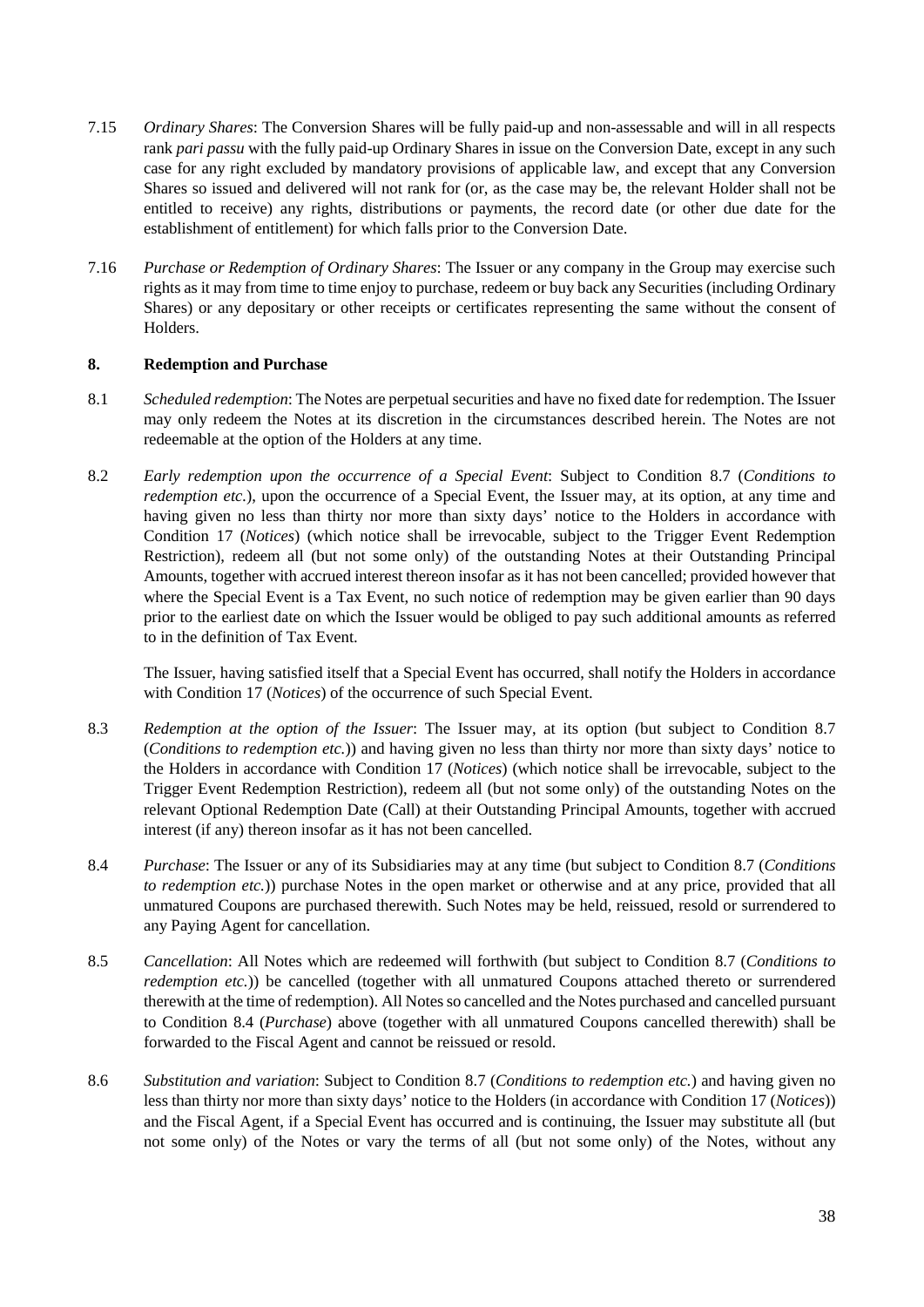requirement for the consent or approval of the Holders, so that they become or remain Qualifying Capital Notes.

Any such notice shall specify the relevant details of the manner in which such substitution or variation shall take effect and where the Holders can inspect or obtain copies of the new terms and conditions of the Qualifying Capital Notes. Such substitution or variation will be effected without any cost or charge to the Holders.

- <span id="page-38-0"></span>8.7 *Conditions to redemption etc.*: The Notes may only be redeemed, purchased, cancelled, substituted, varied or modified (as applicable) pursuant to Condition 8.2 (*Early redemption upon the occurrence of a Special Event*), Condition 8.3 (*Redemption at the option of the Issuer*), Condition 8.4 (*Purchase*), Condition [8.5](#page-37-1) (*Cancellation*), Condition [8.6](#page-37-0) (*Substitution and variation*), Condition 16.1 (*Meetings of Holders*) or paragraph (ii) of Condition 16.2 (*Modification of the Notes*), as the case may be, if:
	- (i) in the case of any such substitution, variation or modification, the Issuer has notified the Relevant Regulator of, and the Relevant Regulator has not objected to, such substitution, variation or modification (as applicable);
	- (ii) in the case of any such redemption, purchase or cancellation, the Issuer has notified the Relevant Regulator of, and the Relevant Regulator has given permission to, such redemption, purchase or cancellation (as applicable);
	- (iii) in the case of any such redemption of the Notes, the Trigger Event Redemption Restriction does not apply to such redemption or to the redemption notice relating to such redemption (as applicable); and
	- (iv) in the case of a redemption of the Notes as a result of a Special Event, the Issuer has delivered a certificate signed by two of its Directors to the Fiscal Agent (and copies thereof will be available at the Fiscal Agent's Specified Office during its normal business hours) not less than 5 Business Days prior to the date set for redemption that such Special Event has occurred or will occur no more than ninety days following the date fixed for redemption, as the case may be.

### **9. Payments**

- 9.1 *Principal*: Payments of principal shall be made only against presentation and (provided that payment is made in full) surrender of the Note at the Specified Office of any Paying Agent outside the United States. Subject as provided in these Conditions, payments will be in U.S. Dollars made by credit or transfer to a U.S. Dollar account (or any other account to which U.S. Dollars may be credited or transferred) specified by the payee, or, at the option of the payee, by a U.S. Dollar cheque.
- 9.2 *Interest*: Payments of interest shall, subject to Condition [9.6](#page-39-0) (*Payments other than in respect of matured Coupons*) below, be made only against presentation and (provided that payment is made in full) surrender of the appropriate Coupons at the Specified Office of any Paying Agent outside the United States in the manner described in Condition 9.1 (*Principal*) above.
- 9.3 *Payments subject to fiscal laws*: All payments in respect of the Notes are subject in all cases to (i) any applicable fiscal or other laws and regulations in the place of payment, but without prejudice to Condition 10 (*Taxation*) and (ii) any withholding or deduction required pursuant to an agreement described in Section 1471(b) of the Code or otherwise imposed pursuant to Sections 1471 through 1474 of the Code, any regulations or agreements thereunder, any official interpretations thereof, or (without prejudice to Condition 10 (*Taxation*)) any law implementing an intergovernmental approach thereto. No commissions or expenses shall be charged to the Holders in respect of such payments.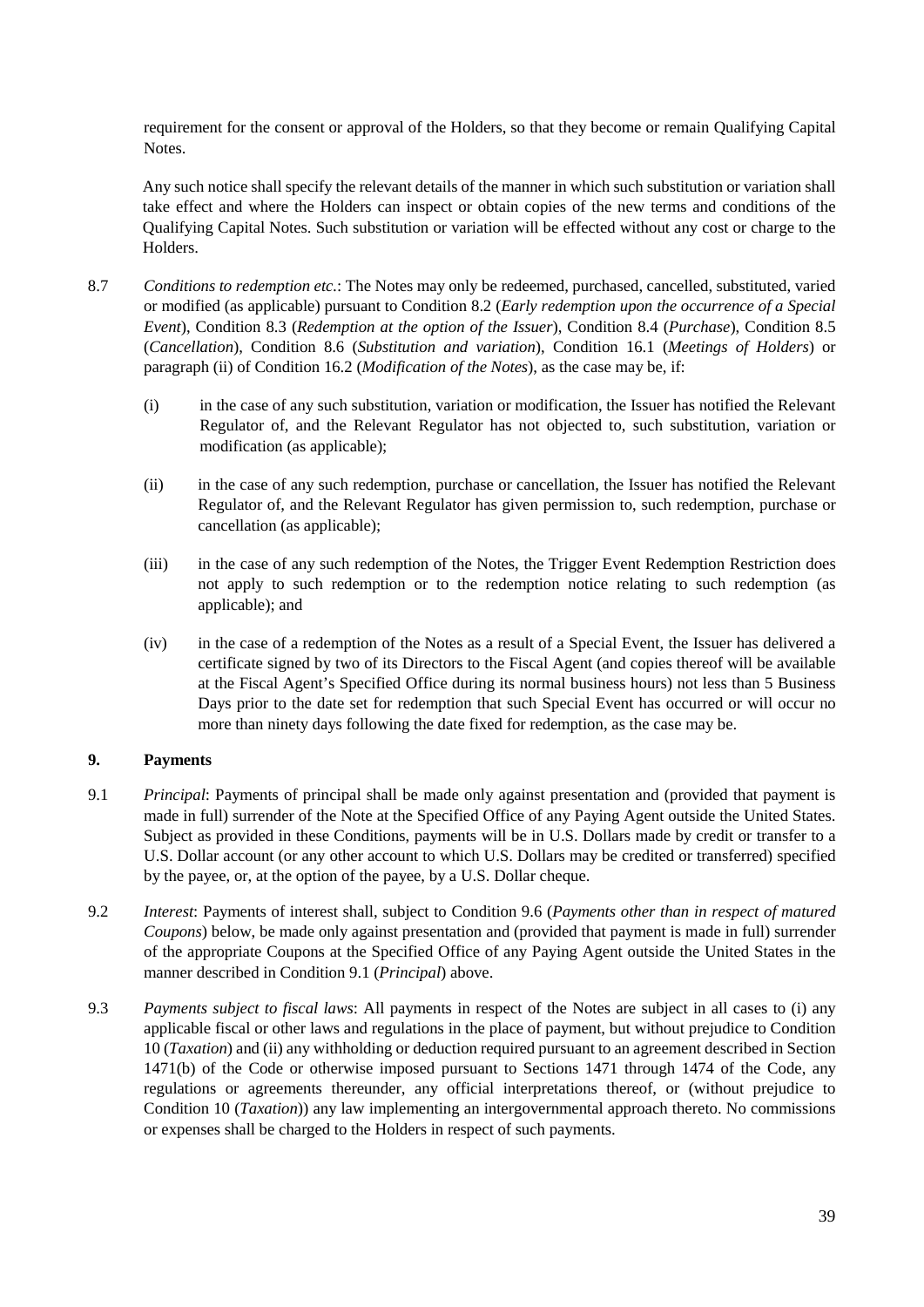- 9.4 *Unmatured Coupons void*: On the due date for redemption of any Note pursuant to Condition 8.2 (*Early redemption upon the occurrence of a Special Event*), Condition 8.3 (*Redemption at the option of the Issuer*) or Condition 11 (*Enforcement Events*), all unmatured Coupons relating thereto (whether or not still attached) shall become void and no payment will be made in respect thereof.
- 9.5 *Payments on business days*: If the due date for payment of any amount in respect of any Note or Coupon is not a Payment Business Day, the Holder shall not be entitled to payment of the amount due until the next succeeding Payment Business Day and shall not be entitled to any further interest or other payment in respect of any such delay.
- <span id="page-39-0"></span>9.6 *Payments other than in respect of matured Coupons*: Payments of interest other than in respect of matured Coupons shall be made only against presentation of the relevant Notes at the Specified Office of any Paying Agent outside the United States.
- 9.7 *Partial payments*: If a Paying Agent makes a partial payment in respect of any Note or Coupon presented to it for payment, such Paying Agent will endorse thereon a statement indicating the amount and date of such payment.
- 9.8 *Exchange of Talons*: On or after the maturity date of the final Coupon which is (or was at the time of issue) part of a Coupon Sheet relating to the Notes, any Talon forming part of such Coupon Sheet may be exchanged at the Specified Office of the Paying Agent for a further Coupon Sheet (including, if appropriate, a further Talon but excluding any Coupons in respect of which claims have already become void pursuant to Condition 12 (*Prescription*)). Upon the due date for redemption of any Note, any unexchanged Talon relating to such Note shall become void and no Coupon will be delivered in respect of such Talon.

### **10. Taxation**

- 10.1 *Gross up*: All payments of principal and interest in respect of the Notes and the Coupons by or on behalf of the Issuer shall be made free and clear of, and without withholding or deduction for or on account of, any present or future taxes, duties, assessments or governmental charges of whatever nature imposed, levied, collected, withheld or assessed by or on behalf of Denmark or any political subdivision therein or any authority or agency therein or thereof having power to tax, unless the withholding or deduction of such taxes, duties, assessments, or governmental charges is required by law. In that event, in the case of a payment of interest only, the Issuer shall pay such additional amounts as will result in receipt by the Holders after such withholding or deduction of such amounts as would have been receivable by them had no such withholding or deduction been required, except that no such additional amounts shall be payable in relation to any payment in respect of any Note or Coupon:
	- (i) to, or to a third party on behalf of, a Holder which is liable to such taxes, duties, assessments or governmental charges in respect of such Note or Coupon by reason of it having some connection with Denmark other than:
		- (a) the mere holding of the Note or Coupon; or
		- (b) the receipt of principal, interest or other amount in respect of such Note or Coupon; or
	- (ii) presented for payment more than thirty days after the Relevant Date, except to the extent that the relevant Holder would have been entitled to such additional amounts on presenting the same for payment on or before the expiry of such period of thirty days.
- 10.2 *Taxing jurisdiction*: If the Issuer becomes subject at any time to any taxing jurisdiction other than Denmark, references in these Conditions to Denmark shall be construed as references to Denmark and/or such other jurisdiction.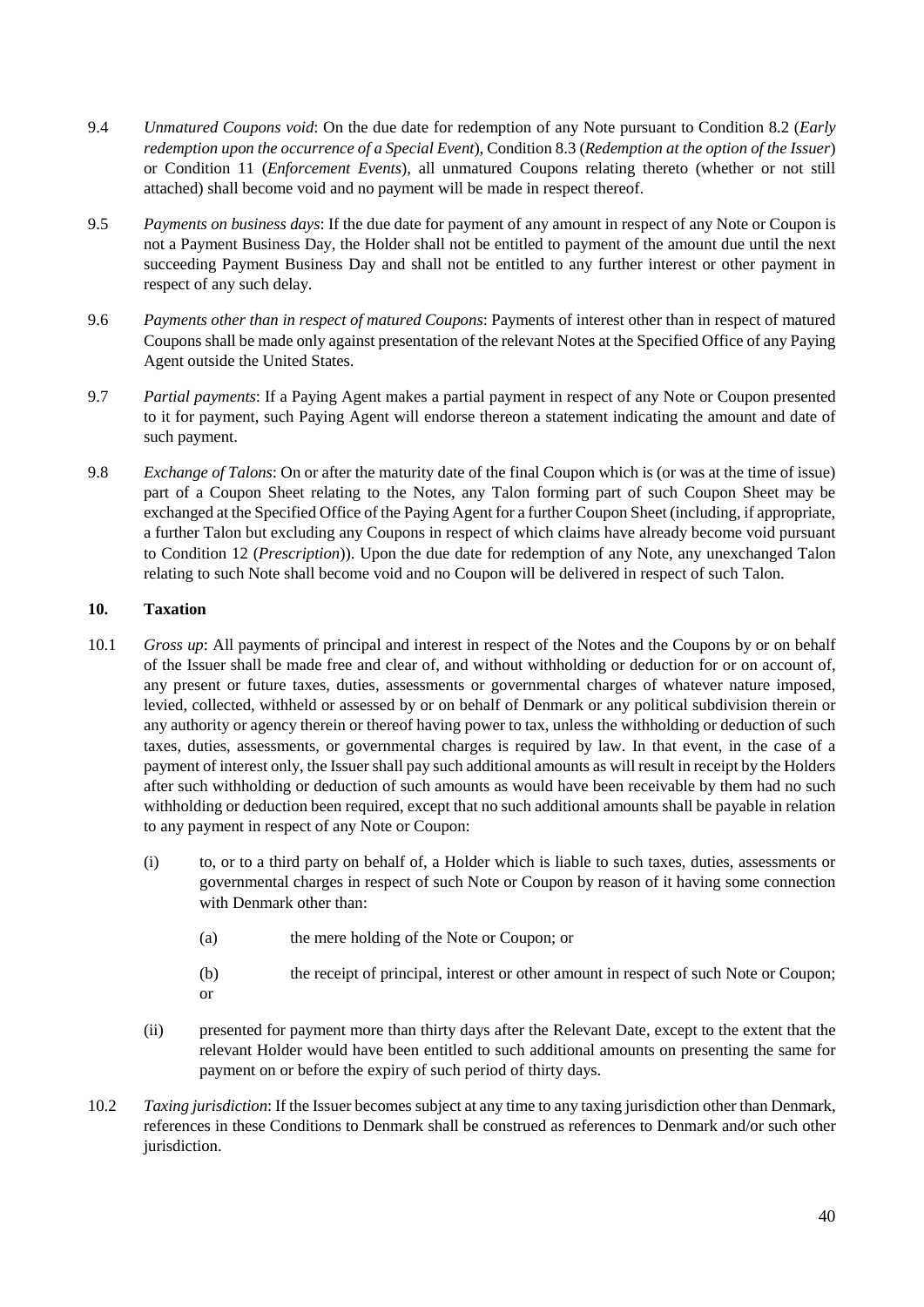### **11. Enforcement Events**

- 11.1 *No events of default*: There are no events of default in respect of the Notes. Holders shall not be entitled at any time to file for bankruptcy or liquidation of the Issuer.
- 11.2 *Enforcement Events*: If an order is made or an effective resolution is passed for the bankruptcy or liquidation of the Issuer (an "**Enforcement Event**"), any Holder may prove or claim in such proceedings in respect of such Note, such claim being for payment of the Outstanding Principal Amount of such Note at the time of commencement of such bankruptcy or liquidation of the Issuer together with any interest accrued and unpaid on such Note (to the extent that the same is not cancelled in accordance with the terms of the Notes) from (and including) the Interest Payment Date immediately preceding the occurrence of such Enforcement Event and any other amounts payable on such Note (including any damages payable in respect thereof). Such claim shall rank as provided in Condition 4 (*Status of the Notes*).
- 11.3 *Enforcement of obligations*: Subject to Condition 11.1 (*No events of default*) and without prejudice to Condition 11.2 (*Enforcement Events*), any Holder may, at its discretion and without further notice, institute such proceedings against the Issuer as it may think fit to enforce any obligation, condition or provision binding on the Issuer under the Notes, provided that the Issuer shall not by virtue of the institution of any proceedings be obliged to pay any sum or sums sooner than the same would otherwise have been payable by it.

## **12. Undertakings**

So long as any Note remains outstanding, the Issuer will, save with the approval of an Extraordinary Resolution:

- (i) not make any issue, grant or distribution or take or omit to take any other action if the effect thereof would be that, upon conversion of the Notes pursuant to Condition 7 (*Loss Absorption Following a Trigger Event*), Conversion Shares could not, under any applicable law then in effect, be legally issued as fully paid-up;
- (ii) deliver Conversion Shares upon conversion of the Notes pursuant to Condition 7 (*Loss Absorption Following a Trigger Event*), subject to, and as provided in, Condition 7 (*Loss Absorption Following a Trigger Event*);
- (iii) use all reasonable endeavours to ensure that its issued and outstanding Ordinary Shares and the Conversion Shares, as the case may be, will be admitted to listing and trading on the Relevant Stock Exchange;
- (iv) at all times ensure there is sufficient registered authorised share capital to enable conversion of the Notes pursuant to Condition 7 (*Loss Absorption Following a Trigger Event*), and all rights of subscription and exchange for Conversion Shares, to be satisfied in full;
- (v) as soon as reasonably practicable and in any event not later than 14 calendar days following the Conversion Date, request and procure the registration of the Conversion Shares (a) with the DBA and (b) in the Share Register of the Issuer; and
- (vi) where the provisions of Condition 7 (*Loss Absorption Following a Trigger Event*) require or provide for a determination by an Independent Adviser or a role to be performed by a Settlement Shares Depositary, the Issuer shall use all reasonable endeavours promptly to appoint such Person for such purpose.

### **13. Prescription**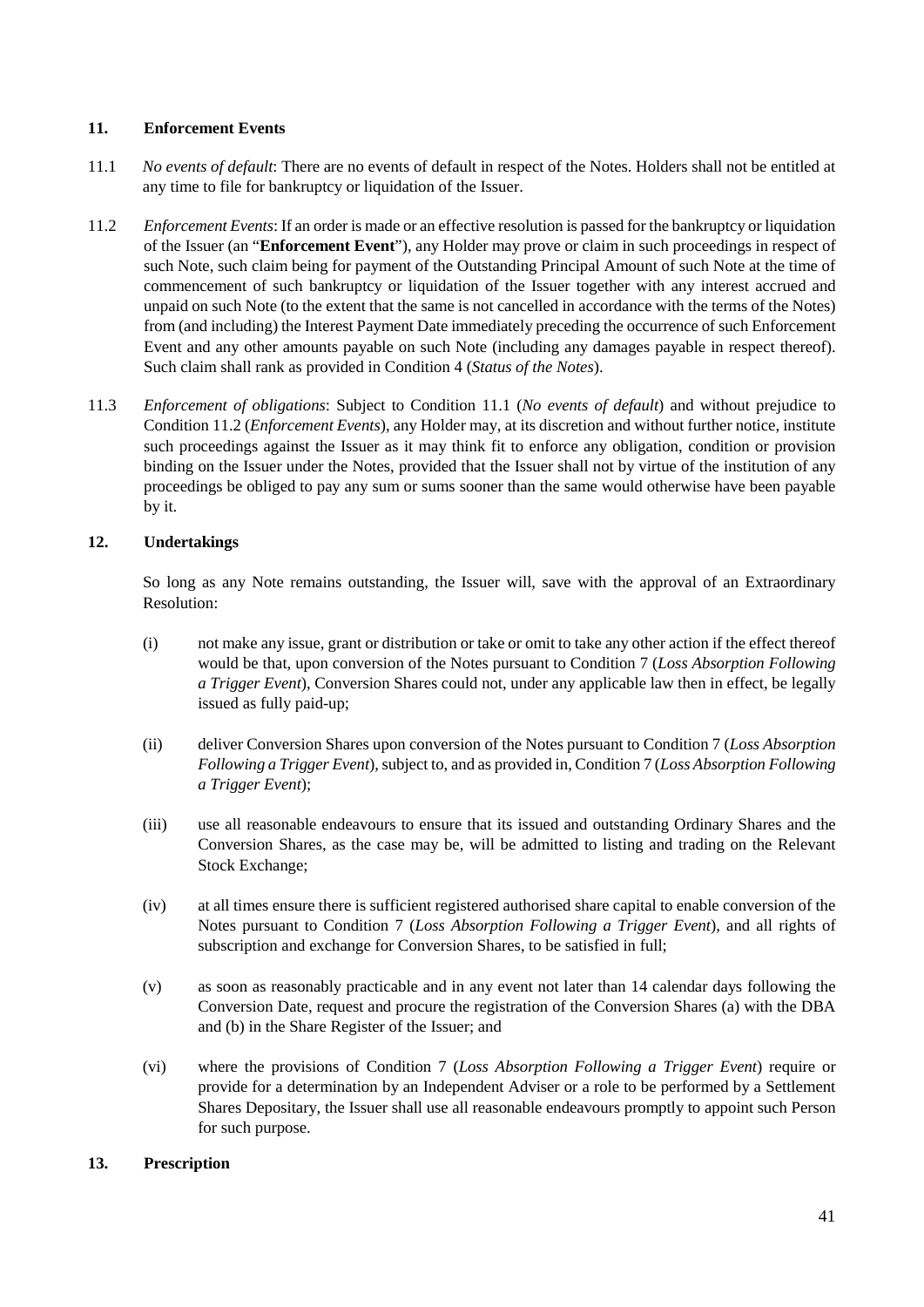Claims for principal shall become void unless the relevant Notes are presented for payment within ten years of the appropriate Relevant Date. Claims for interest shall become void unless the relevant Coupons are presented for payment within five years of the appropriate Relevant Date.

### **14. Replacement of Notes and Coupons**

If any Note or Coupon is lost, stolen, mutilated, defaced or destroyed, it may be replaced at the Specified Office of the Fiscal Agent (and, if the Notes are then admitted to listing, trading and/or quotation by any listing authority, stock exchange and/or quotation system which requires the appointment of a Paying Agent in any particular place, the Paying Agent having its Specified Office in the place required by such listing authority, stock exchange and/or quotation system), subject to all applicable laws and listing authority, stock exchange and/or quotation system requirements, upon payment by the claimant of the expenses incurred in connection with such replacement and on such terms as to evidence, security, indemnity and otherwise as the Issuer may reasonably require. Mutilated or defaced Notes or Coupons must be surrendered before replacements will be issued.

### **15. Agents**

- 15.1 *Obligations of Agents*: In acting under the Agency Agreement and in connection with the Notes and the Coupons, the Paying Agents act solely as agents of the Issuer and do not assume any obligations towards or relationship of agency or trust for or with any of the Holders or Couponholders, and each of them shall only be responsible for the performance of the duties and obligations expressly imposed upon it in the Agency Agreement or other agreement entered into with respect of its appointment or incidental thereto.
- 15.2 *Termination of Appointments*: The initial Paying Agents and their initial Specified Offices are listed in the Agency Agreement. The Issuer reserves the right at any time to vary or terminate the appointment of any Paying Agent (including the Fiscal Agent) and to appoint an additional or successor fiscal agent or Paying Agent; provided, however, that:
	- (i) the Issuer shall at all times maintain a Fiscal Agent; and
	- (ii) if and for so long as the Notes are admitted to listing and/or to trading and/or quotation on any listing authority, stock exchange and/or quotation system which requires the appointment of a Paying Agent in any particular place, the Issuer shall maintain a Paying Agent (which may be the Fiscal Agent) each with a Specified Office in the place required by such listing authority, stock exchange and/or quotation system.
- 15.3 *Change of Specified Offices*: The Paying Agents reserve the right at any time to change their respective Specified Offices to some other Specified Office in the same city. Notice of any change in the identities or Specified Offices of any Paying Agent shall promptly be given to the Holders in accordance with Condition [17](#page-42-0) (*Notices*).

### **16. Meetings of Holders; Modification**

16.1 *Meetings of Holders*: The Agency Agreement contains provisions (which shall have effect as if incorporated herein) for convening meetings of Holders to consider matters relating to the Notes, including (without limitation) the modification by Extraordinary Resolution of any provision of these Conditions and the Deed of Covenant insofar as the same may apply to the Notes. Any Extraordinary Resolution duly passed at any such meeting of Holders will be binding on all Holders, whether present or not at the meeting and on all Couponholders.

In addition, a resolution in writing signed by or on behalf of all Holders who for the time being are entitled to receive notice of a meeting of Holders will take effect as if it were an Extraordinary Resolution. Such a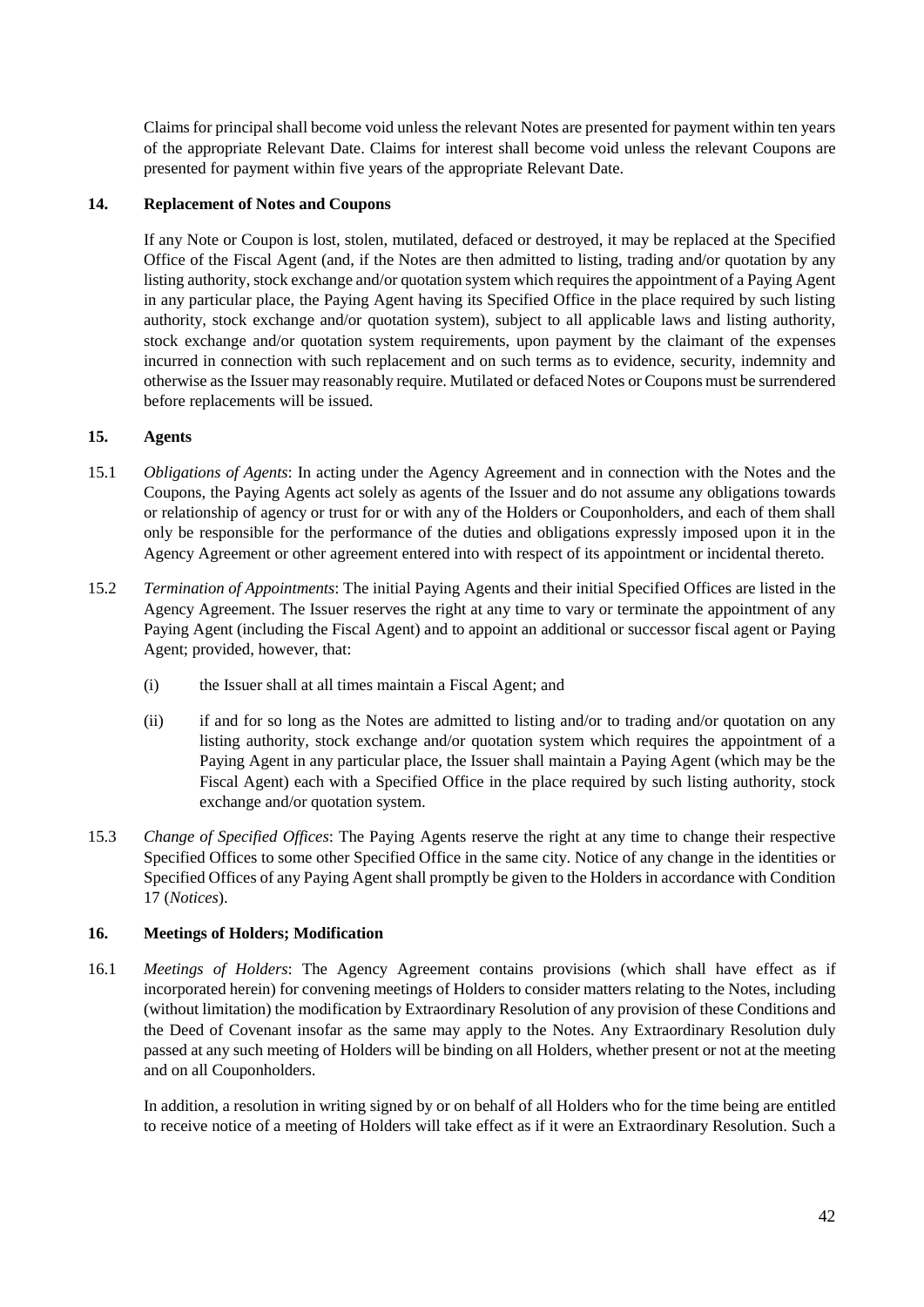resolution in writing may be contained in one document or several documents in the same form, each signed by or on behalf of one or more Holders.

Any modification to these Conditions and/or the Deed of Covenant pursuant to the operation of the provisions described in this Condition 16.1 is subject to Condition 8.7 (*Conditions to redemption etc.*).

- 16.2 *Modification of Notes*: The Issuer may make, without the consent of the Holders or Couponholders:
	- (i) any modification to the Notes, these Conditions, the Agency Agreement and/or the Deed of Covenant to correct a manifest error; or
	- (ii) subject to Condition [8.7](#page-38-0) (*Conditions to redemption etc.*), any modification to the Notes, these Conditions, the Agency Agreement and/or the Deed of Covenant which is not prejudicial to the interests of the Holders and the Couponholders.

Any such modification to the Agency Agreement shall be subject to the consent of the Fiscal Agent. Subject as provided in these Conditions, no other modification may be made to the Notes, these Conditions, the Agency Agreement or the Deed of Covenant except with the sanction of an Extraordinary Resolution and, in the case of a modification to the Agency Agreement, the consent of the Fiscal Agent.

Any such modification shall be binding on the Holders and the Couponholders and any such modification shall be notified to the Holders in accordance with Condition [17](#page-42-0) (*Notices*) as soon as practicable thereafter.

### <span id="page-42-0"></span>**17. Notices**

Notices to Holders will be deemed to be validly given if published in a leading English language daily newspaper having general circulation in Europe or, if the Notes are listed on the Official List of the Irish Stock Exchange and admitted to trading on the Global Exchange Market of the Irish Stock Exchange (so long as the Notes are listed on the Official List of the Irish Stock Exchange and the rules of that exchange so permit), if published on the website of the Irish Stock Exchange (*[www.ise.ie](http://www.ise.ie/)*).

The Issuer shall also ensure that notices are duly published in a manner which complies with the rules of any stock exchange or other relevant authority on which the Notes are for the time being listed or by which they have been admitted to trading.

Any notice so given will be deemed to have been validly given on the date of first such publication (or, if required to be published in more than one newspaper, on the first date on which publication shall have been made in all the required newspapers). Couponholders will be deemed for all purposes to have notice of the contents of any notice given to the Holders in accordance with this Condition.

While the Notes are represented by one or more global Note(s) and such global Note(s) is/are held in its/their entirety on behalf of one or more relevant clearing system(s), the terms of such global Note(s) will specify how notices to Holders are to be given, as described in "Overview of Form of the Notes" of the Offering Memorandum relating to the Notes dated 24 March 2017.

### <span id="page-42-1"></span>**18. Currency Indemnity**

The currency in which the Notes are denominated is USD (the "**Contractual Currency**"), which is the sole currency of account and payment for all sums payable by the Issuer in respect of the Notes, including damages. Any amount received or recovered in a currency other than the Contractual Currency (whether as a result of, or of the enforcement of, a judgment or order of a court of any jurisdiction or otherwise) by any Holder in respect of any sum expressed to be due to it from the Issuer shall only constitute a discharge to the Issuer to the extent of the amount of the Contractual Currency which such Holder is able to purchase with the amount so received or recovered in that other currency on the date of that receipt or recovery (or, if it is not practicable to make that purchase on that date, on the first date on which it is practicable to do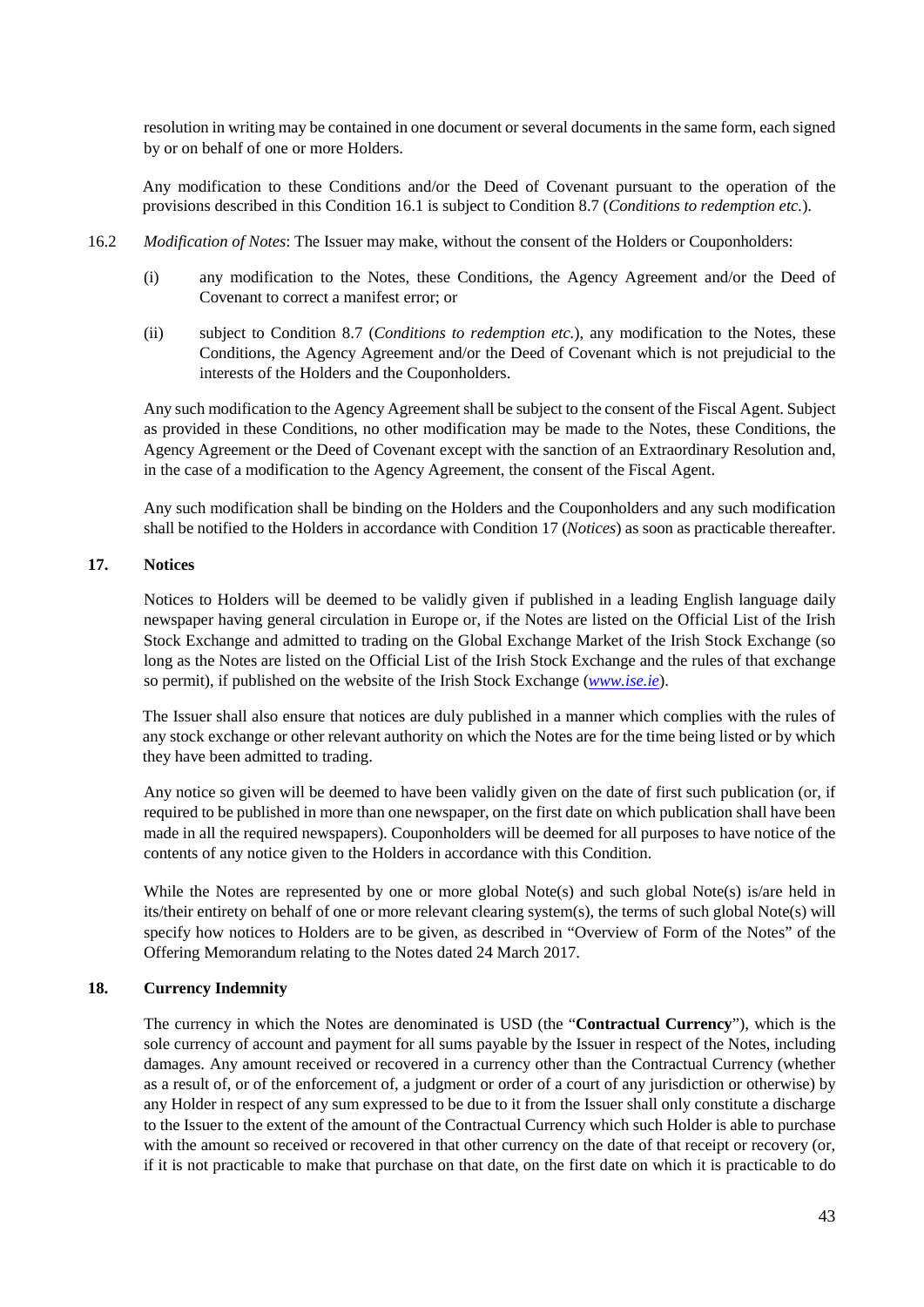so). If that amount is less than the amount of the Contractual Currency expressed to be due to any Holder in respect of such Note or Coupon the Issuer shall indemnify such Holder against any loss sustained by such Holder as a result. In any event, the Issuer shall indemnify each such Holder against any cost of making such purchase which is reasonably incurred. These indemnities constitute a separate and independent obligation from the Issuer's other obligations, shall give rise to a separate and independent cause of action, shall apply irrespective of any indulgence granted by any Holder and shall continue in full force and effect despite any judgment, order, claim or proof for a liquidated amount in respect of any sum due in respect of the Notes or any judgment or order. Any such loss as aforesaid shall be deemed to constitute a loss suffered by the relevant Holder and no proof or evidence of any actual loss will be required by the Issuer.

### **19. Waiver and Remedies**

No failure to exercise, and no delay in exercising, on the part of the Holder, any right in these Conditions shall operate as a waiver thereof nor shall any single or partial exercise thereof preclude any other or future exercise thereof or the exercise of any other right. Rights hereunder shall be in addition to all other rights provided by law. No notice or demand given in any case shall constitute a waiver of rights to take other action in the same, similar or other instances without such notice or demand.

#### <span id="page-43-1"></span>**20. Governing Law, Jurisdiction and Acknowledgement of Danish Statutory Loss Absorption Powers**

- 20.1 *Governing Law*: The Notes, the Agency Agreement and the Deed of Covenant, and any non-contractual obligations arising therefrom or in connection therewith, shall be governed by, and construed in accordance with, English law, except for Condition 4 (*Status of the Notes*), Condition 6 (*Interest Cancellation*), Condition 7 (*Loss Absorption Following a Trigger Event*), Condition 8.2 (*Early redemption upon the occurrence of a Special Event*) and Condition 11 (*Enforcement Events*) which shall be governed by, and construed in accordance with, Danish law.
- <span id="page-43-0"></span>20.2 *English courts*: The courts of England have jurisdiction to settle any dispute (a "**Dispute**") arising from or connected with the Notes (including any Dispute relating to any non-contractual obligations arising from or connected with the Notes).
- 20.3 *Appropriate forum*: The Issuer agrees that the courts of England are the most appropriate and convenient courts to settle any Dispute and, accordingly, that it will not argue to the contrary.
- 20.4 *Rights of the Holders to take proceedings outside England*: Condition [20.2](#page-43-0) (*English courts*) is for the benefit of the Holders only. As a result, nothing in this Condition [20](#page-43-1) prevents any Holder from taking proceedings relating to a Dispute ("**Proceedings**") in any other courts with jurisdiction. To the extent allowed by law, any Holder may take concurrent Proceedings in any number of jurisdictions.
- 20.5 *Service of process*: The Issuer agrees that the documents which start any Proceedings and any other documents required to be served in relation to those Proceedings may be served on it by being delivered to the Issuer at 75 King William Street, London EC4N 7DT or at any address of the Issuer in Great Britain at which service of process may be served on it in accordance with the Companies Act 2006. Nothing in this paragraph shall affect the right of any Holder to serve process in any other manner permitted by law. This Condition applies to Proceedings in England and to Proceedings elsewhere.
- 20.6 *Acknowledgement of Danish Statutory Loss Absorption Powers*: Notwithstanding and to the exclusion of any other term of the Notes or any other agreements, arrangements or understanding between the Issuer and any Holder (which, for the purposes of this Condition 20.6, includes each holder of a beneficial interest in the Notes), by its acquisition of the Notes, each Holder acknowledges and accepts that any liability arising under the Notes may be subject to the exercise of Danish Statutory Loss Absorption Powers by the Relevant Resolution Authority and acknowledges, accepts, consents to and agrees to be bound by:
	- (i) the effect of the exercise of any Danish Statutory Loss Absorption Powers by the Relevant